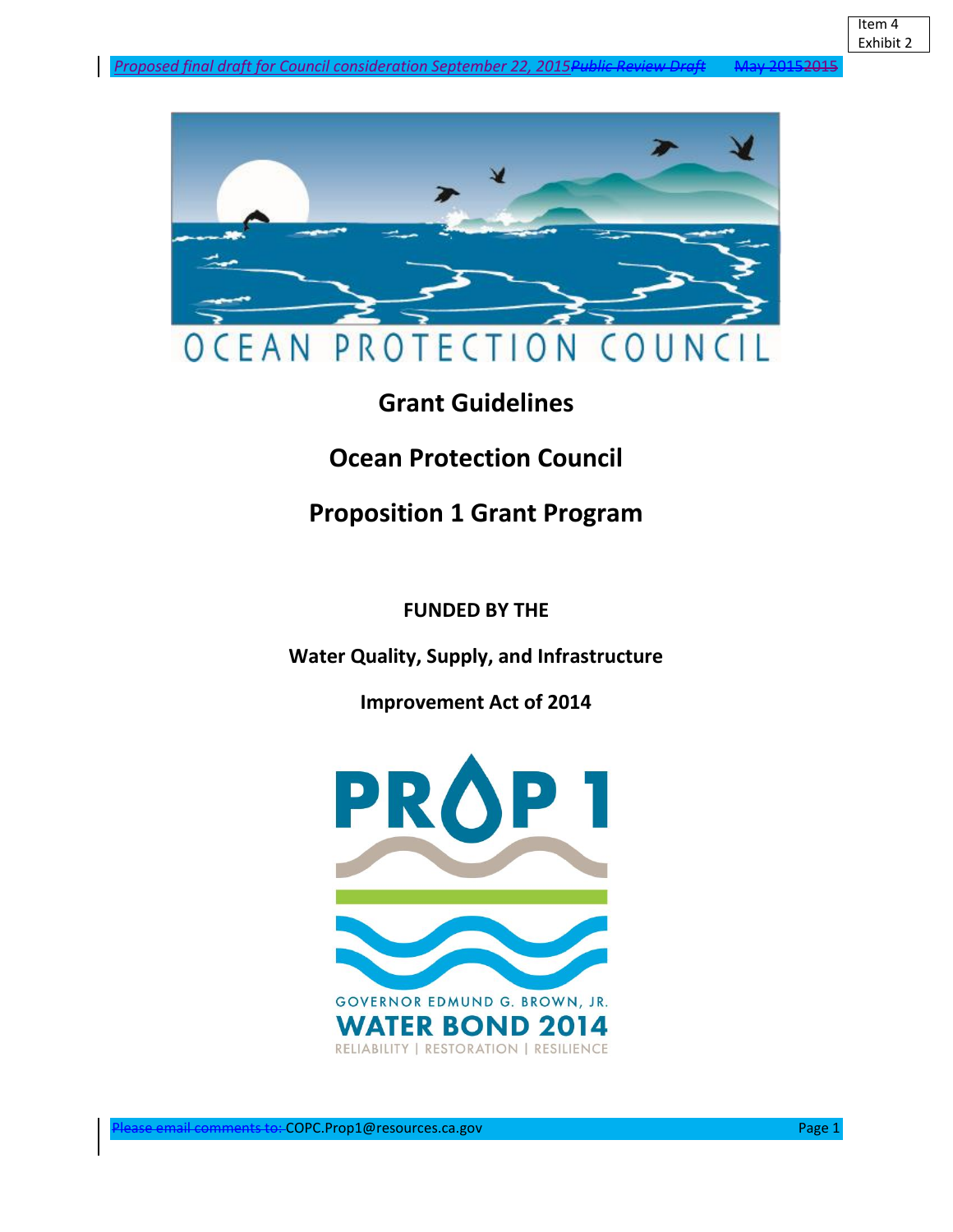# <span id="page-1-0"></span>**Table of Contents**

| Section 5. Provisions regarding the California Conservation Corps and Certified Community |        |
|-------------------------------------------------------------------------------------------|--------|
|                                                                                           |        |
| Please email comments to: COPC.Prop1@resources.ca.gov                                     | Page 2 |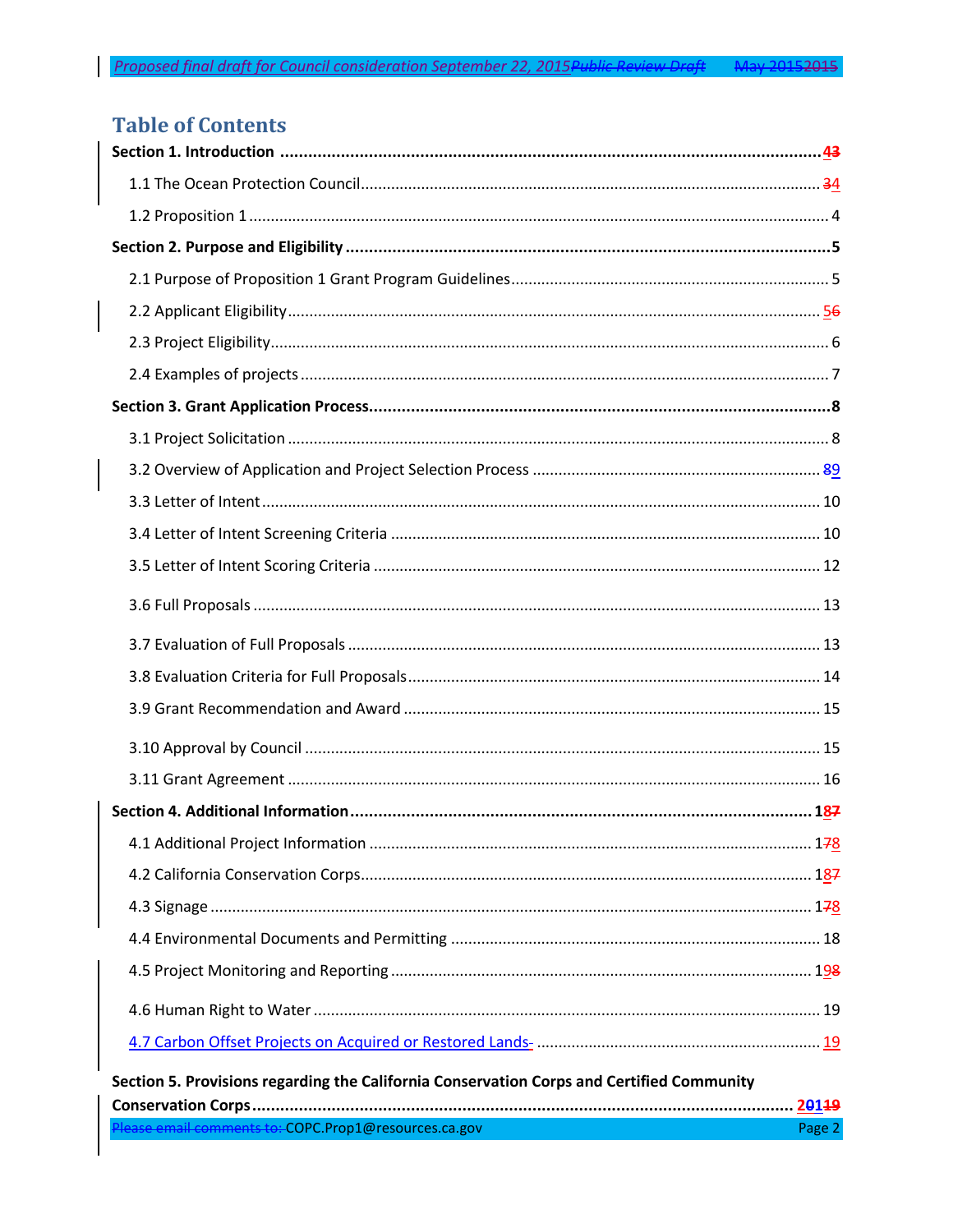# Proposed final draft for Council consideration September 22, 2015 Public Review Draft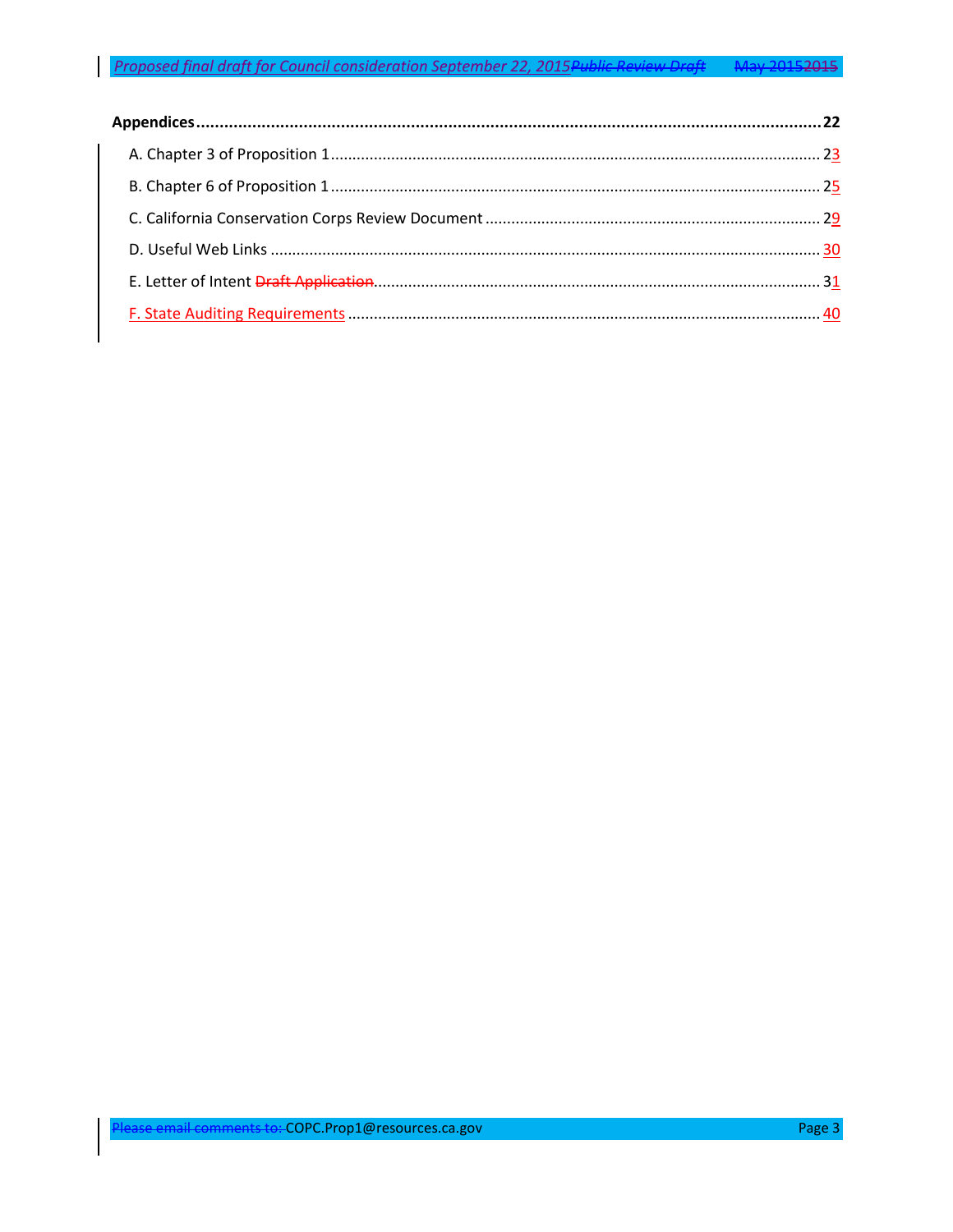# **Section 1. Introduction**

### **1.1 The Ocean Protection Council**

The mission of the Ocean Protection Council (OPC) is to ensure that California maintains healthy, resilient, and productive ocean and coastal ecosystems for the benefit of current and future generations. Along the entire California coast, the OPC works with state, federal, tribal, and local entities to further the Council's goal of protecting, conserving, and maintaining healthy coastal and ocean ecosystems and the economies they support. Created through the California Ocean Protection Act, the role of the OPC is to recommend policy, lead and promote coordination, seek and leverage funding, inform government decisions making with the best available science, and to operate with transparency and accountability.

#### **OPC's Key Issue Areas for Prop 1 Funding:**

#### **-Marine Managed Areas**

>Improved ability for marine managed areas (MMAs)<sup>1</sup> to meet their statutory goals<sup>2</sup>.

### **-Coastal and Ocean Water Quality Impacts**

>Reduction of pollution and contaminants from sources including stormwater, non-point source discharges, agricultural runoff, etc.

#### **-Marine Debris**

>Measurable reduction of marine debris

#### **-Innovative Marine and Estuarine Fisheries Management**

>Sustainable fisheries practices that support and enhance marine and estuarine ecosystems with clear links to anadromous-diadromous fish

#### **-Climate Change**

> **Sea-level Rise**: risk reduction and improvement in resiliency of the built environment and natural environment in the face of sea-level rise

> **Ocean Acidification and Hypoxia**: reduction of stressors to marine and estuarine ecosystems

#### **1.2 Proposition 1**

The Water Quality, Supply, and Infrastructure Improvement Act of 2014 (Prop 1) was approved by voters in November 2014 (California Water Code (CWC) Division 26.7). Funding from Prop 1 is intended to fund projects that meet the goals of the Water Action Plan provide more reliable water supplies, restore important species and habitat, and develop a more resilient and sustainably managed water system (water supply, water quality, flood protection, and environment) that can better withstand inevitable and unforeseen pressures in the coming decades.

 $\overline{a}$ 

<sup>1</sup> [PRC § 36700-36900](http://leginfo.legislature.ca.gov/faces/codes_displayText.xhtml?lawCode=PRC&division=27.&title=&part=&chapter=7.&article=2.)

<sup>2</sup> [PRC § 36620](http://www.leginfo.ca.gov/cgi-bin/displaycode?section=prc&group=36001-37000&file=36600-36620)

ease email comments to: COPC.Prop1@resources.ca.gov Page 4 Page 4 Page 4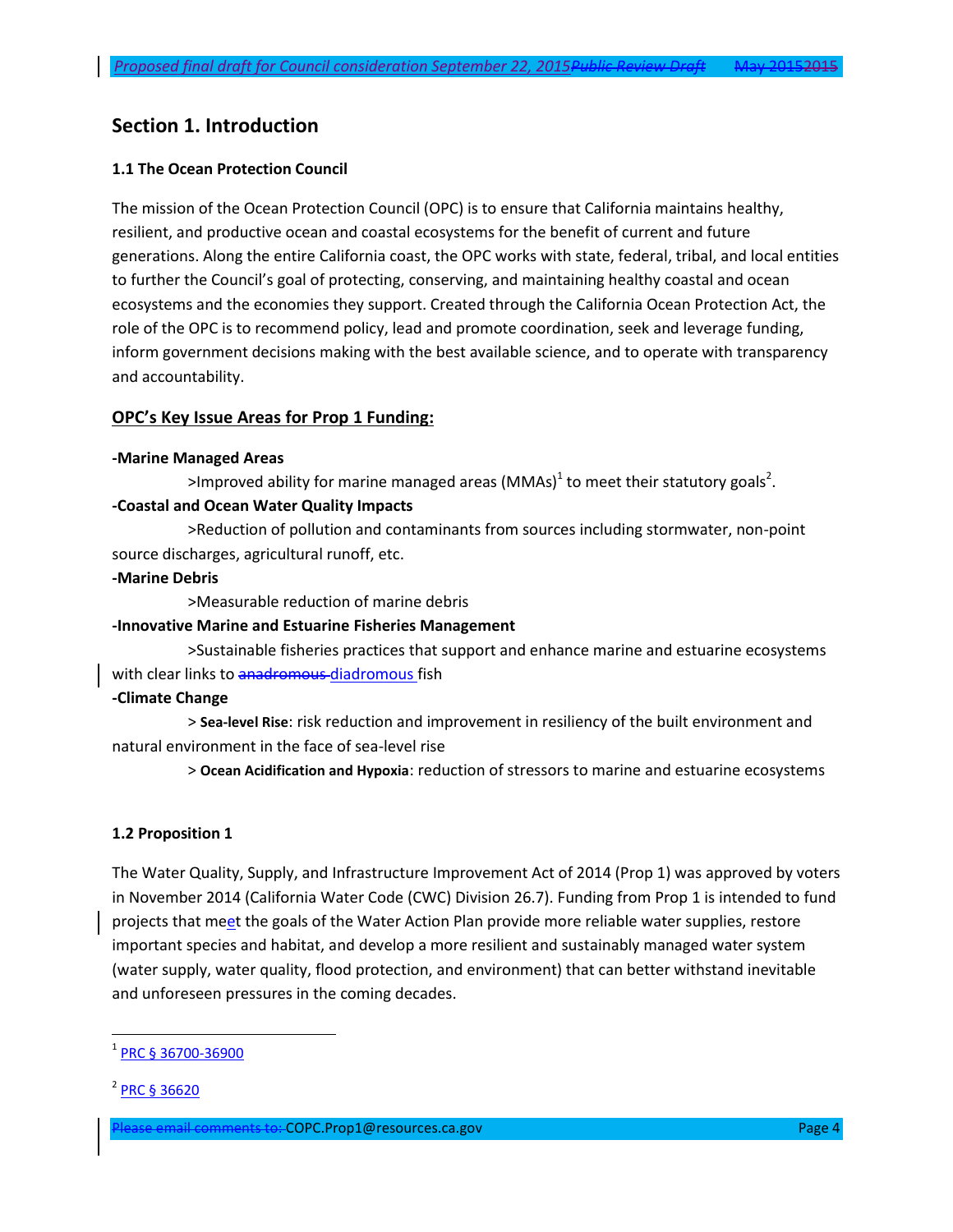Prop 1 Chapter 6 [\(Appendix B](#page-21-0)): "Protecting Rivers, Lakes, Streams, Coastal Waters, and Watersheds", allocates \$30 million to the OPC for a competitive grant program for multibenefit ecosystem and watershed protection and restoration projects in accordance with statewide priorities, CWC §79730 and §79731(d). Chapter 6 of Prop 1 sets forth 13 specific purposes of the allocation of funds to the OPC ("[Chapter 6 purposes](#page-25-0)"), CWC §79732(a). All Prop 1 grants funded by the OPC must achieve at least one of these Chapter 6 purposes. Definitions for Prop 1 can be found in [Appendix A.](#page-23-0)

The OPC anticipate these funds to be distributed every other fiscal year. In fiscal year 2015/2016 the OPC was allocated \$9.5 million. The OPC anticipate a similar allocation in fiscal year 2017/2018 and fiscal year 2019/2020.

# **Section 2. Program Purposes and Eligibility**

#### **2.1 Purpose of Proposition 1 Grant Program Guidelines**

The Proposition 1 Grant Program Guidelines ("Prop 1 Guidelines") establish the general process, procedures, and criteria that the OPC will use to solicit applications, evaluate proposals, and award grants, pursuant to Prop 1. These Prop 1 Guidelines identify the additional project requirements and evaluation processes applicable to Prop 1 funded projects. These Prop 1 guidelines are adopted pursuant to CWC §79706(a) and may be updated periodically. Links to Prop 1 as well as other local, state, and federal plans can be found in [Appendix D](#page-30-0).

On May 21, 2015, the draft Prop 1 Guidelines were posted on the OPC's website and the public comment period was open until August 21, 2015. OPC staff met the requirements of Prop 1 and held three public workshops on the grant guidelines throughout the state: June  $24<sup>th</sup>$  in Sacramento, July  $14<sup>th</sup>$ in Costa Mesa, and August  $11<sup>th</sup>$  in Eureka. OPC also facilitated other outreach opportunities to gain input on the draft Prop 1 Guidelines as well as to have a dialogue regarding the program in general. OPC staff participated and presented at the June 9-10<sup>th</sup> Tribal Meeting on Proposition 1 in Sacramento coordinated by Department of Water Resources. To follow up on this meeting, OPC held a Prop 1 webinar for Tribal participation only on July 7<sup>th</sup>.

Prior to finalizing the guidelines, OPC will post the draft guidelines on its website (www.opc.ca.gov) for 30 days and then hold three public meetings, with the intent to solicit and consider public comments (CWC§79706[b]). The draft and final guidelines will also be posted on the California Natural Resources Agency website (http://bondaccountability.resources.ca.gov/) (CWC §79706[d]).

#### **2.2 Applicant Eligibility**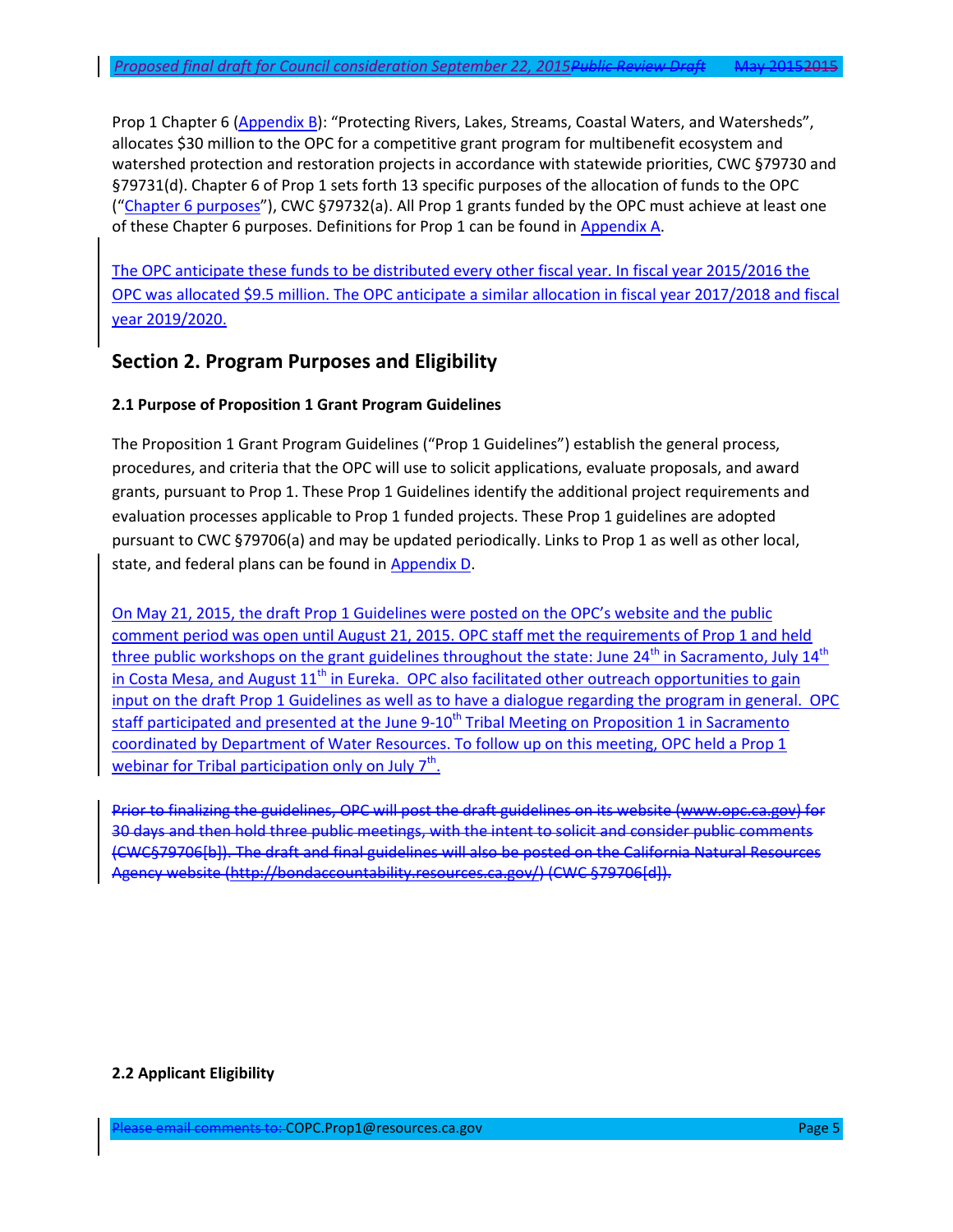Applicants that are eligible for Prop 1 grant funding from the OPC are public agencies<sup>3</sup> (federal agencies are not considered public agencies) including public universities, nonprofit organizations, public utilities, federally recognized Indian tribes, state Indian tribes listed on the Native American Heritage Commission's California Tribal Consultation List, and mutual water companies (CWC §79712).

-Public utilities: To be eligible for funding under this division, a project proposed by a public utility that is regulated by the Public Utilities Commission or a mutual water company shall have a clear and definite public purpose and shall benefit the customers of the water system and not the investors.

-Urban water suppliers: To be eligible for funding under this division, an urban water supplier shall adopt and submit an urban water management plan in accordance with the Urban Water Management Planning Act (Part 2.6 (commencing with Section 10610) of Division 6).

-Agricultural water suppliers: To be eligible for funding under this division, an agricultural water supplier shall adopt and submit an agricultural water management plan in accordance with the Agricultural Water Management Planning Act (Part 2.8 (commencing with Section 10800) of Division 6).

## **Applicant Capacity**

Through the application process (both the letter of intent and full proposal), the applicant will demonstrate it can adequately engage in the ongoing management and operation of the Pproject, and that its entire operating budget is not dependent upon the underlying grant. This showing should include but is not limited to:

- Its capacity to manage a state grant, including its fiscal system and expertise of staff dedicated to financial operations;
- Its ability to address cash flow and how the applicant will handle the process of reimbursement payments since the OPC will not directly advance any funds;
- Proof of qualified staff or contractors to carry out the project activities;
- Its record of success completing similar projects;
- The applicant's governing body with institutional history and any operating laws or procedures, and the commitment to see the project to completion.

## **2.3 Project Eligibility**

 $\overline{\phantom{a}}$ 

Prop 1 funds must be spent consistent with the General Obligation Bond Law, Government Code §16727. In general, this means projects must entail the construction or acquisition of capital assets and/or activities that are incidentally but directly related to construction or acquisition, such as planning, design and engineering.

 $^3$  PRC § 79702 (s) "Public agency" means a state agency or department, special district, joint powers authority, city, county, city and county, or other political subdivision of the state.

Please email comments to: COPC.Prop1@resources.ca.gov Page 6 Page 6 Page 6 Page 6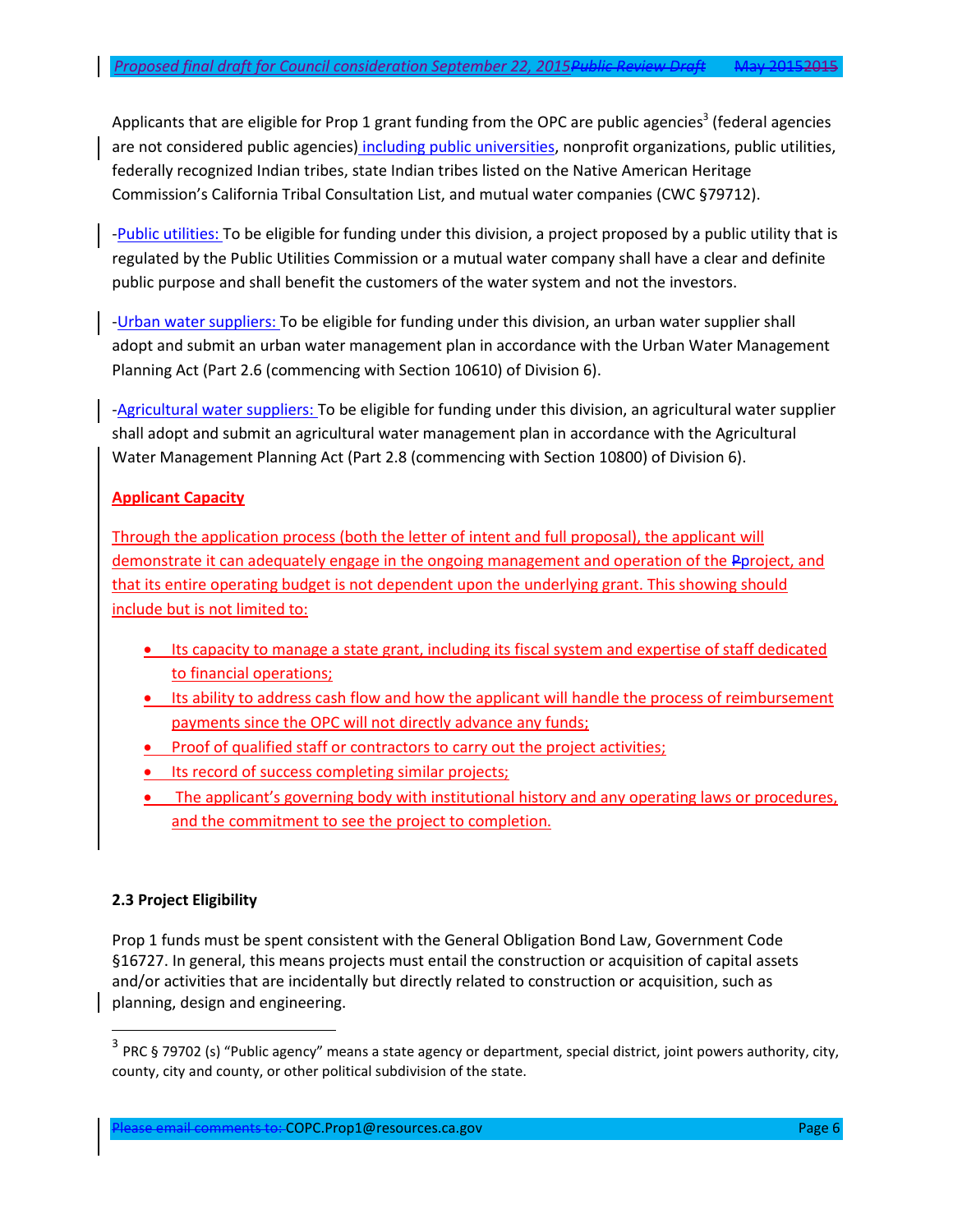Eligible planning grants are those that will lead to the successful design of implementation projects. These efforts may include project development, implementation strategy development, watershed assessments, and project-specific activities such as design, baseline data collection, permitting, and environmental review. Planning grants are intended to support the development of projects that are likely to qualify for future implementation

funding. Other examples of eligible projects are those that fund construction of restoration and enhancement projects and new or enhanced facilities.

Proposition 1 funds are appropriated to the OPC with a maximum of five years for expenditure. Projects must be ready to start work and able to be completed within a maximum of five years<sup>4</sup>.

Prop 1 contains additional provisions that may make some projects ineligible, these include:

- All projects funded by Prop 1 must be consistent with the Porter-Cologne Water Quality Control Act (Division 7 of the Water Code) and the State's five-year infrastructure plan prepared pursuant to Government Code section 13100.
- Prop 1 cannot be used to fund acquisitions of land by eminent domain. Water Code Section 79711(g).
- Prop 1 funds may only be used for projects that will provide benefits or improvements that are greater than required applicable environmental mitigation measures or compliance obligations.

The OPC has designated a minimum for grant proposals to be \$250,000. However, for disadvantaged communities as defined by DWR; a community with less than 80% of State's median income (California Water Code §79505.5a and §79735c), the OPC will consider an exemption to this minimum. DWR has developed an onlin[e map viewer](http://gis.water.ca.gov/app/dacs/)<sup>5</sup> which enables the public to see the boundaries of the disadvantaged communities, based on census data including the American Community Survey. Communities are defined at different geographic scales, including county, census tract and census place.

### **2.4 Examples of Projects**

l

List of projects that meet the requirements and priorities set forth in these guidelines. (This is **not** a comprehensive list).

 Projects that develop stormwater capture systems that reduce marine debris, reduce non-point source pollution, and allow for the storage of freshwater.

<sup>5</sup> <http://gis.water.ca.gov/app/dacs/>

ease email comments to: COPC.Prop1@resources.ca.gov Page 7 Page 7 Page 7

<sup>&</sup>lt;sup>4</sup> The maximum project duration is 5 years from the time that the legislature appropriates the funds. However, in actuality, the project duration may be significantly less than 5 years depending upon the time required for the solicitation process, interval between OPC meetings, and the time required to execute a grant agreement.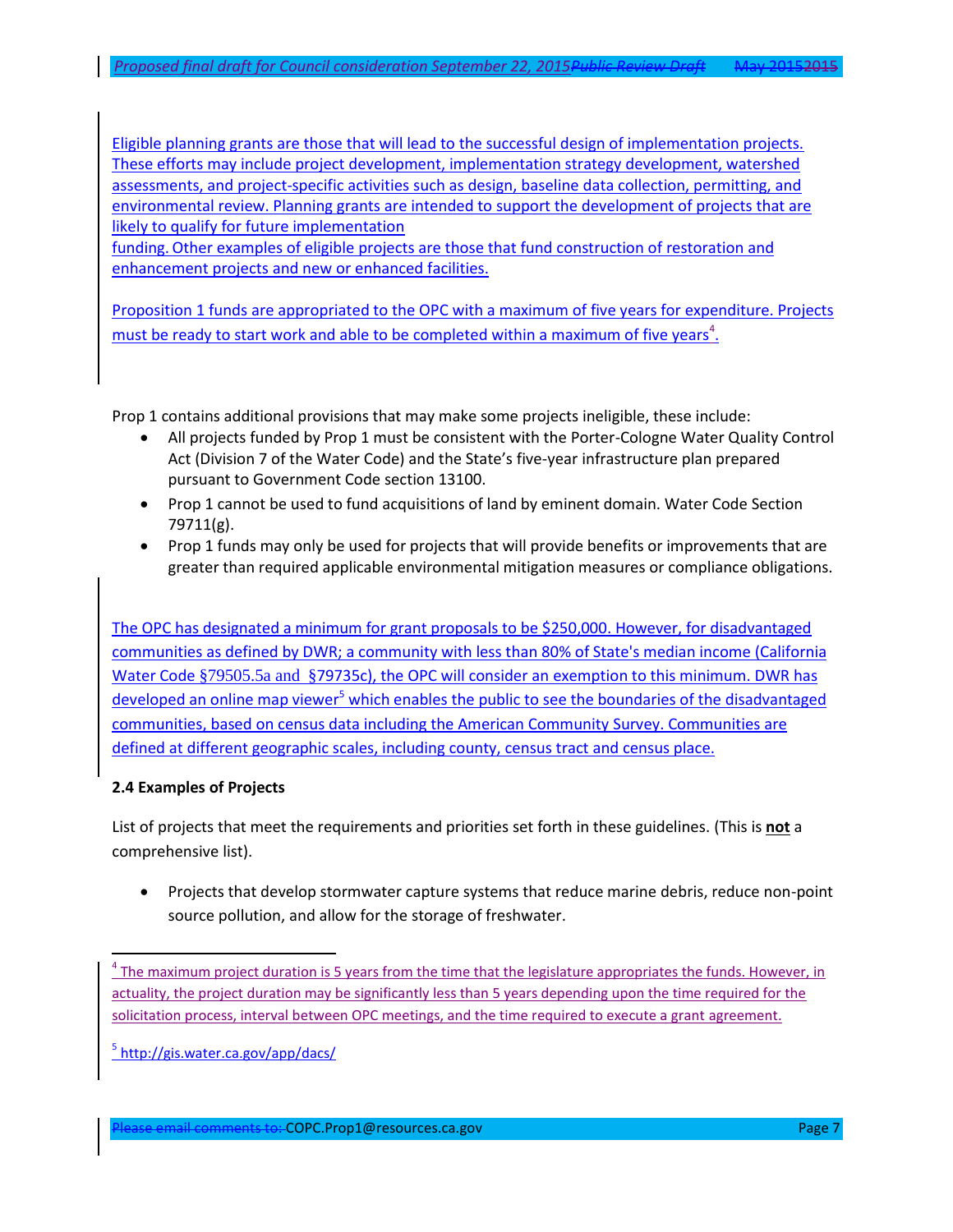- Wetland restoration and protection projects at impaired watersheds that promote healthy nursery habitat for aquatic species and provide water quality improvements.
- Projects that remove barriers to anadromous-diadromous fish passage in addition reduce water quality impacts to coastal waterways.
- Projects that prevent or reduce water pollution or contamination.
- Projects that protect and restore coastal watersheds (bays, estuaries, nearshore ecosystems) including those that restore ecological health and natural system connectivity, which will benefit local water systems and help defend against sea-level rise.

List of projects that will not be funded nor considered eligible under this program.

This is a reflection of OPC's priorities with regards to Prop 1 grants (This is **not** a comprehensive list).

- Projects that create negative environmental impacts inconsistent with the goals and purposes of the Ocean Protection Council.
- Projects that do not have multibenefits for ocean or coastal resources.
- Projects that are not consistent with the State's planning priorities.
- Projects not compatible with the specific environment or location in which they are situated.
- **Projects that are purely Eeducational or training programs and do not have a capital asset** associated with the project.
- Projects that do nothing but model, research, develop plans or planning tools, or gather data.
- Projects that fulfill a prior obligation including project mitigation or other obligations on the land such as obligations resulting from lease agreements.

# **Section 3. Grant Application Process**

## **3.1 Project Solicitation**

Solicitation periods for Prop 1 grants will be posted on the Ocean Protection Council's website and may be updated periodically. The OPC may elect to solicit targeted proposals for a specific type of project for some of the solicitation periods. There may be up to 3 project solicitation periods each year depending upon the level of applicant interest and capacity of the OPC staff and external review committee. The timeframe of solicitation periods will also depend on budget allocations. Grant applications must be submitted during the solicitation periods for each relevant request for proposals.

| <b>Solicitation for Letters of Intent Released</b>             | October 2015             |
|----------------------------------------------------------------|--------------------------|
| <b>Letters of Intent Due</b>                                   | November 2015            |
| Evaluation                                                     | November – December 2015 |
| <b>Selected Applications Solicited to Submit Full Proposal</b> | January 2016             |

#### Proposition 1 Proposed Grant Solicitation Schedule for First Round of Funding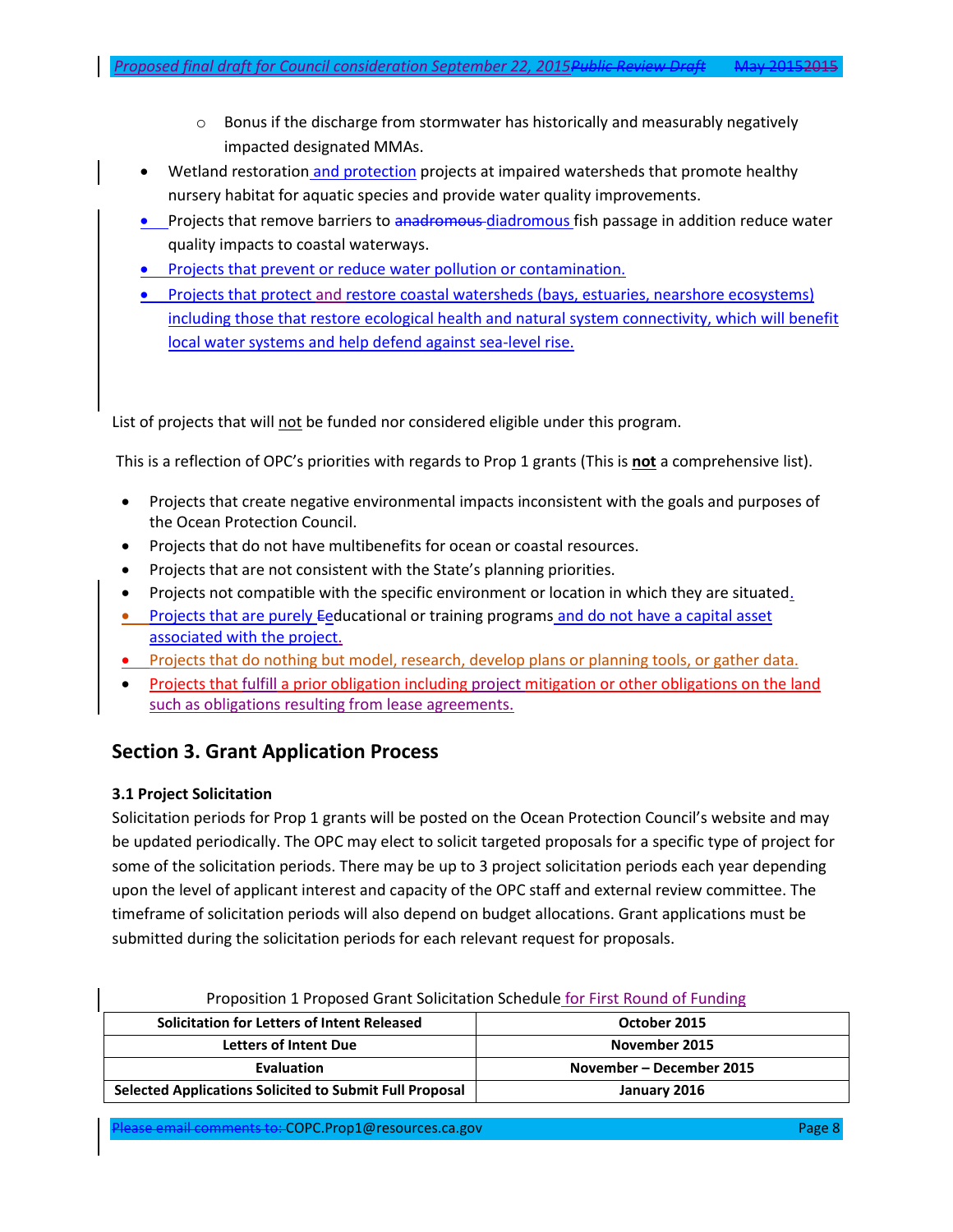| <b>Full Proposals Due</b>               | <b>March 2016</b>                             |
|-----------------------------------------|-----------------------------------------------|
| <b>Full Proposals Evaluated</b>         | March – April 2016                            |
| <b>Ocean Protection Council Meeting</b> | Date to be determined Late Spring/Summer 2016 |

### **3.2 Overview of Application and Project Selection Process**

Each of the steps outlined below are explained in more detail in subsequent sections.

- **Letter of Intent**
	- o Applicant submits **required** Letter of Intent (LOI) based off a template provided by the OPC.

### **Screening of Letter of Intent**

- $\circ$  LOIs and supporting documents are first screened against criteria set forth in Section [3.4.](#page-9-0) If a determination is made during the screening process that the project does not meet ALL criteria set forth in [Section 3.4,](#page-9-0) the LOI will not be further considered in the project selection process. The LOI is part of the competitive process and as such, projects should be well thought-out and all information should be edited for accuracy.
- **Scoring of Letters of Intent** 
	- $\circ$  LOIs that pass screening will then be reviewed against criteria set forth in [Section 3.5.](#page-11-0) Applications with an average score of **75** or better will be asked to submit a Full Proposal.
- **Request for Full Proposals** 
	- $\circ$  Applicants are notified if they are invited to participate in the next step (Full Proposal). An invitation to apply **does not** guarantee project will compete successfully for funding.
- **Submittal of Full Proposals** 
	- o Potential applicants are invited to submit a complete full proposal by the deadline. Full proposals contain a detailed a work program, schedule, and budget for the project (see [Section 3.6\)](#page-12-0)

## **Evaluation of Full Proposals**

- $\circ$  Proposals are evaluated by a review panel using the Evaluation Criteria for Full Proposals [\(Section 3.7\)](#page-12-1)
- $\circ$  Site visits may be scheduled prior to funding decisions resulting in ranking adjustments.
- o Partial funding may be considered to fully leverage grant awards.
- **Project Recommendation to the Ocean Protection Council**
	- o Staff will rank full proposals from highest to lowest score.
	- o Staff will recommend to the Council projects for funding based upon the score.
	- o Recommendation for funding **does not** guarantee project will be funded.
	- $\circ$  The Council determines final project awards at a publicly-noticed meeting of the Council.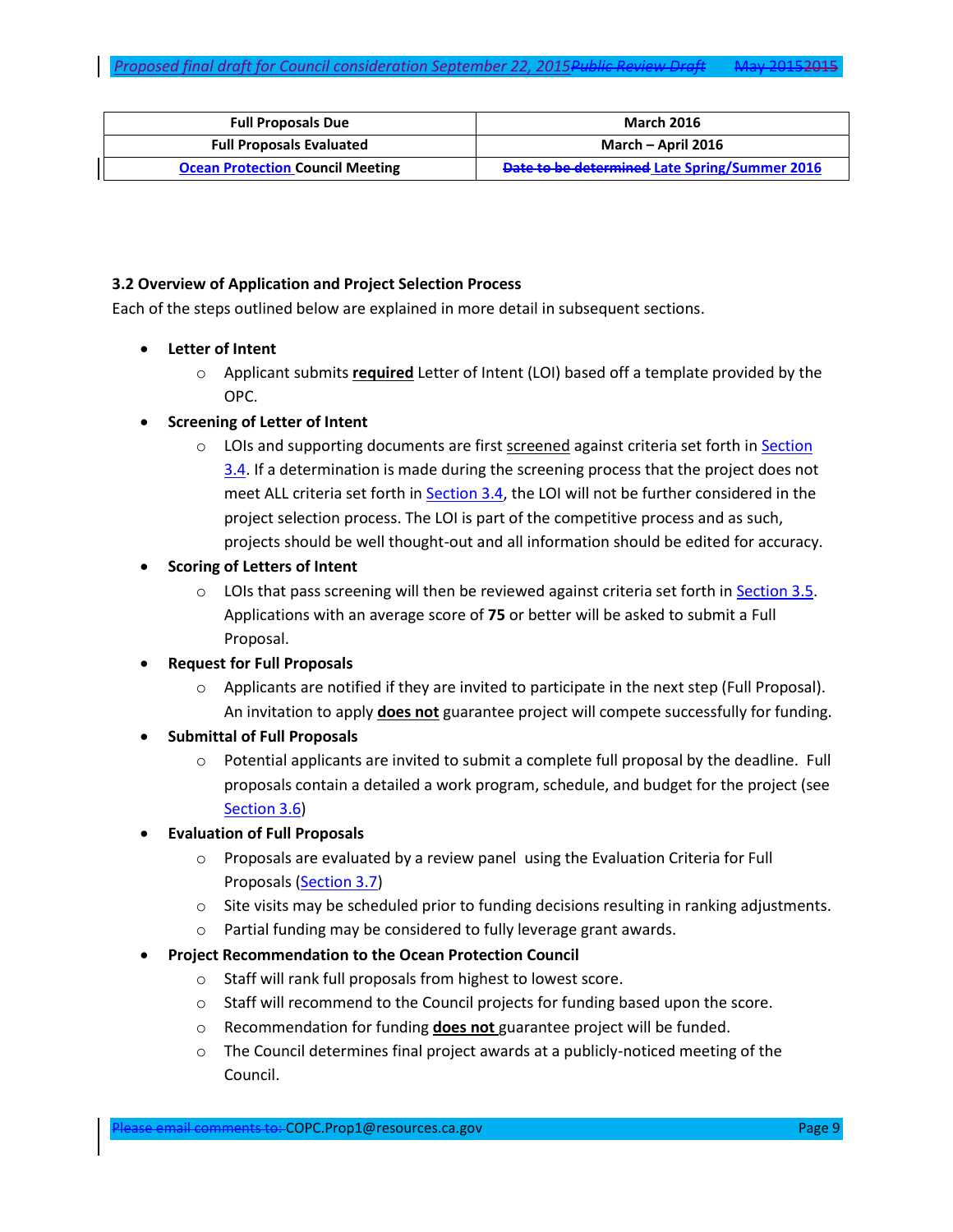

#### **3.3 Letter of Intent**

All applicants must submit a Letter of Intent (LOI) to be considered. A template LOI can be found in **[Appendix D](#page-30-0)**. Staff will review LOIs against screening criteria (Section 3.4).

#### <span id="page-9-0"></span>**3.4 Letter of Intent Screening Criteria**

If a determination is made during the screening process that the project does not meet **ALL** criteria set forth in this section, the LOI will not be further considered in the project selection process. The OPC has discretion to either return the application or assist the applicant with gathering additional information and modifying the proposal to enable the application to pass the screening process.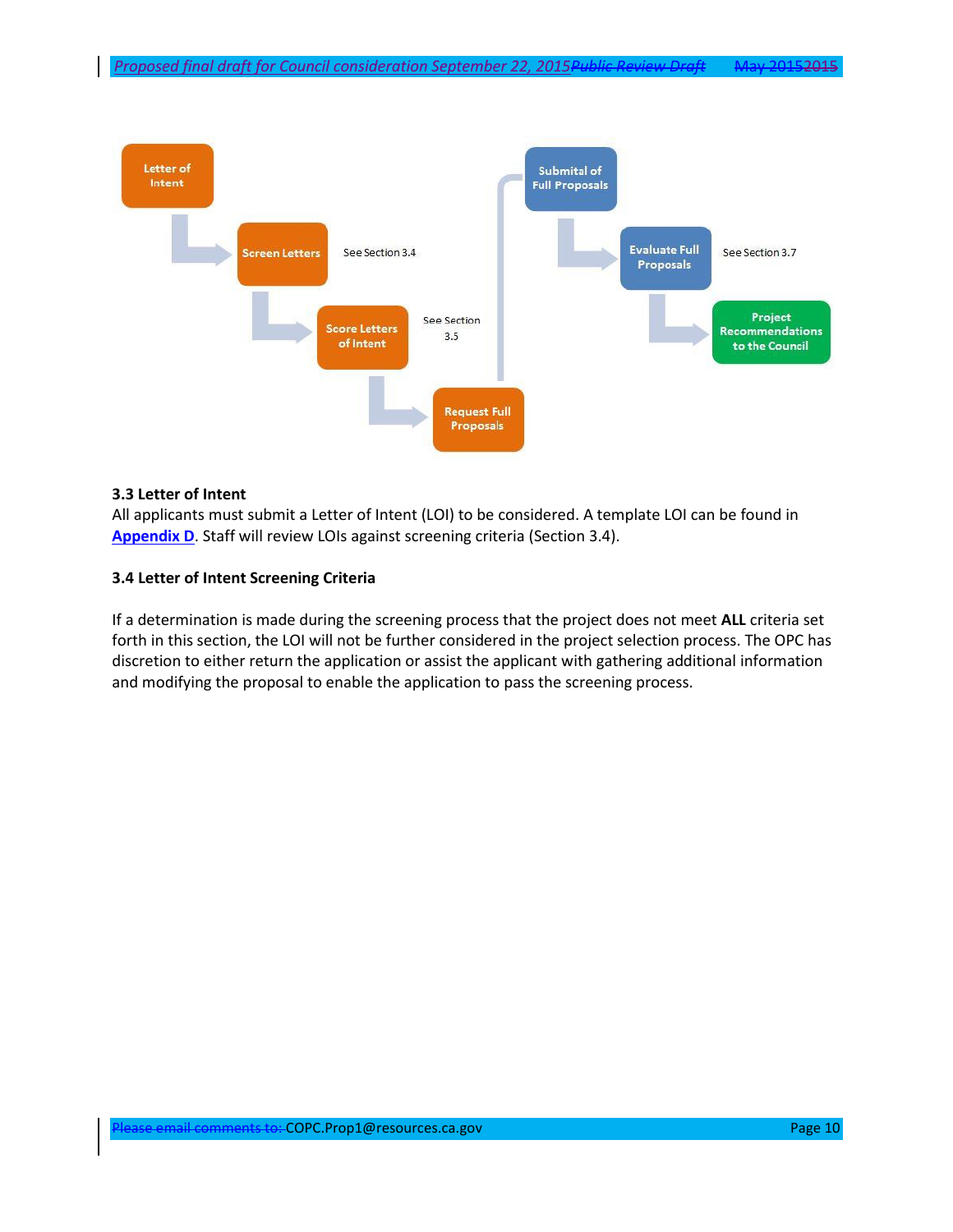| <b>Screening Criteria for Letters of Intent</b>                                                                                                                                                                                                                                                                                                                                                                                                                                                                                                                                                           | <b>Notes</b>                                                                                                                                                                                                                                                                                                                                  |
|-----------------------------------------------------------------------------------------------------------------------------------------------------------------------------------------------------------------------------------------------------------------------------------------------------------------------------------------------------------------------------------------------------------------------------------------------------------------------------------------------------------------------------------------------------------------------------------------------------------|-----------------------------------------------------------------------------------------------------------------------------------------------------------------------------------------------------------------------------------------------------------------------------------------------------------------------------------------------|
| Is the letter of Intent complete?                                                                                                                                                                                                                                                                                                                                                                                                                                                                                                                                                                         |                                                                                                                                                                                                                                                                                                                                               |
| Is the applicant eligible?                                                                                                                                                                                                                                                                                                                                                                                                                                                                                                                                                                                | (CWC §79712) public agencies <sup>6</sup> (federal agencies are not<br>considered public agencies) $_{i7}$ nonprofit organizations,<br>public utilities, federally recognized Indian tribes, state<br>Indian tribes listed on the Native American Heritage<br>Commission's California Tribal Consultation List, and<br>mutual water companies |
| Does the project consist of work that is<br>eligible for bond funds under general<br>obligation bond law?                                                                                                                                                                                                                                                                                                                                                                                                                                                                                                 | In general, this means projects must entail the<br>construction or acquisition of capital assets and/or<br>activities that are incidentally but directly related to<br>construction or acquisition, such as planning, design<br>and engineering (Government Code §16727).                                                                     |
| Does the project meet at least one of Ch. 6<br>purposes?                                                                                                                                                                                                                                                                                                                                                                                                                                                                                                                                                  | See Appendix A                                                                                                                                                                                                                                                                                                                                |
| Does the project address at least one of<br>OPC's Key Issue Areas for Prop 1 Funding?                                                                                                                                                                                                                                                                                                                                                                                                                                                                                                                     | See Section 1.1                                                                                                                                                                                                                                                                                                                               |
| Does the project fulfill a specific<br>articulated mitigation required for a<br>specific project?                                                                                                                                                                                                                                                                                                                                                                                                                                                                                                         | Prop 1 funds cannot be used to fund mitigation that is<br>already required for a project.                                                                                                                                                                                                                                                     |
| If the project is located in an area<br>potentially vulnerable to flooding,<br>inundation and/or erosion from sea-level<br>rise, storms and shoreline change within<br>the expected lifespan of the project, does<br>the project describe how Executive Order<br>S-13-08, OPC Resolution on Sea-level Rise<br>(March 2011), OPC Resolution on<br>Implementation of Safeguarding California<br>Plan (August 2014), -and the state's Sea-<br>level Rise Guidance document (2013) will<br>be incorporated?<br>Does the project provide multiple benefits<br>consistent with Prop 1 and the OPC's<br>mission? |                                                                                                                                                                                                                                                                                                                                               |
| Is the project located in a county that<br>abuts the coast or San Francisco Bay or<br>provides direct and measurable<br>environmental benefits to the Coastal<br>Zone (CA PRC §30103)                                                                                                                                                                                                                                                                                                                                                                                                                     | OPC intends to fund projects that will positively benefit<br>California's ocean, coastal, and estuarine areas.                                                                                                                                                                                                                                |

Please email comments to: COPC.Prop1@resources.ca.gov Page 11

 $\overline{\phantom{a}}$ 

 $\overline{\phantom{a}}$ 

<sup>&</sup>lt;sup>6</sup> PRC § 79702 (s) "Public agency" means a state agency or department, special district, joint powers authority, city, county, city and county, or other political subdivision of the state.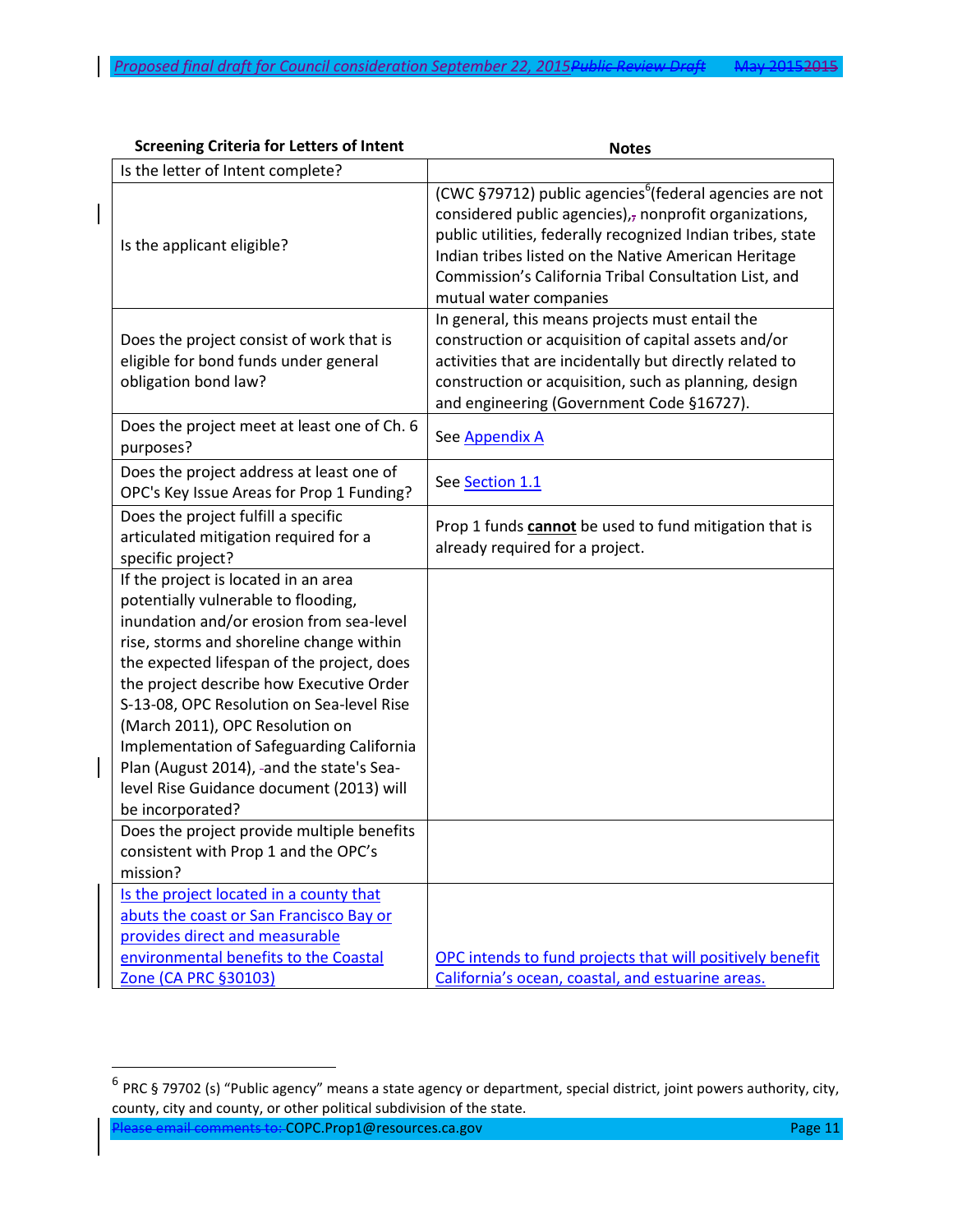### <span id="page-11-0"></span>**3.5 Letter of Intent Scoring Criteria**

LOIs that make it through the screening criteria will be scored by OPC staff and possibly other state and federal agency staff using defined scoring criteria. Applications with an average score of **75** or better will be asked to submit full proposals.

| <b>Scoring Criteria for Letter of Intent</b>                                                     |                 |
|--------------------------------------------------------------------------------------------------|-----------------|
| The extent to which the project:                                                                 | <b>Points</b>   |
| Promotes and implements the goals of the California Water Action Plan (5 points each):           |                 |
| 1. More reliable water supplies                                                                  |                 |
| 2. Restoration of important species and habitat                                                  | 15              |
| 3. A more resilient, sustainably managed water resources system (water supply, water             |                 |
| quality, flood protection and environment).                                                      |                 |
| Provides multiple benefits (3 points eachincluding but not limited to):                          |                 |
| 1. Reduction of GHG emissions or improved carbon sequestration                                   |                 |
| 2. Improved resiliency and adaptation to climate change                                          |                 |
| 3. Reduced pollution into waters of the state                                                    |                 |
| 4. More resilient fisheries                                                                      |                 |
| 5. Healthier marine or estuarine ecosystems                                                      |                 |
| 6. Watershed and coastal habitat restoration                                                     |                 |
| 7. Water quality improvement and protection                                                      | 15              |
| <b>Among others</b>                                                                              |                 |
|                                                                                                  |                 |
| Benefits will be evaluated based on the quantity of benefits as well as to the quality or        |                 |
| extent the benefit improves or protects the aquatic environment. This evaluation will be         |                 |
| based on a factored analysis by the technical review committee that considers qualitative        |                 |
| and quantitative data provided by the Grantee, and relative value of the proposed benefits       |                 |
| as compared to other proposals in the same solicitation period.                                  |                 |
| Removes or <i>mitigates-reduces</i> multiple stressors from the ocean and near coastal           |                 |
| environment, including but not limited to eliminating non-point discharge, unsustainable         |                 |
| extractive levels or pressures, habitat degradation, vulnerability to sea-level rise, storms and |                 |
| erosion, etc.                                                                                    | 15              |
| Utilizes green infrastructure, natural systems, or systems that mimic natural systems.           | <b>1015</b>     |
| Is located in a county that abuts the coast or San Francisco Bay or provides direct and          |                 |
| measurable environmental benefits for the Coastal Zone (CA PRC §30103)                           | $\overline{40}$ |
| Employs new or innovativenew, innovative, or proven technology technologies or practices         |                 |
| to improve the manner in which the state manages ocean and coastal resources. Applicant          |                 |
| demonstrates how the proposed technologies and practices are innovative in comparison to         | 78              |
| similar projects and the current practices and technologies.                                     |                 |
| Will deliver sustainable outcomes in the long-term. Applicant has realistic outcomes and         |                 |
| outlines funding required to maintain successful outcomes in the long-term.                      | 78              |
| Is ready to implement and the grantee or contractor will start and finish the project in a       |                 |
| timely manner. Applicant demonstrates that no substantial information or time is needed          |                 |
| before the project can begin.                                                                    | <u>78</u>       |
| Will provide mapping and/or data that can enhance current understanding. Applicant               |                 |
| identifies how maps and/or data can be used on other projects in the area or other coastal       |                 |
| regions.                                                                                         | 78              |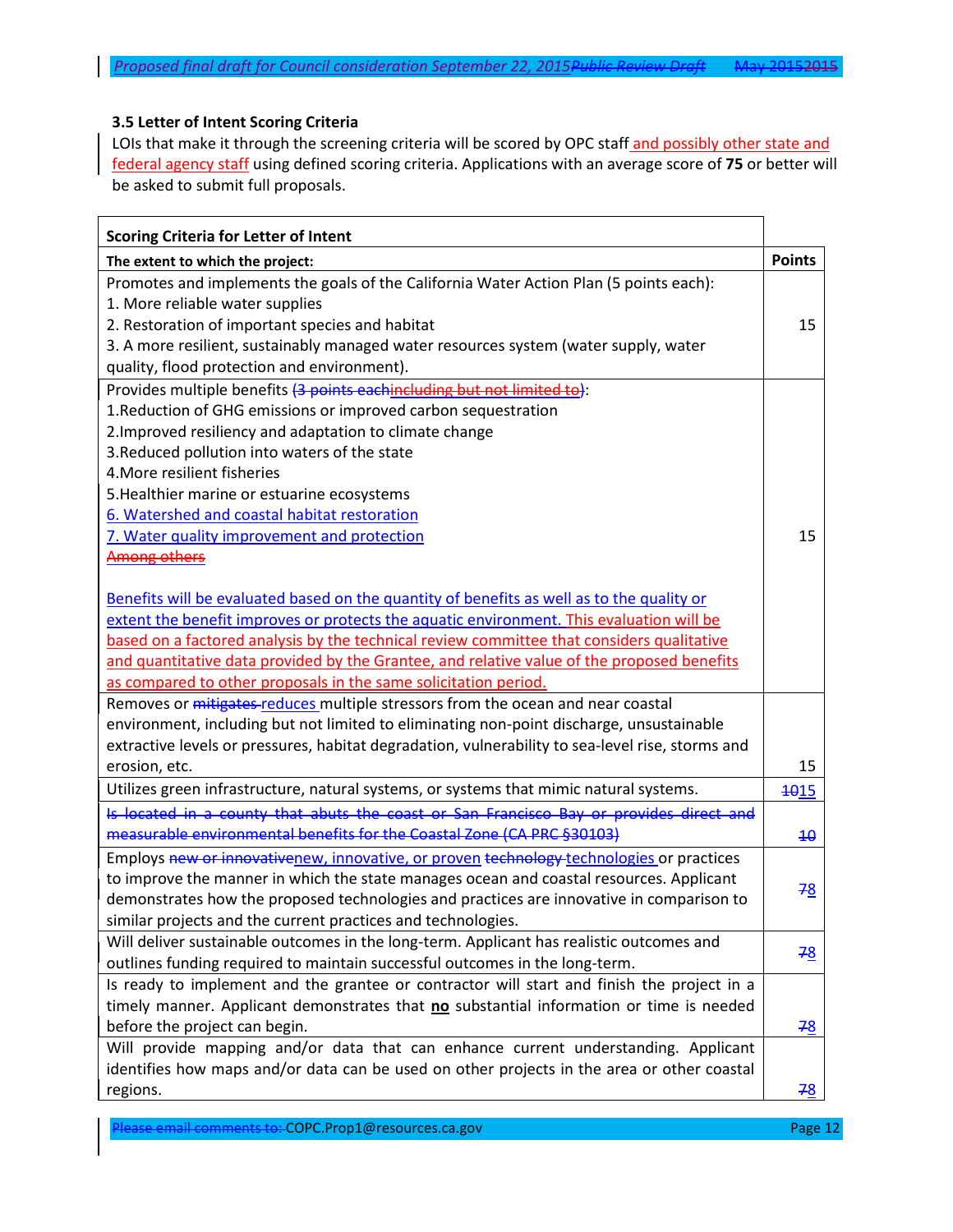| Demonstrate solutions that can be implemented regionally and/or statewide. Applicant  |                 |
|---------------------------------------------------------------------------------------|-----------------|
| describes possible locations where this project will help inform potential solutions. | 78 <sup>1</sup> |
| Total                                                                                 | 100             |

#### Bonus points:

| Advances the management of individual MMAs or the statewide MMA network                  | 4015 |
|------------------------------------------------------------------------------------------|------|
| Advances the resiliency of marine, estuarine, and diadromous fish populations and the    |      |
| human communities that depend upon them in the face of a changing climate climate ready  |      |
| marine, estuarine, and/or anadromous diadromous fisheries                                |      |
| Project benefits disadvantaged communities (as defined by DWR'; community with less than |      |
| 80% of State's median income) (California Water Code §79505.5a and §79735c)              |      |

#### <span id="page-12-0"></span>**3.6 Full Proposals**

Applicants who are asked to submit a full proposal must provide a thorough proposal including a detailed scope of work, schedule, and budget for the project. A full proposal is expected to contain a well thought out and complete description of the project including but not limited to:

- Detailed description of the proposed scope of work
- Project schedule with explicit task completion dates
	- o Timeframe showing the projects long-term results and outcomes
- Budget that is tied directly to the explicit task list that includes estimated rates, hours, equipment, and potential sub-contractors
- Resumes or Curriculum Vitae of principal investigators/contractors
	- o Previous projects that reflect sufficient aptitude in the project's focal area
- **Expectations for environmental Environmental compliance and permitting requirements** [\(Section 4.6\)](#page-18-0)
- Plans for monitoring and reporting the project consistent with **Section 4.7**
- Letters of support from within and outside the community where the project will take place.
- Consistency with and a description of how the proposed project supports implementation of State climate change documents, including the State of CA Sea-level Rise Guidance Document, OPC Resolution of Sea-level Rise, Safeguarding California Plan, and the OPC Resolution on Implementation of the Safeguarding California Plan [\(Appendix D](#page-30-0)).

### <span id="page-12-1"></span>**3.7 Evaluation of Full Proposals**

Full proposals will be reviewed and scored by a minimum of three professionals with relevant expertise. Reviewers may include state and federal agency staff and others with relevant expertise, including consultants and academic professionals. All reviewers other than OPC staff will be required to document that they do not have a conflict of interest in reviewing any proposals.

 $\overline{a}$ 

<sup>&</sup>lt;sup>7</sup><http://gis.water.ca.gov/app/dacs/>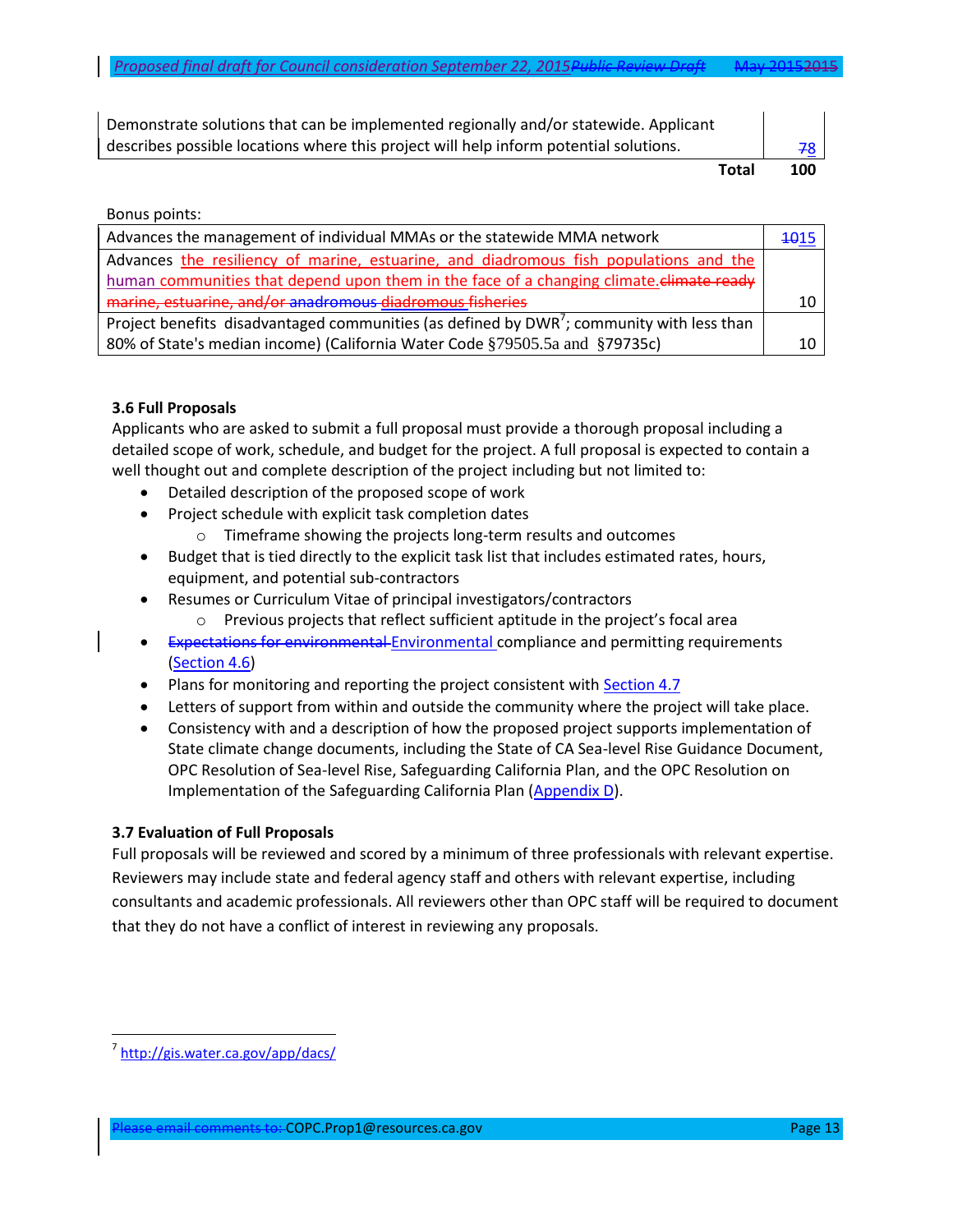# **3.8 Evaluation Criteria for Full Proposals**

| <b>Scoring Criteria for Full Proposal</b>                                                                                                                                                                                                                                                                                                                                                                                                                                                                                                                                                                                                                                                                                                                                                                                                                                                         |               |
|---------------------------------------------------------------------------------------------------------------------------------------------------------------------------------------------------------------------------------------------------------------------------------------------------------------------------------------------------------------------------------------------------------------------------------------------------------------------------------------------------------------------------------------------------------------------------------------------------------------------------------------------------------------------------------------------------------------------------------------------------------------------------------------------------------------------------------------------------------------------------------------------------|---------------|
| The extent to which the project:                                                                                                                                                                                                                                                                                                                                                                                                                                                                                                                                                                                                                                                                                                                                                                                                                                                                  | <b>Points</b> |
| Includes a complete, reasonable and well thought out proposed scope of work (5 points),<br>budget (5 points), and schedule (5 points).                                                                                                                                                                                                                                                                                                                                                                                                                                                                                                                                                                                                                                                                                                                                                            | 15            |
| Demonstrates experience successfully implementing similar projects or demonstrates<br>appropriate and necessary partnerships to complete the project. Applicant has existing<br>infrastructure or administrative capacity to develop the project successfully. Where<br>applicable, the applicant hires or contracts with experienced scientific staff in an area of<br>specialty that would improve the outcome and potential success of the underlying proposal.                                                                                                                                                                                                                                                                                                                                                                                                                                | 15            |
| Provides multiple benefits-including but not limited to:<br>1. Reduction of GHG emissions or improved carbon sequestration<br>2. Improved resiliency and adaptation to climate change<br>3. Reduced pollution into waters of the state<br>4. More resilient fisheries<br>5. Healthier marine or estuarine ecosystems<br>6. Watershed and coastal habitat restoration<br>7. Water quality improvement and protection<br><b>Among others</b><br>Benefits will be evaluated based on the quantity of benefits as well as to the quality or<br>extent the benefit improves or protects the aquatic environment. This evaluation will be<br>based on a factored analysis by the technical review committee that considers qualitative<br>and quantitative data provided by the Grantee, and relative value of the proposed benefits<br>as compared to other proposals in the same solicitation period. | 15            |
| Utilizes green infrastructure, natural systems, or systems that mimic natural systems.                                                                                                                                                                                                                                                                                                                                                                                                                                                                                                                                                                                                                                                                                                                                                                                                            | 10            |
| Removes or reduces mitigates multiple stressors from the ocean and near coastal<br>environment, including but not limited to eliminating non-point discharge, fishing pressure,<br>habitat degradation, vulnerability to sea-level rise, storms and erosion, etc.                                                                                                                                                                                                                                                                                                                                                                                                                                                                                                                                                                                                                                 | 10            |
| Is consistent with best available science. Applicant demonstrates how science used is up to<br>date and appropriate for projects for projects for the specific topic as well as the feasibility<br>of the proposed work.                                                                                                                                                                                                                                                                                                                                                                                                                                                                                                                                                                                                                                                                          | 10            |
| Demonstrates a clear and reasonable method for measuring and reporting the effectiveness<br>of the project (Section 4.7 of these guidelines).                                                                                                                                                                                                                                                                                                                                                                                                                                                                                                                                                                                                                                                                                                                                                     | 10            |
| Contains technical/scientific merit. Project has a high likelihood to fulfill its stated goals and<br>objectives. Determining project effectiveness is very feasible.                                                                                                                                                                                                                                                                                                                                                                                                                                                                                                                                                                                                                                                                                                                             | 10            |
| Has greater than local interest. Letters supporting the project come from outside of the<br>project area.                                                                                                                                                                                                                                                                                                                                                                                                                                                                                                                                                                                                                                                                                                                                                                                         | 10            |
| Demonstrates that project has community support. Community members submit<br>correspondence demonstrating their support of the project.                                                                                                                                                                                                                                                                                                                                                                                                                                                                                                                                                                                                                                                                                                                                                           | 10            |
| Will deliver sustainable outcomes in the long-term. Applicant has realistic outcomes and<br>outlines funding required to maintain successful outcomes in the long-term.                                                                                                                                                                                                                                                                                                                                                                                                                                                                                                                                                                                                                                                                                                                           | 5             |

Please email comments to: COPC.Prop1@resources.ca.gov Please email comments of Page 14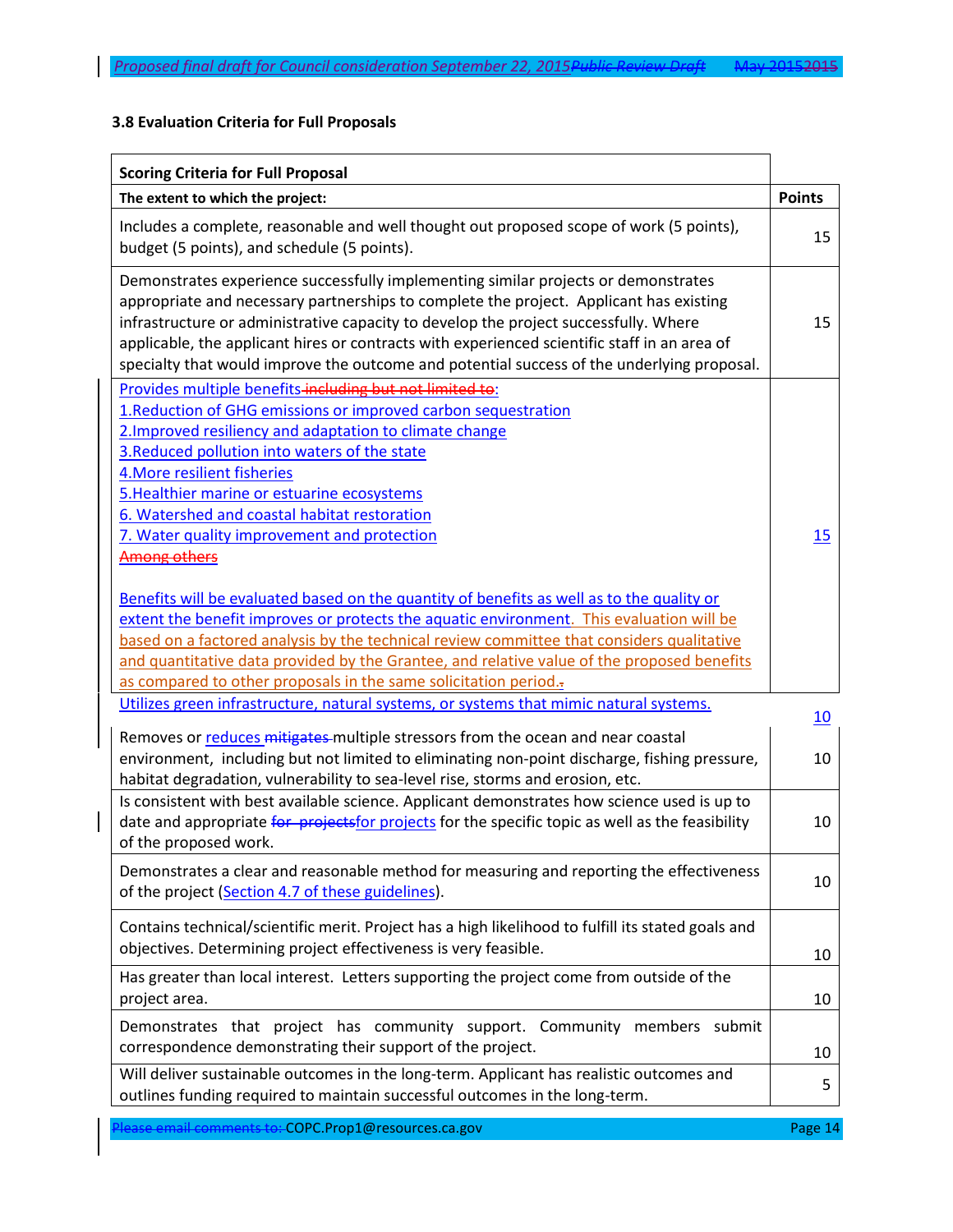Leverages the resources of private, federal or local funding sources. Projects that have at least 25% matching funds will receive 2 points. Projects with greater than 50% matching funds will receive 5 points. Bonus points for projects with greater than 100% matching funds (see below).

Funds for completing an environmental review process such as CEQA are not considered matching funds.

**Total 100125**

5

#### Bonus points:

| Advances the management of individual MMAs or the statewide MMA network                          | <del>10</del> 15 |
|--------------------------------------------------------------------------------------------------|------------------|
| Advances the resiliency of marine, estuarine, and diadromous fish populations and the            |                  |
| human communities that depend upon them in the face of a changing climate. Advances              |                  |
| climate ready marine, estuarine, and anadromous diadromous fisheries                             | 10               |
| Project benefits disadvantaged communities (as defined by DWR <sup>8</sup> ; community with less |                  |
| than 80% of State's median income) (California Water Code §79505.5a and §79735c)                 | 10               |
| Projects that have >100% matching funds from private, federal or local funding sources           |                  |

### **3.9 Grant Recommendation and Award**

In order to fund as many high ranking projects as possible, OPC staff may contact applicants to inquire about modifying project scope and budget. In concert with the professional review panel, OPC staff will determine which qualified applications to recommend to the Council for funding and the amount of funding, taking into account the project's score relative to other eligible projects, and the total amount of funding available for Prop 1 projects. OPC may reduce grant amounts from that requested.

The OPC expects that it will take an average of six to nine months from full proposal submittal to Council approval and an additional two months for execution of the grant agreement.

## **3.10 Approval by Council**

No grant shall be awarded unless the Council has approved the *issuance of a grant at a public meeting*. OPC staff will determine which qualified applications to recommend to the Council for funding and the amount of funding, taking into account the project's score relative to other eligible projects, the total amount of funding available for Prop 1 projects, the urgency of the project relative to the other eligible projects, the OPC's Key Issue Areas for Prop 1 Funding, and the OPC's Strategic Plan.

The Council typically holds four public meetings per calendar year. The meeting schedule will be published on the OPC's website. The agenda for each public meeting will be published on OPC's website at least ten days in advance of the meeting. OPC staff will prepare a report for each proposed grant presented to the Council at a public meeting. The staff report will describe the project and explain how

 $\overline{a}$ 

<sup>&</sup>lt;sup>8</sup><http://gis.water.ca.gov/app/dacs/>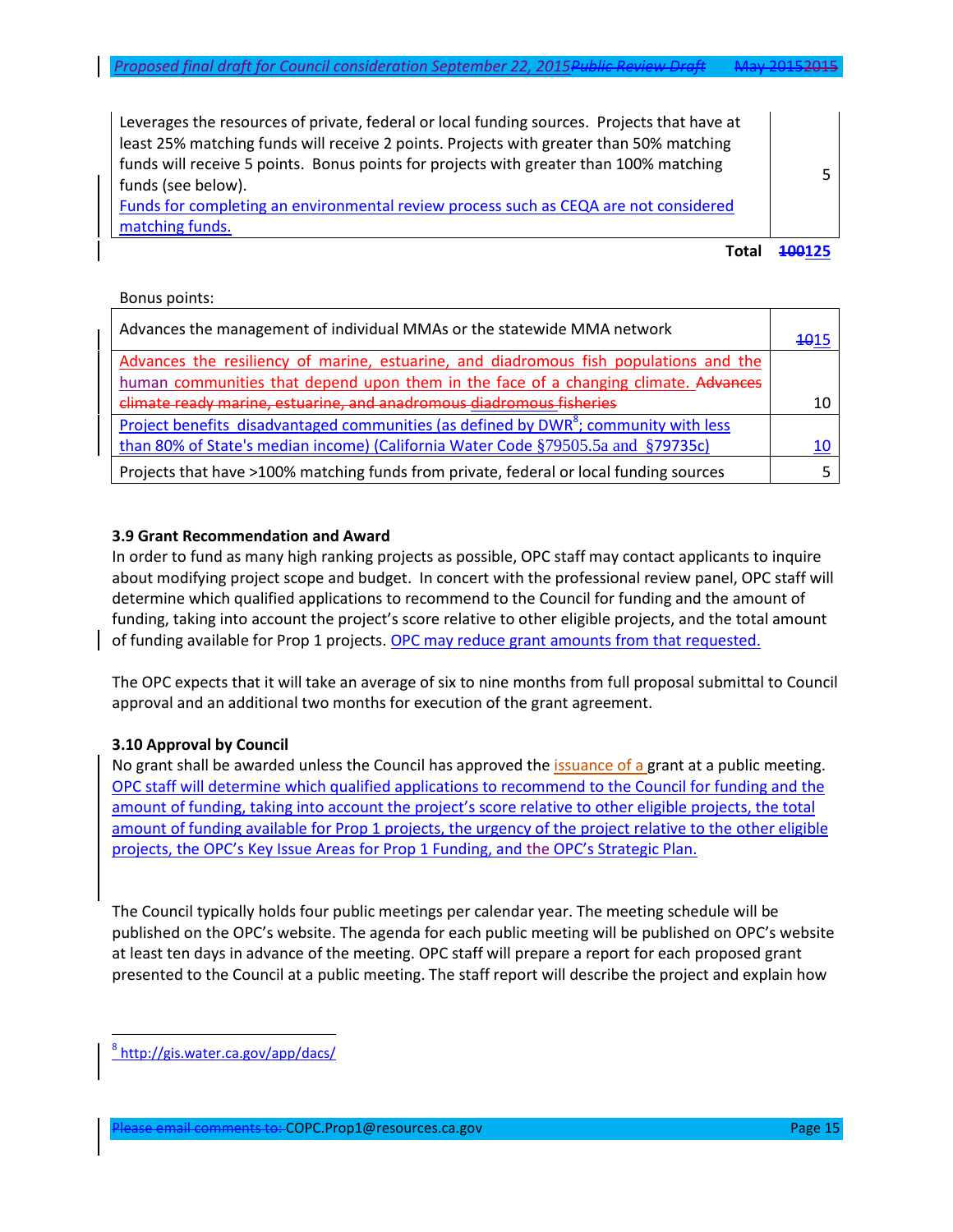the project is consistent with the OPC's enabling legislation, the OPC's Prop 1 Grant Program Guidelines, the OPC's Strategic Plan and the evaluation criteria in these Prop 1 Grant Program Guidelines.

#### **3.11 Grant Agreement**

Once the Council has approved a grant at a public meeting, OPC staff will prepare a grant agreement setting forth the terms and conditions of the grant. The grantee must sign the grant agreement and comply with conditions in order to receive funds.

All funding is contingent upon appropriation, and applicants acknowledge through the submission of an application that no vested right or other entitlement, either implied or express, is created as a result of execution of the grant agreement or any amendment thereto. Prior to the completion of project construction [or project completion as described in a fully executed agreement], either party may terminate the Grant Agreement by providing the other party with thirty (30) days written notice of such termination. The State may also terminate the Grant Agreement for any reason at any time if it learns of or otherwise discovers that there are allegations supported by some reasonable evidence that a violation of any state or federal law or policy by the Grantee or the grantees have performed unsatisfactorily which affects performance of this or any other Grant Agreement or contract entered into with the State. Grant agreements are not executed until signed by both the authorized representative of the grant recipient and the OPC. Work performed prior to an executed grant agreement will not be reimbursed.

### **Typical Grant Agreement Conditions**

Following Council's approval of a grant, staff will prepare a grant agreement with detailed conditions specific to the project. The grant agreement must be signed by the grantee before funds will be disbursed. Several typical grant agreement provisions are:

- Actual awards are conditional upon funds being available from the state
- Grantees must submit a detailed project work program and budget
- Grant funds will only be paid in arrears on a reimbursement basis. This means the grantee pays for services, products or supplies, submits and invoice that must be approved by the grant manager, and is then reimbursed by OPC.
- Generally, the OPC will only allow total grant administration costs (including indirect costs, CEQA, and overhead ) costs -up to 25% of the whole grant amount
- Grantees may be required to reimburse the OPC for some or all of the disbursed
- grant funds if the project is not completed
- Grantees must have liability insurance
- Up to 10% of each invoice will be withheld in order to ensure timely completion of all grant deliverables. The 10% will be paid upon confirmed receipt of all grant deliverables.
- Grantees are typically responsible for operation, maintenance and monitoring of completed projects for 20 years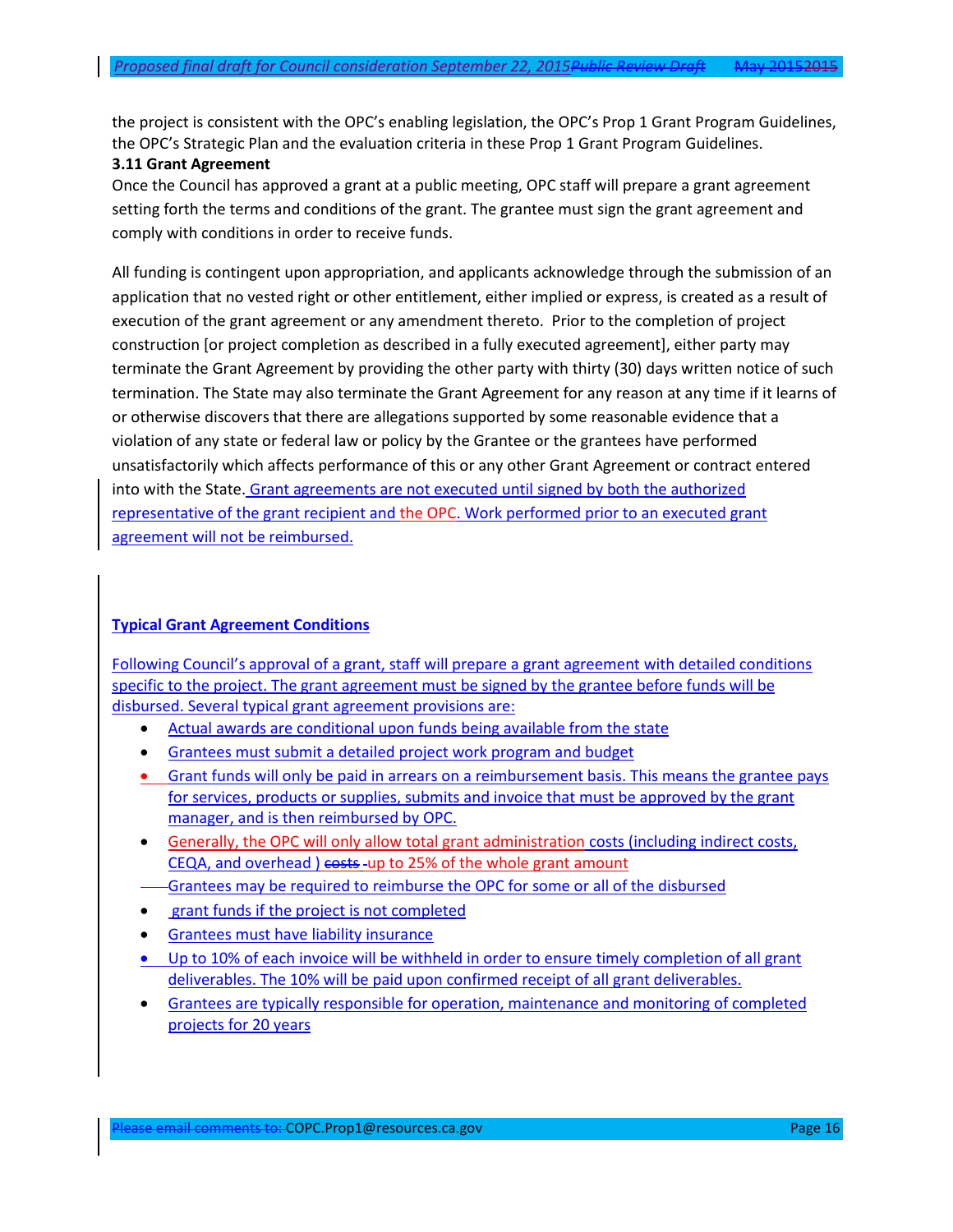All OPC grantees should expect to be audited by the State of California. It is the grantees responsibility to maintain all necessary records to substantiate and document all payments made pursuant to an OPC grant. If a grantee cannot provide adequate records when they are audited, they may be required to repay grant funds. See Appendix F for additional state auditing requirements (refer to CWC §79708[bc]).

The Grant Agreement describes these and other requirements in greater detail and will be the controlling document. If there are any questions about the Grant Agreement, discuss them with the OPC Project Manager. Close review of and compliance with the Grant Agreement is essential and is the grantee's responsibility.

### **Waiver of Sovereign Immunity**

For the limited purpose of enforcing any grant agreement developed pursuant to these guidelines, the governing entity of the Tribal government that has the authority to expressly waive immunity will be asked to approve a Waiver of Sovereign Immunity acceptable to the OPC before entering into a grant agreement

### **Land Tenure/Site Control**

Applicants for projects conducting on-the-ground work must submit documentation showing that they have adequate tenure to, and site control of, the properties to be improved or restored generally for 20 years.

Proof of adequate land tenure includes, but is not necessarily limited to:

• Fee title ownership.

. An easement or license agreement.

 Other legally enforceable license and agreement between the applicant and the fee title owner, or the owner of an easement in the property, sufficient to give the applicant adequate site control for the purposes of developing the project and long-term management.

 For projects involving multiple landowners, all landowners or an appointed designee must provide written permission to complete the project.

When an applicant does not have tenure at the time of proposal submission, but intends to establish tenure via an agreement that will be signed upon grant authorization, the applicant must submit a template copy of the proposed agreement, memorandum of understanding (MOU), or permission form at the time of proposal submission. Once a project has been awarded, the applicant must submit documentation of land tenure before a complete grant agreement can be executed and any funding can be expended.

OPC shall have access to the project site at least once every twelve months from the start date of the grant for 20 years, or an appropriate term negotiated prior to grant execution. This includes a final inspection of the project where OPC will determine if the work is consistent with the approved project scope and ensure compliance with the signage requirements

Please email comments to: COPC.Prop1@resources.ca.gov Page 17 Page 17 Page 17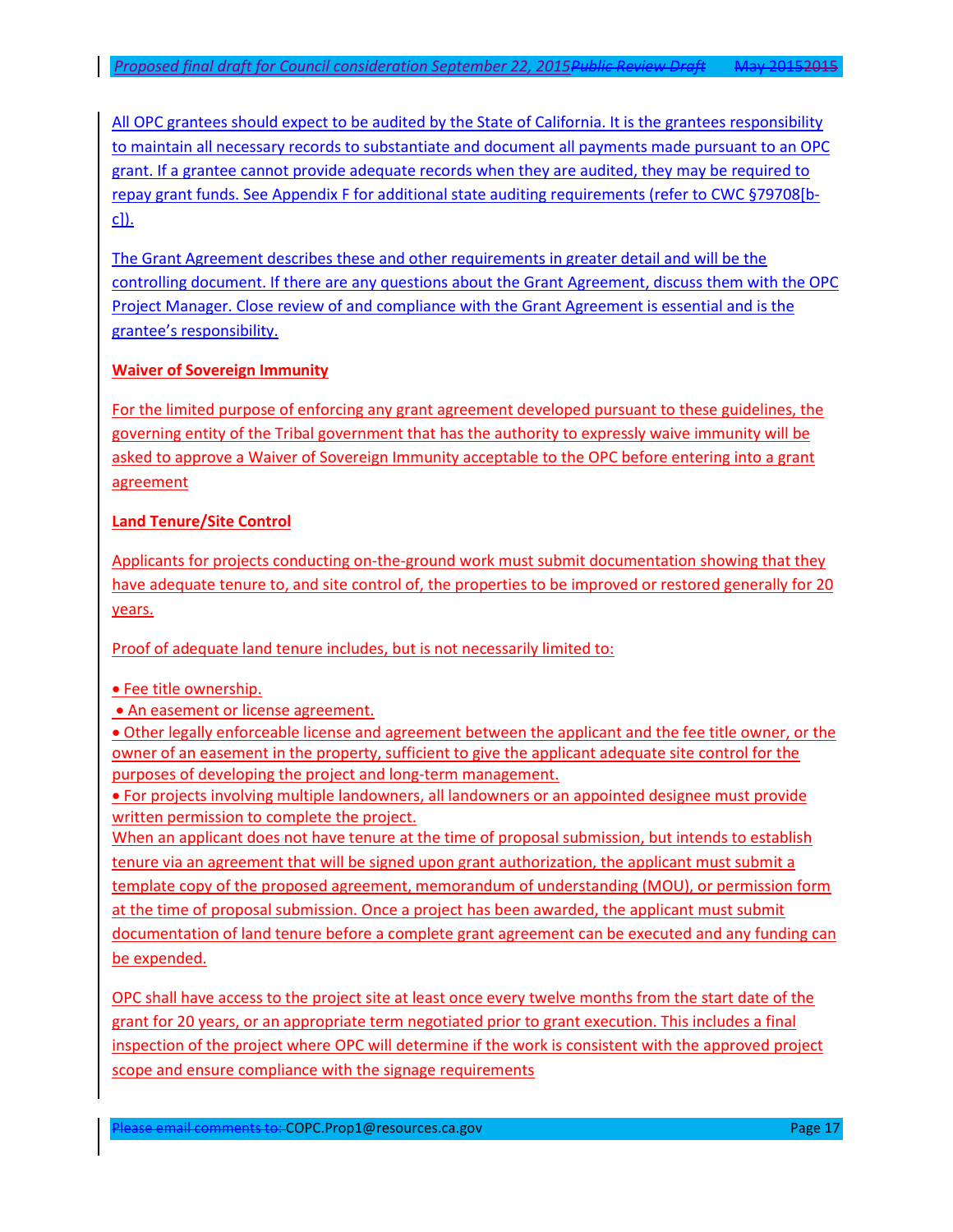### **Section 4. Additional Information**

#### **4.1 Available Funding**

The OPC expects to receive approximately \$10 million in each of the following years FY15-16; FY17-18; FY19-20. However, the amount of funding available will depend upon the amount appropriated to the OPC by the State Legislature each year. The amount awarded will also depend on the quality of the proposals submitted.

#### **4.2 1 Additional Information**

The OPC understands that some projects will inherently have associated adverse environmental impacts (in particular during a construction phase). However, projects are expected, to the extent feasible, to reduce greenhouse gas emissions as well as any other negative environmental impacts from the project itself. Although this is not a scored category, it is a **high priority** for the OPC.

While land acquisitions can be funded by Prop 1 funds, they are **not a high priority** for OPC's use of Prop 1 grant funding. However, projects that have a land acquisition component are still eligible for funding.

#### **4.3 2 California Conservation Corps**

Division 26.7 of the Water Code, Chapter 6, §79734 requires that: "For restoration and ecosystem protection projects funded pursuant to this chapter, the services of the California Conservation Corps or a local conservation corps certified by the California Conservation Corps *shall* **be used whenever**  feasible" (see **Section 5**).

#### **4.4 3 Signage**

To the extent practicable, projects funded by Proposition 1 should include signage informing the public that the project received funds from the OPC and from the Water Quality, Supply, and Infrastructure Improvement Act of 2014 and should display the official Prop 1 logo as well as the official OPC logo(CWC §79707[g]). If a project received points during the scoring process of the letter of intent and full proposal for benefits to MMAs, signage for the project will incorporate information regarding the MMA(s) the project is benefiting. This These requirements will be addressed in the grant agreement.

#### **4.5 Grant Provisions**

Following Council's approval of a grant, staff will prepare a grant agreement with detailed conditions specific to the project. The grant agreement must be signed by the grantee before funds will be disbursed. Several typical grant agreement provisions are:

- Actual awards are conditional upon funds being available from the state
- Grantees must submit a detailed project work program and budget
- Grant funds will only be paid in arrears on a reimbursement basis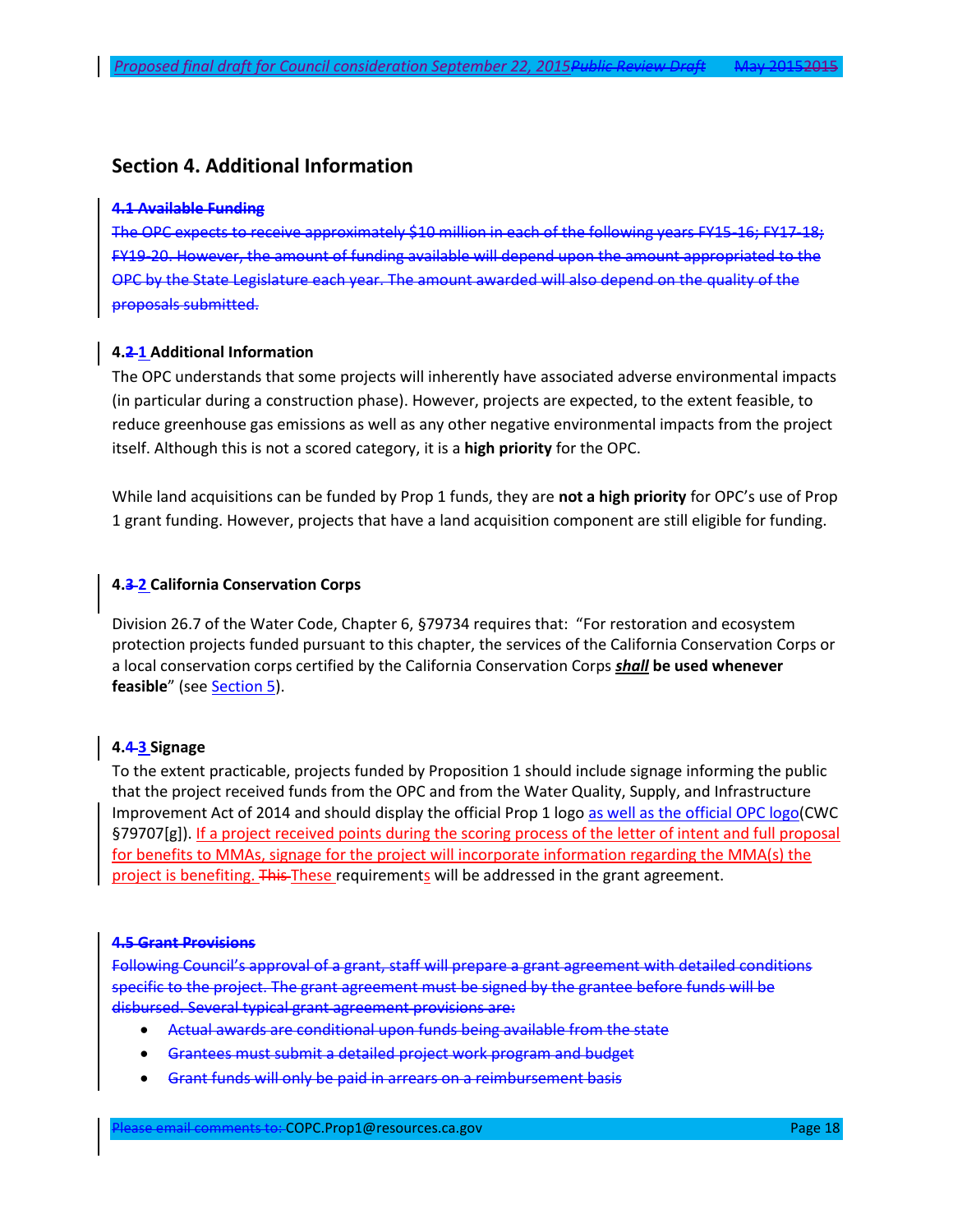- Grantees may be required to reimburse the OPC for some or all of the disbursed grant funds if the project is not completed
- Grantees must have liability insurance
- Up to 10% of each invoice will be withheld in order to ensure timely completion of all grant deliverables. The 10% will be paid upon confirmed receipt of all grant deliverables.

#### <span id="page-18-0"></span>**4.6 4 Environmental Documents and Permitting**

Activities funded under this grant program must be in compliance with applicable State and federal laws and regulations, including the California Environmental Quality Act (CEQA), National Environmental Policy Act (NEPA), and other environmental permitting requirements. Grant applicants should consider whether their proposed project will trigger the need for an environmental impact report or negative declaration or whether a CEQA exemption applies. The applicant is responsible for receiving and fulfilling all permitting requirements. How CEQA applies and the status of CEQA compliance must be addressed in the grant application. The applicant is solely responsible for project compliance and proposals may include in their budgets the funding necessary for compliance related tasks.

**No** project will be approved until CEQA is complete, and OPC reserves the right to require modification to design, additional mitigation, and to ultimately find the project is not consistent with its program, and therefore remove it from the list of potentially eligible proposal for funding.

Projects that are in the process of CEQA may apply; however, CEQA needs to be finalized before the full proposal is evaluated by the review committee. This date will be finalized in each solicitation period.

#### <span id="page-18-1"></span>**4.7 5 Project Monitoring and Reporting**

All grant applications must include a monitoring and reporting component that explains how the effectiveness of the project will be measured and reported. The plan should include a list of project specific performance measures that will be used to assess project outcomes/trajectories, and should provide sufficient detail of how these performance measures will be quantified and assessed to allow an evaluation of the effectiveness of the proposed action(s) at achieving the stated objectives.

Each proposal must also include a description of the processes through which data will be collected, stored, managed in the long term if applicable, and disseminated to participants, stakeholders, public, and the State. Data may include, but are not limited to technical information such as designs, feasibility studies, reports, and information gathered for a specific project in any phase of development including the planning, design, construction, operation, and monitoring of a project.

If required by the project, water quality monitoring data shall be collected and reported to the SWRCB in a manner that is compatible and consistent with surface water monitoring or groundwater data systems administered by the SWRCB (e.g., California Environmental Data Exchange Network [CEDEN] for surface water data) (CWC §79704). Any watershed monitoring data shall be collected and reported to the Department of Conservation in a manner that is compatible and consistent with the statewide watershed program administered by the Department of Conservation (CWC§79704). Additional specifications concerning data management and quality assurance/quality control may be stipulated within each solicitation.

All project applicants should identify in their proposal any statewide data management system(s) their data may be integrated into and through what mechanisms that will occur. If alternate methods are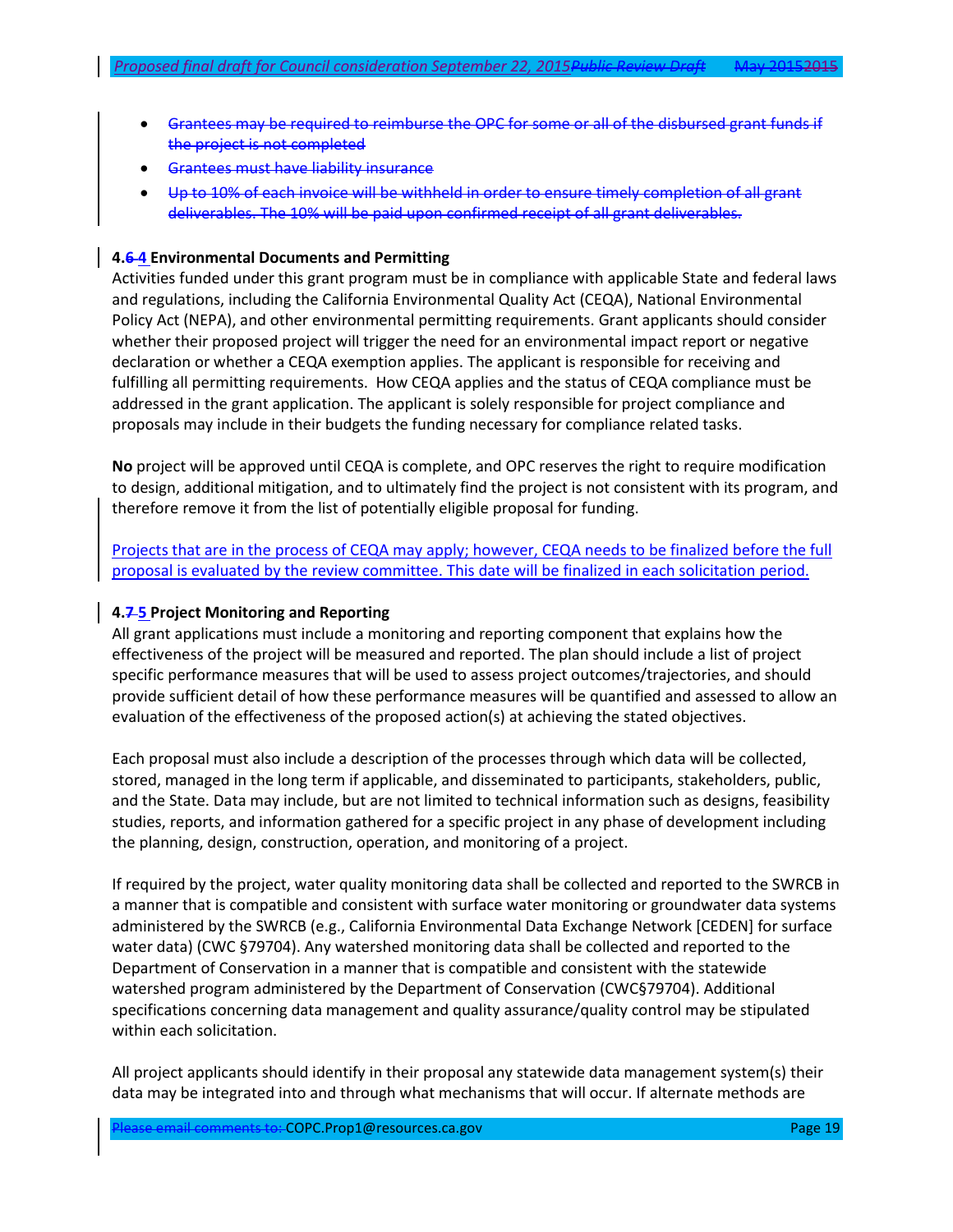going to be used that do not allow the integration of data into existing statewide systems, a thorough explanation of the reason for this should be provided.

All Grantees will be required to provide periodic progress reports and a final report. Specific guidance on performance measures, data management, reporting and monitoring requirements desired by OPC or required by law will be provided in each solicitation or the grant agreement. The monitoring and reporting component will vary depending on the nature of the project. The grant application evaluation will assess the robustness of the proposed monitoring program. In addition, OPC staff will work with grantees to develop appropriate monitoring and reporting templates and procedures.

#### **4.8 6 Human Right To Water**

The OPC has done and assessment of the Human Right to Water (CWC§106.3) and has determined that it is not necessary to consider the provisions of the Human Right to Water provisions in Prop 1 grant guidelines because the OPC does not focus on the provision of fresh water.

#### **4.7 Carbon Offset Projects on Acquired or Restored Lands**

Assuming there is some right or interest associated with the absorption by plants of carbon dioxide or other greenhouse gas emissions from the atmosphere, and its conversion to carbon stored in trees, sediment, water, and other vegetation and associated roots, surface duff, and organic elements in the soil, such rights or interest shall remain with the Property being restored or acquired through this program, (hereafter "Reserved Rights/ Interests"). OPC prefers and shall assume in the absence of information in a competitive application that Grantee shall take title to or otherwise acquire such rights or interests, and will then immediately retire all such Reserved Rights or Interests associated with or connected to Property or Restoration Project. However if they have stated such an intent in their original application, Grantees or any authorized successor in interest, may, during development of a written grant agreement, seek written permission from the Executive Director to create, own, hold, sell, exchange, transfer, trade, or gift any or all of the rights to carbon offset credits or Climate Reserve Tonnes (CRT's) issued by a third party entity such as the Climate Action Reserve, the Air Resources Board, or any other ecosystem service provider, or any or all similar rights that may exist now or in the future, that are appurtenant to or associated with the Property and attributable to the Reserved Rights ("Carbon Credits").

Please email comments to: COPC.Prop1@resources.ca.gov Page 20 Page 20 Page 20 Page 20 The exchange of Carbon Credits creates issues of additionality, as well as the potential for private gain from publicly funded grant projects, among other things. The OPC anticipates granting funds to acquire property or develop projects that include carbon sequestration benefits as one co-benefit, hence the requirement that any such potential rights or interests be obtained with site control and retired thereafter. Accordingly, the Executive Director may only authorize the creation and exchange of Carbon Credits for the offset of emissions elsewhere if all proceeds, or other in-kind values are to be used by grantee or grantee's successors in interest for the ongoing management and operation of the Property or the Project funded by OPC. Such carbon projects, and the requirements that the funds go back into the management of the Property or Project, will be expressly stated in conservation easement or other appropriate instrument, and is only allowable where to do so would not otherwise hinder the overall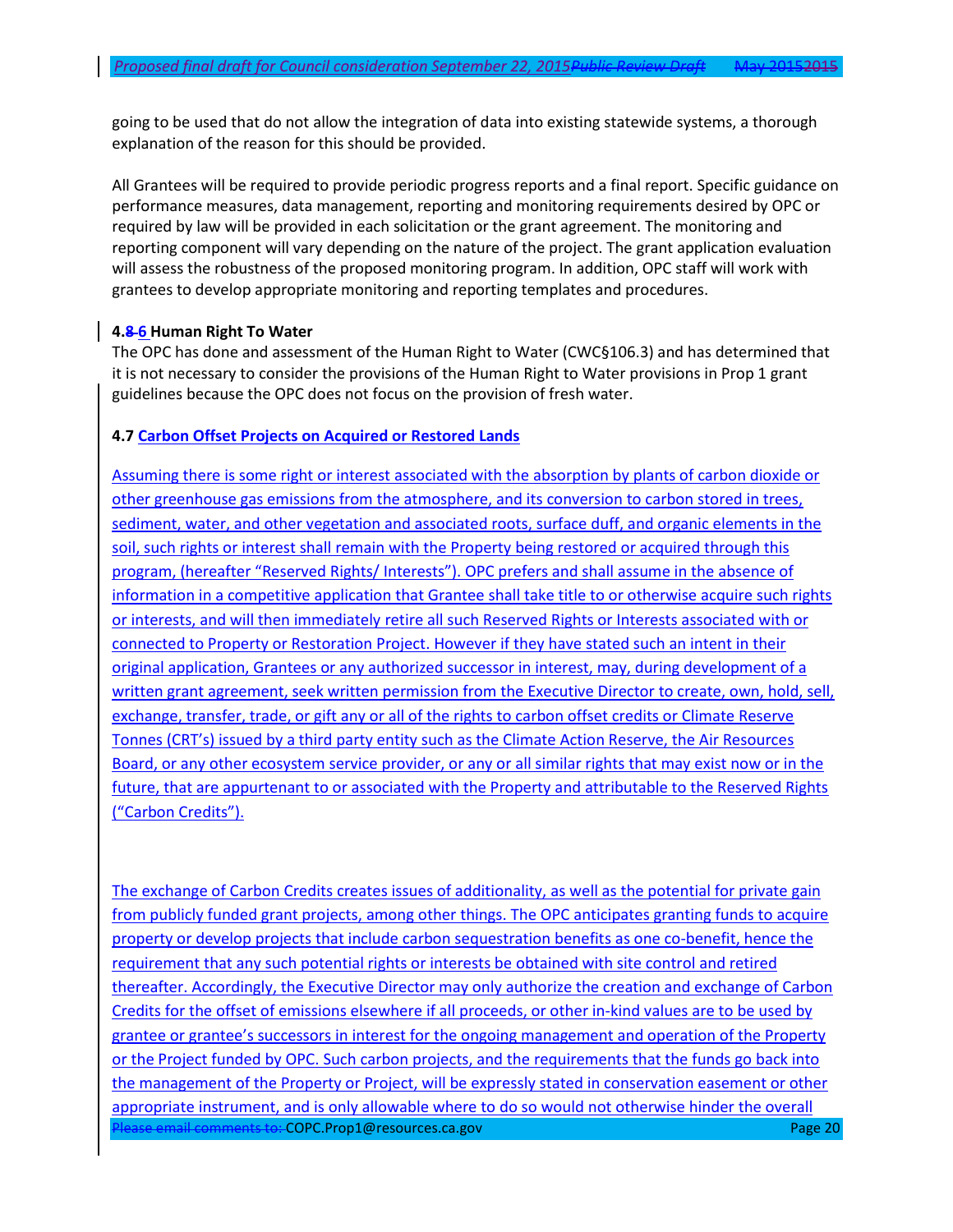Project's or Acquisition's competitive standing, and where such rights or interests are not part of the underlying program's anticipated conservation activity. In such cases, all revenues generated by the sale or transfer of Carbon Credits must be deposited back into a non-wasting trust for the benefit of ongoing management and operation of the Property being acquired or restored with grant dollars, and for any other exchange of value, the Executive Director will be required to certify that the Reserved Rights have been exchanged in proportional benefit to the Property or Project, and acceptable documentation must be provided that illustrates how the development of Carbon Credits for offsets is a result of management additional to the conservation planned for and underlying the benefit of the grant. Where appropriate, the Executive Director may, in addition to seeking a non-wasting trust for ongoing operation and management, request that the Grantee or its successor in interest, repay the grant at the legal rate of interest as dictated by the Office of the Treasurer. This repayment shall not result in abandonment or quit claim of any associated conservation easement acquired through the OPC program. In such instances where permission has been obtained for the sale of Carbon Credits, Grantee or its successor in interest shall ensure that the terms and conditions of all conservation easements incorporate the requirement for such potential proceeds to benefit the Property, and articulate that Reserved Rights/Interests which have been converted into Carbon Credits are encumbered by the easement.

# <span id="page-20-0"></span>**Section 5. Provisions regarding the California Conservation Corps and Certified Community Conservation Corps**

Division 26.7 of the Water Code, Chapter 6, Section 79734 requires that: "For restoration and ecosystem protection projects funded pursuant to this chapter, the services of the California Conservation Corps or a local conservation corps certified by the California Conservation Corps *shall* **be used whenever feasible**."

Because of the mandatory nature of the foregoing provision, applicants for funds to complete restoration and ecosystem protection projects shall consult with representatives of the California Conservation Corps (CCC) AND CALCC (the entity representing the certified community conservation corps) (collectively, "the Corps") to determine the feasibility of the Corps participation. Unless otherwise exempted, applicants that fail to engage in such consultation should not be eligible to receive Chapter 6 funds. Therefore, to ensure that entities allocating Prop 1 funds do so in compliance with Chapter 6's Corps participation language, the CCC and CALCC have developed the following consultation process for inclusion in Prop 1 – Chapter 6 project and/or grant program guidelines:

- Step 1: Prior to submittal of an application or project plan to the Funder, Applicant prepares the following information for submission to both the California Conservation Corps (CCC) and CALCC (who represents the certified community conservation corps):
	- D Project Title
	- $\Box$  Project Description (identifying key project activities and deliverables)
	- $\Box$  Project Map (showing project location)
	- $\Box$  Project Implementation estimated start and end dates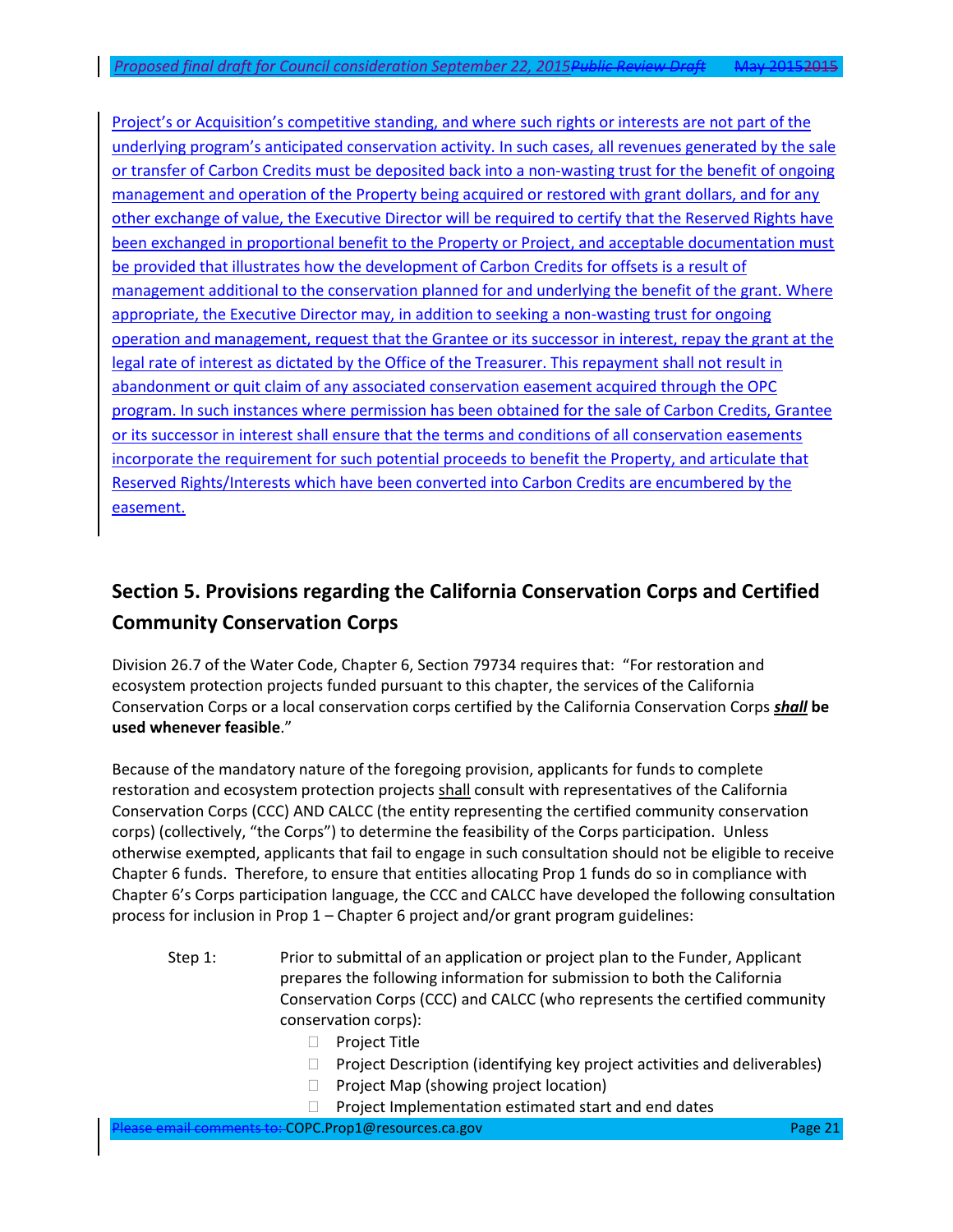Step 2: Applicant submits the forgoing information via email concurrently to the CCC and CALCC representatives:

> California Conservation Corps representative: Name: CCC Prop 1 Coordinator Email: [Prop1@ccc.ca.gov](mailto:Prop1@ccc.ca.gov) Phone: (916) 341-3100

California Association of Local Conservation Corps representative: Name: Crystal Muhlenkamp Email: [inquiry@prop1communitycorps.org](mailto:inquiry@prop1communitycorps.org) Phone: 916-426-9170 ext. 0

Step 3: Within five (5) business days of receiving the project information, the CCC and CALCC representatives will review the submitted information, contact the applicant if necessary, and respond to the applicant with a Corps Consultation Review Document (see **Appendix BC**) informing them:

- <span id="page-21-0"></span>(1) It is NOT feasible for CCC and/or certified community conservation corps services to be used on the project; or
- (2) It is feasible for the CCC and/or certified community conservation corps services to be used on the project and identifying the aspects of the project that can be accomplished with Corps services.

Note: While the Corps will take up to 5 days to review projects, applicants are encouraged to contact the CCC/CALCC representatives to discuss feasibility early in the project development process.

The Corps cannot guarantee a compliant review process for applicants who submit project information fewer than 5 business days before a deadline.

- Step 4: Applicant submits application to Funder that includes Corps Consultation Review Document.
- Step 5: Funder reviews applications. Applications that do not include documentation demonstrating that the Corps have been consulted will be deemed "noncompliant" and will not be considered for funding.

#### **NOTES**:

1. The Corps already have determined that it is not feasible to use their services on restoration and ecosystem protection projects that *solely* involve either planning or acquisition. Therefore, applicants seeking funds for such projects are exempt from the consultation requirement and should check the appropriate box on the Consultation Review Document (see Appendix B).

Please email comments to: COPC.Prop1@resources.ca.gov Page 22 Page 22 Page 22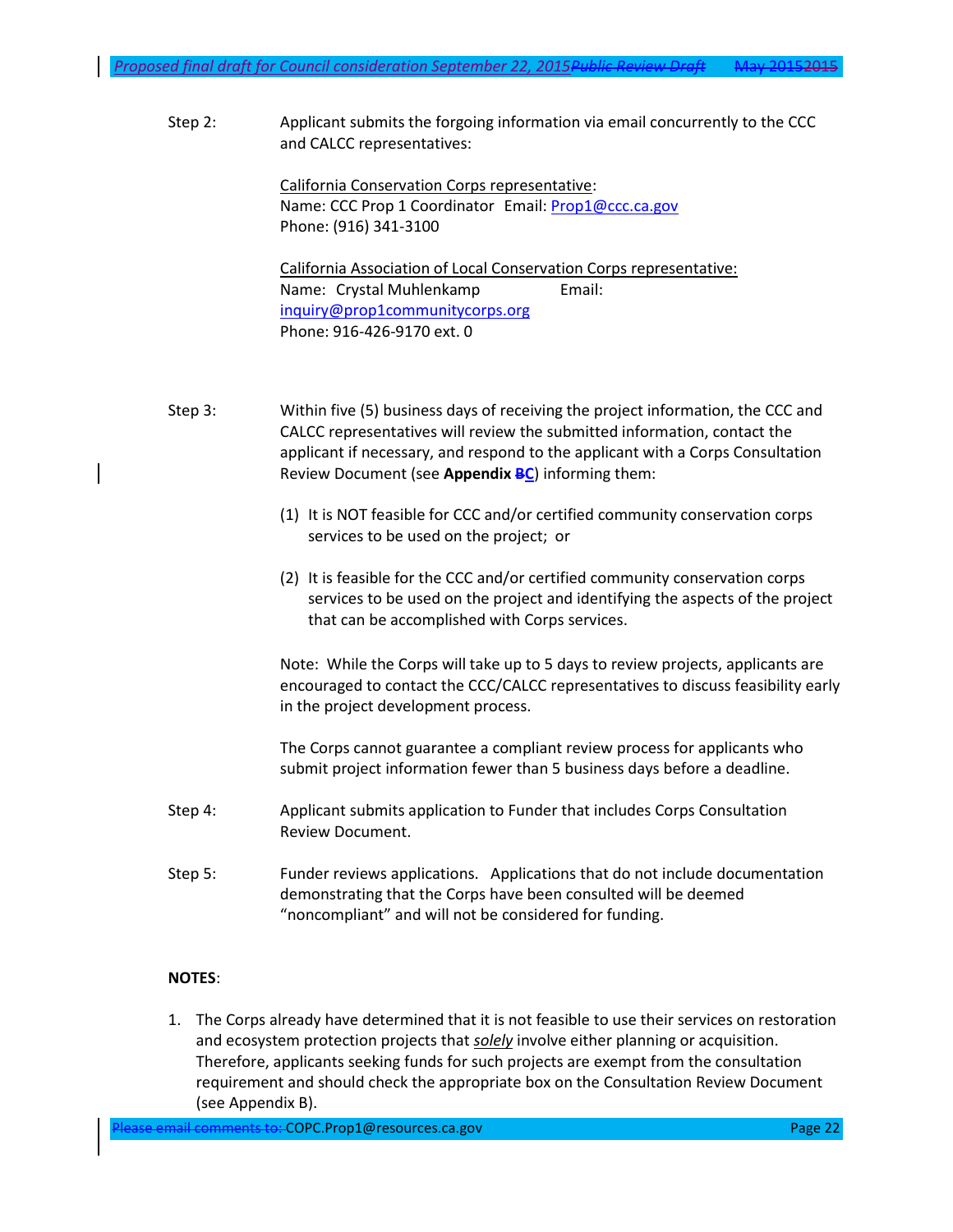2. An applicant that has been awarded funds to undertake a project where it has been determined that Corps services can be used must thereafter work with either the CCC or CALCC to develop a scope of work and enter into a contract with the appropriate Corps. Unless otherwise excused, failure to utilize a Corps on such a project will result in Funding Entities assessing a scoring penalty on the applicant's future applications for Chapter 6 Funds.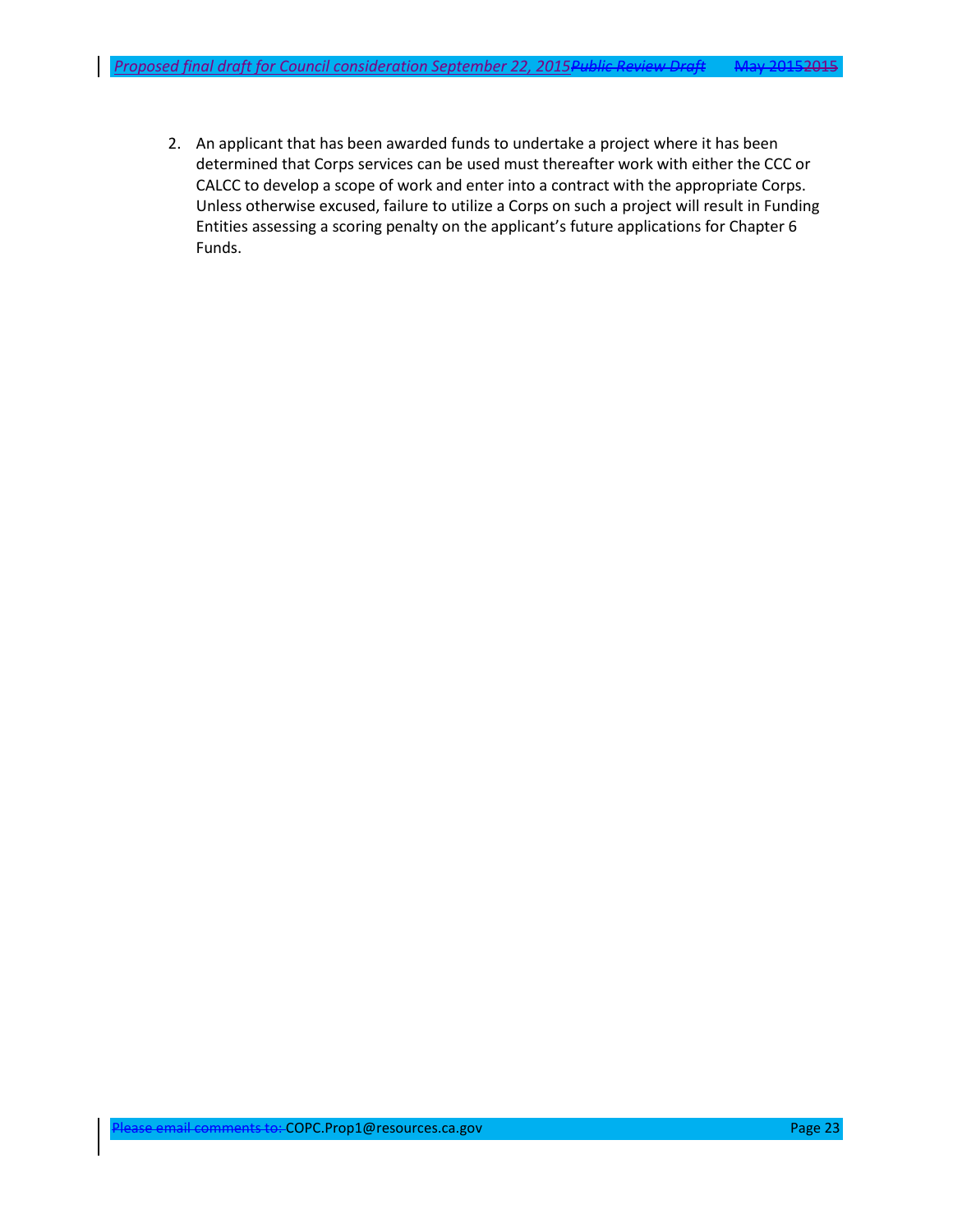# **Appendices**

# <span id="page-23-0"></span>**Appendix A: Chapter 3 of Proposition 1**

Definitions

79702. Unless the context otherwise requires, the definitions set forth in this section govern the construction of this division, as follows:

(a) "Acquisition" means obtaining a fee interest or any other interest in real property, including, easements, leases, water, water rights, or interest in water obtained for the purposes of instream flows and development rights.

(b) "CALFED Bay-Delta Program" means the program described in the Record of Decision dated August 28, 2000.

(c) "Commission" means the California Water Commission.

(d) "Committee" means the Water Quality, Supply, and Infrastructure

Improvement Finance Committee created by Section 79787.

(e) "Delta" means the Sacramento-San Joaquin Delta, as defined in Section 85058.

(f) "Delta conveyance facilities" means facilities that convey water

directly from the Sacramento River to the State Water Project or the federal Central Valley Project pumping facilities in the south Delta.

(g) "Delta counties" means the Counties of Contra Costa, Sacramento,

San Joaquin, Solano, and Yolo.

(h) "Delta plan" has the meaning set forth in Section 85059.

(i) "Director" means the Director of Water Resources.

(j) "Disadvantaged community" has the meaning set forth in subdivision (a) of Section 79505.5, as it may be amended.

(k) "Economically distressed area" means a municipality with a population of 20,000 persons or less, a rural county, or a reasonably isolated and divisible segment of a larger municipality where the segment of the population is 20,000 persons or less, with an annual median household income that is less than 85 percent of the statewide median household income, and with one or more of the following conditions as determined by the department:

(1) Financial hardship.

(2) Unemployment rate at least 2 percent higher than the statewide average.

(3) Low population density.

(*l*) "Fund" means the Water Quality, Supply, and Infrastructure Improvement Fund of 2014 created by Section 79715.

(m) "Instream flows" means a specific streamflow, measured in cubic feet per second, at a particular location for a defined time, and typically follows seasonal variations.

(n) "Integrated regional water management plan" has the meaning set forth in Part 2.2 (commencing with Section 10530) of Division 6, as that part may be amended.

(o) "Long-term" means for a period of not less than 20 years.

(p) "Nonprofit organization" means an organization qualified to do business in California and qualified under Section 501(c)(3) of Title 26 of the United States Code.

(q) "Proposition 1E" means the Disaster Preparedness and Flood Prevention Bond Act of 2006 (Chapter 1.699 (commencing with Section 5096.800) of Division 5 of the Public Resources Code).

(r) "Proposition 84" means the Safe Drinking Water, Water Quality and Supply, Flood Control, River and Coastal Protection Bond Act of 2006 (Division 43 (commencing with Section 75001) of the Public Resources Code).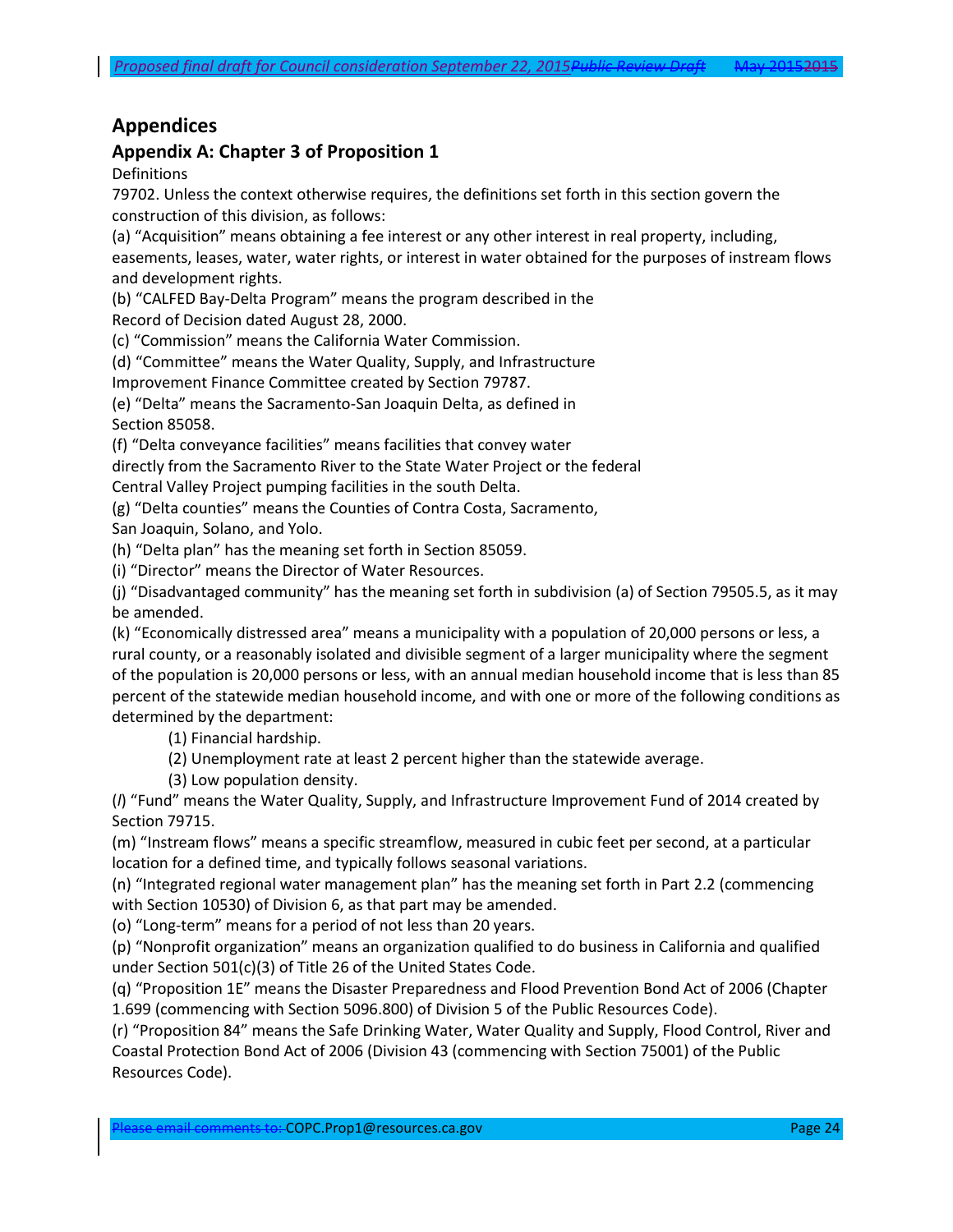(s) "Public agency" means a state agency or department, special district, joint powers authority, city, county, city and county, or other political subdivision of the state.

(t) "Rainwater" has the meaning set forth in subdivision (c) of Section 10573.

(u) "Secretary" means the Secretary of the Natural Resources Agency.

(v) "Severely disadvantaged community" has the meaning set forth in subdivision (a) of Section 116760.20 of the Health and Safety Code.

(w) "Small community water system" means a community water system that serves no more than 3,300 service connections or a yearlong population of no more than 10,000 persons.

(x) "State board" means the State Water Resources Control Board.

(y) "State General Obligation Bond Law" means the State General Obligation Bond Law (Chapter 4 (commencing with Section 16720) of Part 3 of Division 4 of Title 2 of the Government Code).

(z) "State small water system" has the meaning set forth in subdivision (n) of Section 116275 of the Health and Safety Code.

(aa) "Stormwater" has the meaning set forth in subdivision (e) of Section 10573.

(ab) "Water right" means a legal entitlement authorizing water to be diverted from a specified source and put to a beneficial, nonwasteful use.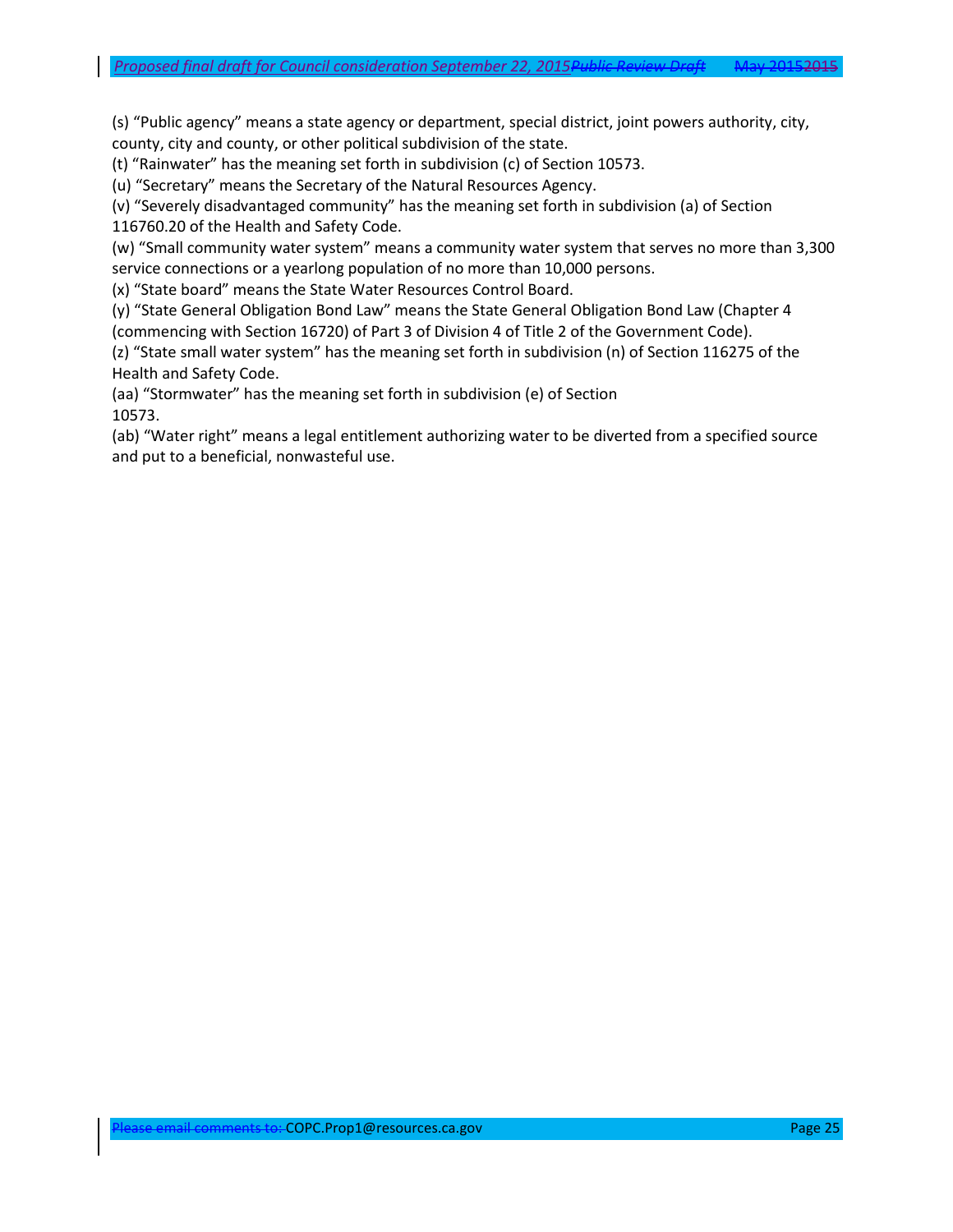## **Appendix B: Chapter 6 of Proposition 1**

#### **Protecting Rivers, Lakes, Streams, Coastal Waters, and Watersheds 79730.**

The sum of one billion four hundred ninety-five million dollars (\$1,495,000,000) shall be available, upon appropriation by the Legislature from the fund, in accordance with this chapter, for competitive grants for multibenefit ecosystem and watershed protection and restoration projects in accordance with statewide priorities.

#### **79731.**

Of the funds authorized by Section 79730, the sum of three hundred twenty-seven million five hundred thousand dollars (\$327,500,000) shall be allocated for multibenefit water quality, water supply, and watershed protection and restoration projects for the watersheds of the state in accordance with the following schedule:

(a) Baldwin Hills Conservancy, ten million dollars (\$10,000,000).

(b) California Tahoe Conservancy, fifteen million dollars (\$15,000,000).

(c) Coachella Valley Mountains Conservancy, ten million dollars (\$10,000,000).

(d) Ocean Protection Council, thirty million dollars (\$30,000,000).

(e) San Diego River Conservancy, seventeen million dollars (\$17,000,000).

(f) San Gabriel and Lower Los Angeles Rivers and Mountains Conservancy, thirty million dollars (\$30,000,000).

(g) San Joaquin River Conservancy, ten million dollars (\$10,000,000).

(h) Santa Monica Mountains Conservancy, thirty million dollars (\$30,000,000).

(i) Sierra Nevada Conservancy, twenty-five million dollars (\$25,000,000).

(j) State Coastal Conservancy, one hundred million five hundred thousand dollars (\$100,500,000). Eligible watersheds for the funds allocated pursuant to this subdivision include, but are not limited to, those that are in the San Francisco Bay Conservancy region, the Santa Ana River watershed, the Tijuana River watershed, the Otay River watershed, Catalina Island, and the central coast region.

(k) Sacramento-San Joaquin Delta Conservancy, fifty million dollars (\$50,000,000).

#### <span id="page-25-0"></span>**79732.**

(a) In protecting and restoring California rivers, lakes, streams, and watersheds, the purposes of this chapter are to:

(1) Protect and increase the economic benefits arising from healthy watersheds, fishery resources, and instream flow.

(2) Implement watershed adaptation projects in order to reduce the impacts of climate change on California's communities and ecosystems.

(3) Restore river parkways throughout the state, including, but not limited to, projects pursuant to the California River Parkways Act of 2004 (Chapter 3.8 (commencing with Section 5750) of Division 5 of the Public Resources Code), in the Urban Streams Restoration Program established pursuant to Section 7048, and urban river greenways.

(4) Protect and restore aquatic, wetland, and migratory bird ecosystems, including fish and wildlife corridors and the acquisition of water rights for instream flow.

(5) Fulfill the obligations of the State of California in complying with the terms of multiparty settlement agreements related to water resources.

(6) Remove barriers to fish passage.

(7) Collaborate with federal agencies in the protection of fish native to California and wetlands in the central valley of California.

(8) Implement fuel treatment projects to reduce wildfire risks, protect watersheds tributary to water storage facilities, and promote watershed health.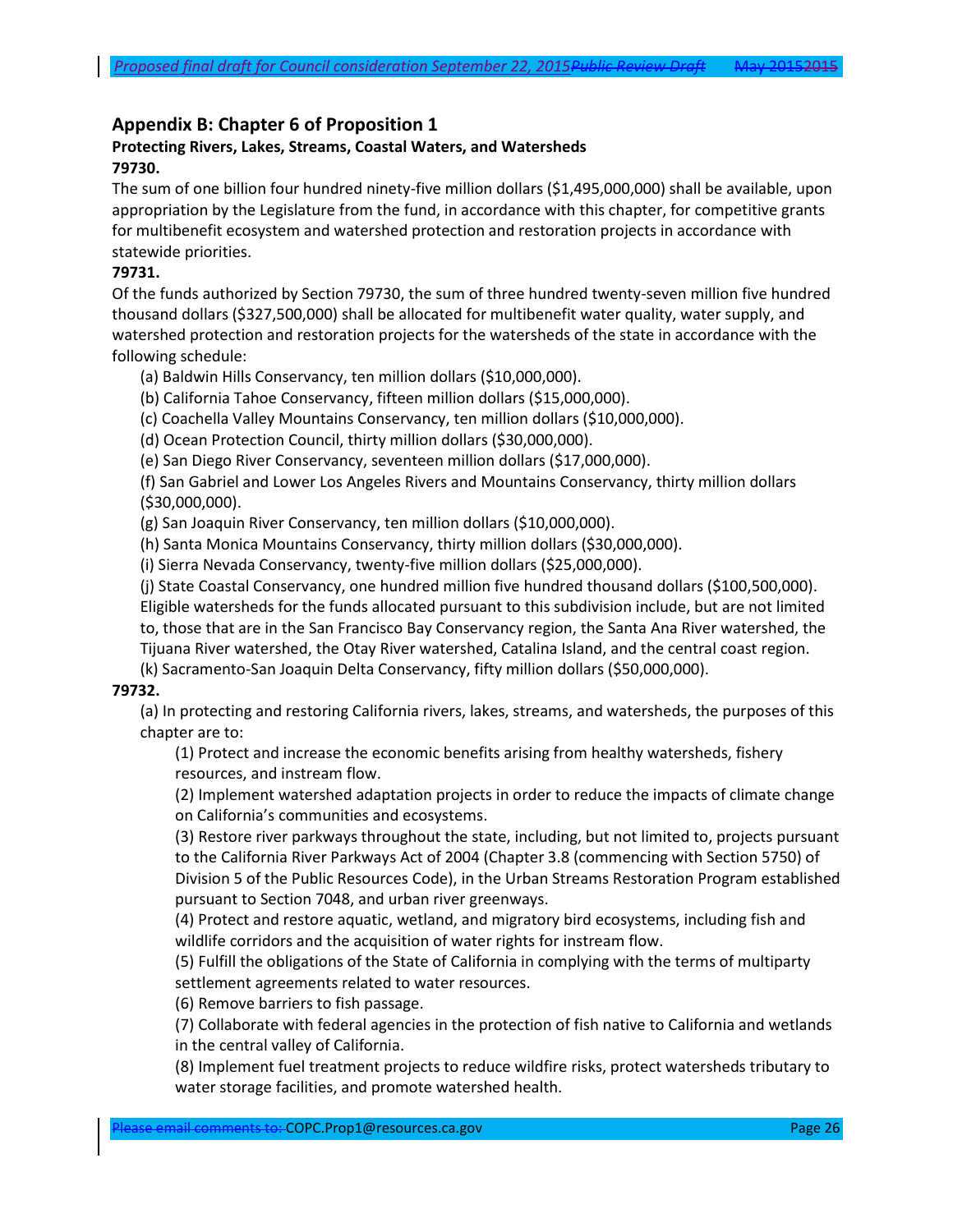(9) Protect and restore rural and urban watershed health to improve watershed storage capacity, forest health, protection of life and property, stormwater resource management, and greenhouse gas reduction.

(10) Protect and restore coastal watersheds, including, but not limited to, bays, marine estuaries, and nearshore ecosystems.

(11) Reduce pollution or contamination of rivers, lakes, streams, or coastal waters, prevent and remediate mercury contamination from legacy mines, and protect or restore natural system functions that contribute to water supply, water quality, or flood management.

(12) Assist in the recovery of endangered, threatened, or migratory species by improving watershed health, instream flows, fish passage, coastal or inland wetland restoration, or other means, such as natural community conservation plan and habitat conservation plan implementation.

(13) Assist in water-related agricultural sustainability projects.

(b) Funds provided by this chapter shall only be used for projects that will provide fisheries or ecosystem benefits or improvements that are greater than required applicable environmental mitigation measures or compliance obligations.

#### **79733.**

Of the funds made available by Section 79730, the sum of two hundred million dollars (\$200,000,000) shall be administered by the Wildlife Conservation Board for projects that result in enhanced stream flows.

### **79734.**

For restoration and ecosystem protection projects under this chapter, the services of the California Conservation Corps or a local conservation corps certified by the California Conservation Corps shall be used whenever feasible.

#### **79735.**

(a) Of the funds authorized by Section 79730, one hundred million dollars (\$100,000,000) shall be available, upon appropriation by the Legislature, for projects to protect and enhance an urban creek, as defined in subdivision (e) of Section 7048, and its tributaries, pursuant to Division 22.8 (commencing with Section 32600) of, and Division 23 (commencing with Section 33000) of, the Public Resources Code and Section 79508.

(b) (1) Of the funds authorized by Section 79730, twenty million dollars (\$20,000,000) shall be made available to the secretary for a competitive program to fund multibenefit watershed and urban rivers enhancement projects in urban watersheds that increase regional and local water selfsufficiency and that meet at least two of the following objectives:

(A) Promote groundwater recharge and water reuse.

(B) Reduce energy consumption.

(C) Use soils, plants, and natural processes to treat runoff.

(D) Create or restore native habitat.

(E) Increase regional and local resiliency and adaptability to climate change.

(2) The program under this subdivision shall be implemented by state conservancies, the Wildlife Conservation Board, the state board, or other entities whose jurisdiction includes urban watersheds, as designated by the secretary. Projects funded under the program shall be a part of a plan developed jointly by the conservancies, the Wildlife Conservation Board, the state board, or other designated entities in consultation with the secretary.

(c) At least 25 percent of the funds available pursuant to this section shall be allocated for projects that benefit disadvantaged communities.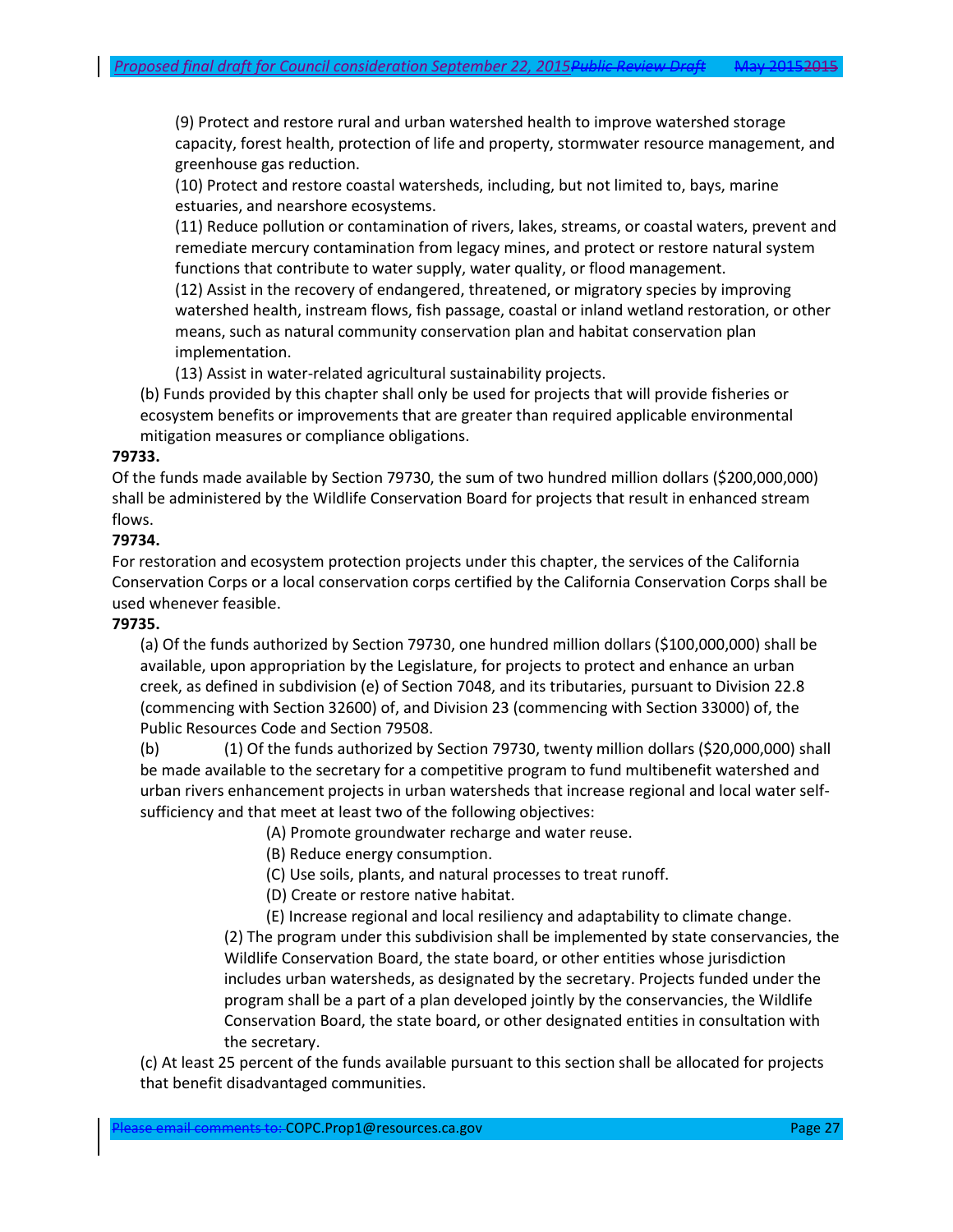(d) Up to 10 percent of the funds available pursuant to this section may be allocated for project planning.

#### **79736.**

Of the funds authorized by Section 79730, four hundred seventy-five million dollars (\$475,000,000) shall be available to the Natural Resources Agency to support projects that fulfill the obligations of the State of California in complying with the terms of any of the following:

(a) Subsection (d) of Section 3406 of the Central Valley Project Improvement Act (Title 34 of Public Law 102-575).

(b) Interstate compacts set forth in Section 66801 of the Government Code pursuant to Title 7.42 (commencing with Section 66905) of the Government Code.

(c) Intrastate or multiparty water quantification settlement agreement provisions, including ecosystem restoration projects, as set forth in Chapters 611, 612, 613, and 614 of the Statutes of 2003.

(d) The settlement agreement referenced in Section 2080.2 of the Fish and Game Code.

(e) Any intrastate or multiparty settlement agreement related to water acted upon or before December 31, 2013. Priority shall be given to projects that meet one or more of the following criteria:

(1) The project is of statewide significance.

(2) The project restores natural aquatic or riparian functions, or wetlands habitat for birds and aquatic species.

(3) The project protects or promotes the restoration of endangered or threatened species. (4) The project enhances the reliability of water supplies on a regional or interregional basis.

(5) The project provides significant regional or statewide economic benefits.

#### **79737.**

(a) Of the funds authorized by Section 79730, two hundred eighty-five million dollars (\$285,000,000) shall be available to the Department of Fish and Wildlife for watershed restoration projects statewide in accordance with this chapter.

(b) For the purposes of this section, watershed restoration includes activities to fund coastal wetland habitat, improve forest health, restore mountain meadows, modernize stream crossings, culverts, and bridges, reconnect historical flood plains, install or improve fish screens, provide fish passages, restore river channels, restore or enhance riparian, aquatic, and terrestrial habitat, improve ecological functions, acquire from willing sellers conservation easements for riparian buffer strips, improve local watershed management, and remove sediment or trash.

(c) For any funds available pursuant to this section that are used to provide grants under the Fisheries Restoration Grant Program, a priority shall be given to coastal waters.

(d) In allocating funds for projects pursuant to this section, the Department of Fish and Wildlife shall only make funds available for water quality, river, and watershed protection and restoration projects of statewide importance outside of the Delta.

(e) Funds provided by this section shall not be expended to pay the costs of the design, construction, operation, mitigation, or maintenance of Delta conveyance facilities.

(f) Funds provided by this section shall only be used for projects that will provide fisheries or ecosystem benefits or improvements that are greater than required applicable environmental mitigation measures or compliance obligations, except for any water transfers for the benefit of subsection (d) of Section 3406 of the Central Valley Project Improvement Act (Title 34 of Public Law 102-575).

#### **79738.**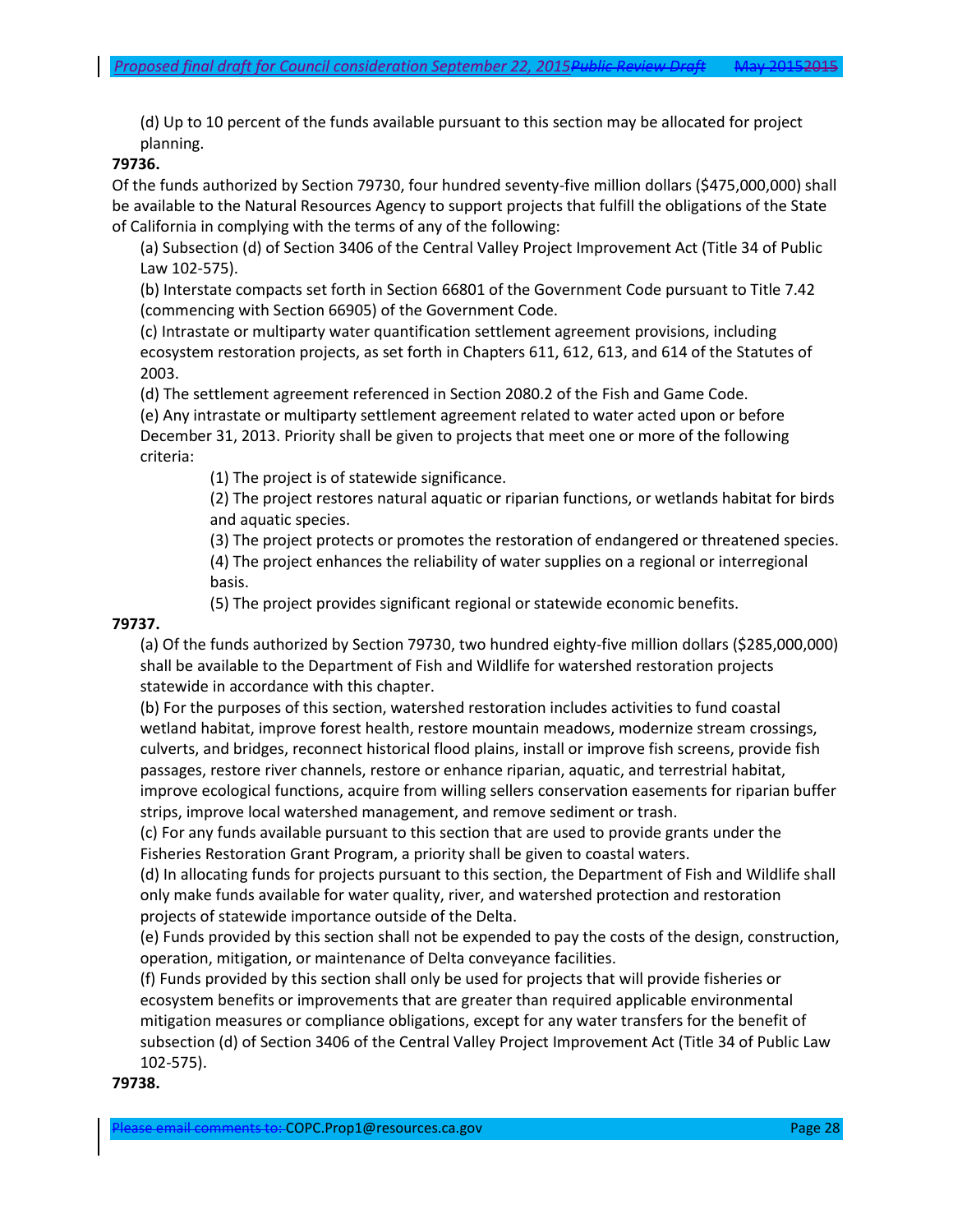(a) Of the funds authorized by Section 79730, eighty-seven million five hundred thousand dollars (\$87,500,000) shall be available to the Department of Fish and Wildlife for water quality, ecosystem restoration, and fish protection facilities that benefit the Delta, including, but not limited to, the following:

> (1) Projects to improve water quality or that contribute to the improvement of water quality in the Delta, including projects in Delta counties that provide multiple public benefits and improve drinking and agricultural water quality or water supplies. (2) Habitat restoration, conservation, and enhancement projects to improve the condition of special status, at risk, endangered, or threatened species in the Delta and the Delta counties, including projects to eradicate invasive species, and projects that support the beneficial reuse of dredged material for habitat restoration and levee improvements.

(3) Scientific studies and assessments that support the Delta Science Program, as described in Section 85280, or projects under this section.

(b) In implementing this section, the department shall coordinate and consult with the Delta city or Delta county in which a grant is proposed to be expended or an interest in real property is proposed to be acquired.

(c) Acquisitions pursuant to this section shall be from willing sellers only.

(d) In implementing this section state agencies shall prioritize wildlife conservation objectives through projects on public lands or voluntary projects on private lands, to the extent feasible.

(e) Funds available pursuant to this section shall not be used to acquire land via eminent domain.

(f) Funds available pursuant to this section shall not be expended to pay the costs of the design,

construction, operation, mitigation, or maintenance of Delta conveyance facilities.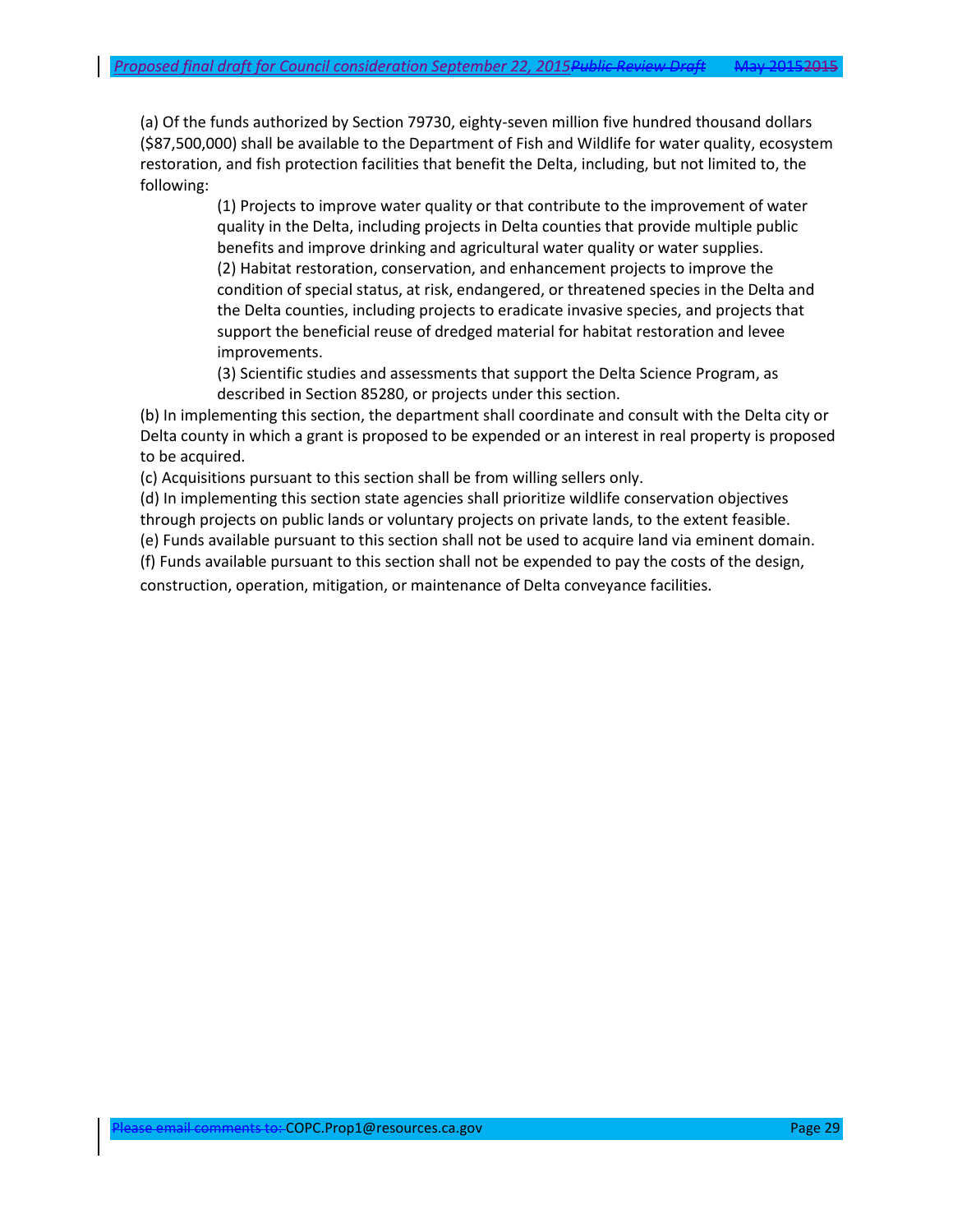# **Appendix C: Proposition 1-Water Bond Corps Consultation Review Document**

## February 23, 2015 Version

Unless an exempted project, this Corps Consultation Review Document must be completed by California Conservation Corps and Community Conservation Corps staff and accompany applications for projects or grants seeking funds through Proposition 1, Chapter 6, Protecting Rivers, Lakes, Streams, Coastal Waters and Watersheds. Non-exempt applications that do not include this document demonstrating that the Corps have been consulted will be deemed "noncompliant" and will not be considered for funding.

1. Name of Applicant: Project Title:

# **To be completed by Applicant:**

Is this application solely for planning or acquisition?

- $\Box$  Yes (application is exempt from the requirement to consult with the Corps)
- $\Box$  No (proceed to #2)

# **To be completed by Corps:**

This Consultation Review Document is being prepared by:

- $\Box$  The California Conservation Corps (CCC)
- □ California Association of Local Conservation Corps (CALCC)

2. Applicant has submitted the required information by email to the California Conservation Corps (CCC) and California Association of Local Conservation Corps (CALCC):

- $\Box$  Yes (applicant has submitted all necessary information to CCC and CALCC)
- $\Box$  No (applicant has not submitted all information or did not submit information to both Corps – application is deemed non-compliant)

3. After consulting with the project applicant, the CCC and CALCC has determined the following:

- $\Box$  It is NOT feasible for CCC and/or certified community conservation corps services to be used on the project (deemed compliant)
- $\Box$  It is feasible for the CCC and/or certified community conservation corps services to be used on the project and the following aspects of the project can be accomplished with Corps services (deemed compliant).

\_\_\_\_\_\_\_\_\_\_\_\_\_\_\_\_\_\_\_\_\_\_\_\_\_\_\_\_\_\_\_\_\_\_\_\_\_\_\_\_\_\_\_\_\_\_\_\_\_\_\_\_\_\_\_\_\_\_\_\_\_\_\_\_\_\_\_\_\_ \_\_\_\_\_\_\_\_\_\_\_\_\_\_\_\_\_\_\_\_\_\_\_\_\_\_\_\_\_\_\_\_\_\_\_\_\_\_\_\_\_\_\_\_\_\_\_\_\_\_\_\_\_\_\_\_\_\_\_\_\_\_\_\_\_\_\_\_\_

CCC AND CALCC REPRESENTATIVES WILL RETURN THIS FORM AS DOCUMENTION OF CONSULTATION BY EMAIL TO APPLICANT WITHIN FIVE (5) BUSINESS OF RECEIPT AS VERIFICATION OF CONSULTATION. APPLICANT WILL INCLUDE COPY OF THIS DOCUMENT AS PART OF THE PROJECT APPLICATION.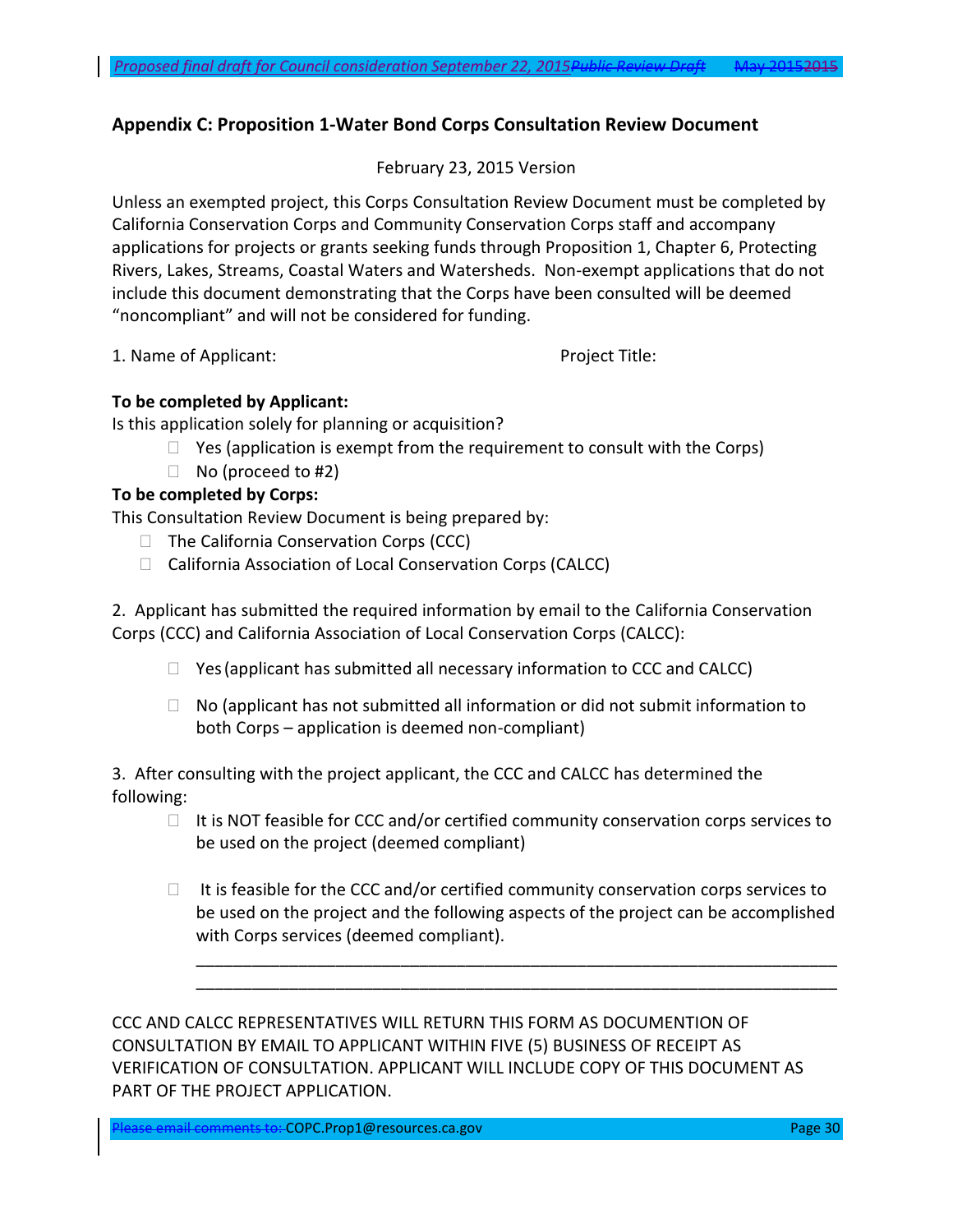# <span id="page-30-0"></span>**Appendix D: Useful Web Links**

California OPC Website:<http://www.opc.ca.gov/>

Proposition 1: [http://www.leginfo.ca.gov/pub/13-14/bill/asm/ab\\_1451-](http://www.leginfo.ca.gov/pub/13-14/bill/asm/ab_1451-1500/ab_1471_bill_20140813_chaptered.pdf) [1500/ab\\_1471\\_bill\\_20140813\\_chaptered.pdf](http://www.leginfo.ca.gov/pub/13-14/bill/asm/ab_1451-1500/ab_1471_bill_20140813_chaptered.pdf)

California OPC Strategic Plan 2012-2017: [http://www.opc.ca.gov/webmaster/ftp/pdf/2012](http://www.opc.ca.gov/webmaster/ftp/pdf/2012-strategic-plan/OPC_042412_final_opt.pdf) [strategic-plan/OPC\\_042412\\_final\\_opt.pdf](http://www.opc.ca.gov/webmaster/ftp/pdf/2012-strategic-plan/OPC_042412_final_opt.pdf)

California Ocean Protection Act:<http://www.opc.ca.gov/california-ocean-protection-act/>

California Natural Resources Agency Bond Accountability Website: <http://bondaccountability.resources.ca.gov/p1.aspx>

California Water Action Plan: [http://resources.ca.gov/docs/california\\_water\\_action\\_plan/CA\\_WAP\\_Impl\\_Rpt-150130.pdf](http://resources.ca.gov/docs/california_water_action_plan/CA_WAP_Impl_Rpt-150130.pdf)

California Department of Water Resources Disadvantaged Communities: <http://gis.water.ca.gov/app/dacs/>

State of CA Sea-level Rise Guidance Document: [http://www.opc.ca.gov/webmaster/ftp/pdf/docs/2013\\_SLR\\_Guidance\\_Update\\_FINAL1.pdf](http://www.opc.ca.gov/webmaster/ftp/pdf/docs/2013_SLR_Guidance_Update_FINAL1.pdf)

OPC Resolution of Sea-level Rise: [http://www.opc.ca.gov/webmaster/ftp/pdf/agenda\\_items/20140827/Item5\\_OPC\\_Aug2014\\_Ex](http://www.opc.ca.gov/webmaster/ftp/pdf/agenda_items/20140827/Item5_OPC_Aug2014_Exhibit_1_Safeguarding_Resolution_ADOPTED.pdf) [hibit\\_1\\_Safeguarding\\_Resolution\\_ADOPTED.pdf](http://www.opc.ca.gov/webmaster/ftp/pdf/agenda_items/20140827/Item5_OPC_Aug2014_Exhibit_1_Safeguarding_Resolution_ADOPTED.pdf)

Safeguarding California Plan:<http://resources.ca.gov/climate/safeguarding/>

OPC Resolution on Implementation of the Safeguarding California Plan: [http://www.opc.ca.gov/webmaster/ftp/pdf/agenda\\_items/20140827/Item5\\_OPC\\_Aug2014\\_Ex](http://www.opc.ca.gov/webmaster/ftp/pdf/agenda_items/20140827/Item5_OPC_Aug2014_Exhibit_1_Safeguarding_Resolution_ADOPTED.pdf) [hibit\\_1\\_Safeguarding\\_Resolution\\_ADOPTED.pdf](http://www.opc.ca.gov/webmaster/ftp/pdf/agenda_items/20140827/Item5_OPC_Aug2014_Exhibit_1_Safeguarding_Resolution_ADOPTED.pdf)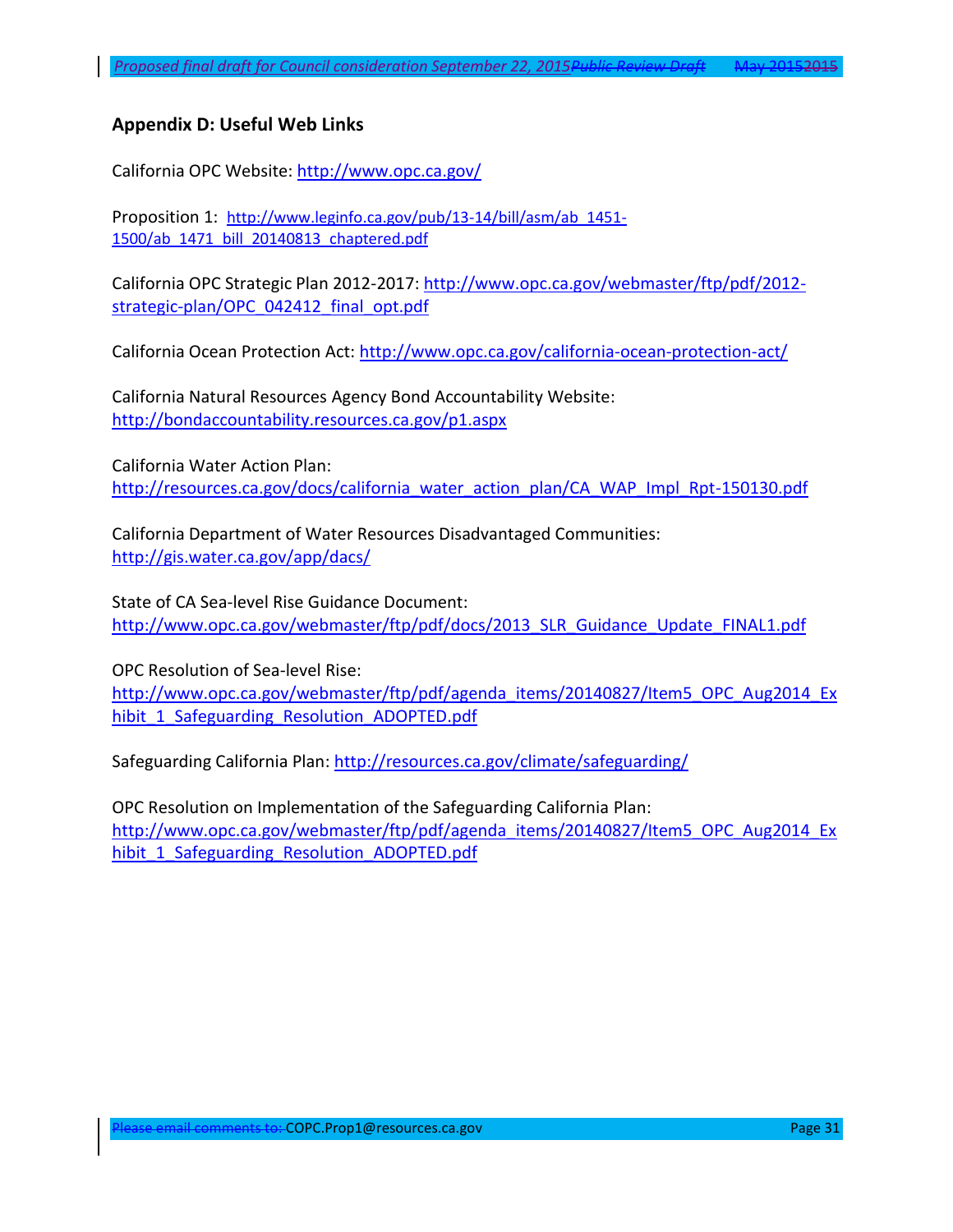# **Appendix E: Template Letter of Intent Template**

# **Ocean Protection Council Proposition 1 Grant Funding**





# **Section 1: General Information**

| 1.1                          | Provide a brief, descriptive project title.                                                         |
|------------------------------|-----------------------------------------------------------------------------------------------------|
| <b>Project Title</b>         |                                                                                                     |
|                              |                                                                                                     |
| 1.2                          | The applicant is solely responsible to ensure all grant provisions are met.                         |
| <b>Applicant</b>             |                                                                                                     |
| <b>Name</b>                  |                                                                                                     |
| 1.3                          | This person will be contacted regarding any technical and administrative questions for the project. |
| <b>Contact</b>               |                                                                                                     |
| Person                       |                                                                                                     |
| 1.4                          | Telephone:                                                                                          |
| <b>Contact</b>               |                                                                                                     |
| Person<br><b>Information</b> | Email:                                                                                              |
|                              | <b>Mailing Address:</b>                                                                             |
| 1.5                          | Please indicate if you are a                                                                        |
| <b>Organization</b>          |                                                                                                     |
| <b>Type</b>                  | <b>Public Agency</b>                                                                                |
|                              | □ Nonprofit Organization                                                                            |
|                              | $\Box$ Public Utility*                                                                              |
|                              | $\Box$ State Indian Tribe listed on the Native American Heritage Commission's California Tribal     |
|                              | <b>Consultation List</b>                                                                            |
|                              | □ Mutual Water Company*                                                                             |
|                              |                                                                                                     |
|                              | *Public utilities and mutual water companies must describe a clear and definite public purpose and  |
|                              | benefit to the customers of the water                                                               |
|                              | system:                                                                                             |
|                              |                                                                                                     |
|                              |                                                                                                     |
|                              |                                                                                                     |
| 1.6                          | Is applicant qualified to do business in California and qualified under Section 501(c)(3).          |
| <b>Nonprofit</b>             | $\square$ Yes $\square$ No                                                                          |
| <b>Organization</b>          | If yes, please provide 501(c)(3) nonprofit organization number:                                     |

ease email comments to: COPC.Prop1@resources.ca.gov Page 32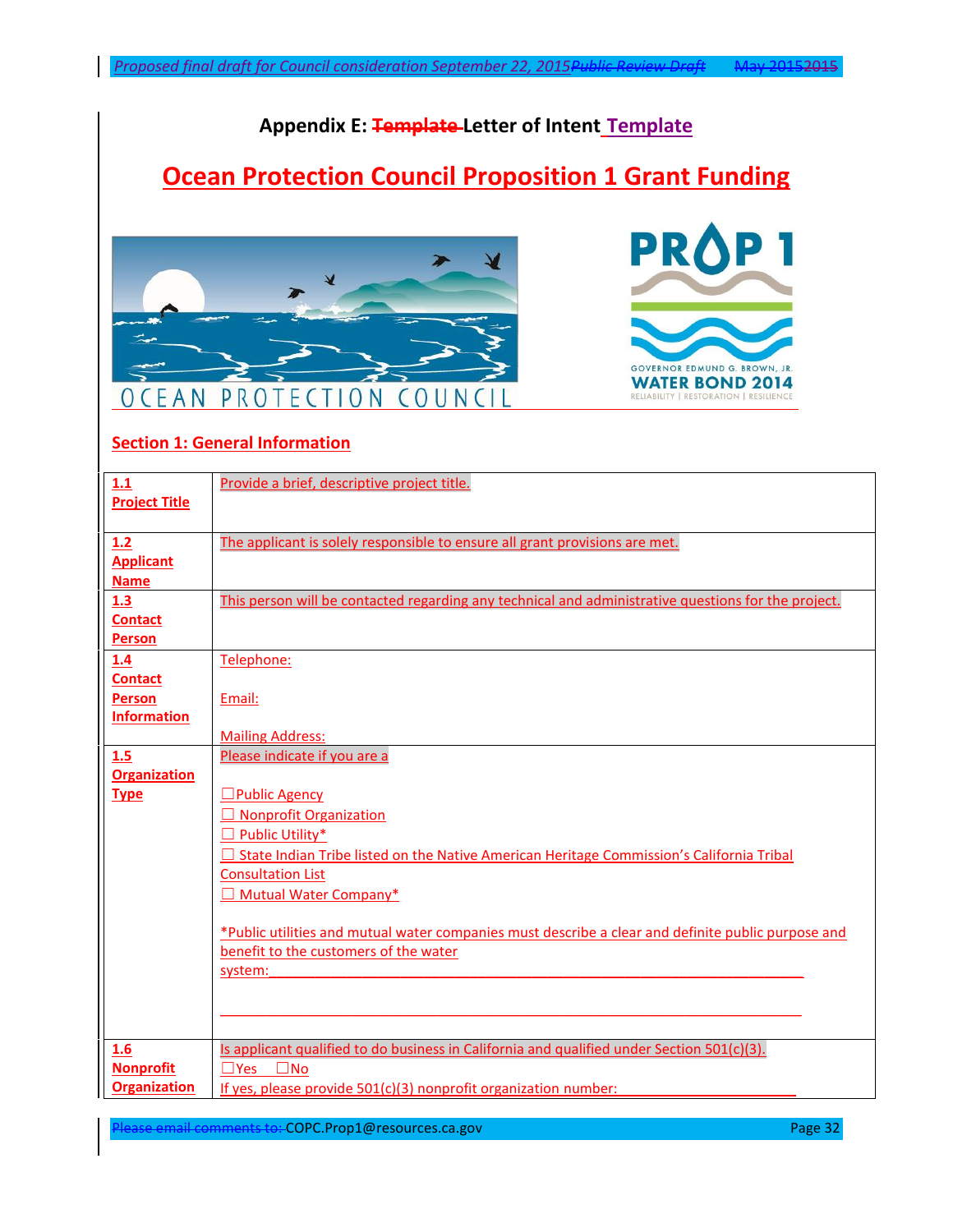| 1.7<br><b>Water</b><br><b>Supplies</b>                        | Check box where appropriate:<br>JUrban Water Management Plan (if Urban Water Supplier)<br><b>Agricultural Water Management Plan (if Agricultural Water Supplier)</b><br>$\Box$ Not Applicable                                                                                                       |
|---------------------------------------------------------------|-----------------------------------------------------------------------------------------------------------------------------------------------------------------------------------------------------------------------------------------------------------------------------------------------------|
| 1.8<br><b>General</b><br><b>Obligation</b><br><b>Bond Law</b> | Is your project consistent with general obligation bond law? Please explain. (see Government Code<br>$$16727$ )                                                                                                                                                                                     |
| <u>1.9</u><br>Prop 1<br><b>Chapter 6</b>                      | Does the project address at least one of the purposes of Prop 1 Chapter 6? (select all that apply)<br>כר<br>$ 11\rangle$<br>دΓ<br>▔ 4<br>5<br>∃6<br>∃8<br>פר<br>$\sqcup$ 10<br>$\square$ 12<br>$\square$ 13<br>11                                                                                   |
| 1.10<br><b>OPC's Key</b><br><b>Issue Areas</b>                | Does the project address at least one of OPC's Key Issue Areas for Prop 1? (select all that apply)<br><b>Marine Managed Areas</b><br><b>Coastal and Ocean Water Quality Impacts</b><br><b>Marine Debris</b><br><b>Innovative Marine and Estuarine Fisheries Management</b><br><b>Climate Change</b> |
| 1.11<br><b>Mitigation</b>                                     | Is the proposed project required mitigation or is it to be used for mitigation under laws such as CEQA,<br>NEPA, CESA, ESA, CWA, or other pertinent laws and regulations, or a permit issued by any local, state<br>or federal agency. If yes, project is ineligible.<br>Yes<br><b>No</b>           |

## **Section 2: Project Details**

| 2.1                   | If the project is located in an area potentially vulnerable to flooding, inundation and/or erosion                          |
|-----------------------|-----------------------------------------------------------------------------------------------------------------------------|
| <b>Climate Change</b> | from sea-level rise, storms and shoreline change within the expected lifespan of the project?<br>No<br>$\Box$ Yes<br>$\Box$ |
|                       |                                                                                                                             |
|                       | If answered "Yes" to 2.1a, please explain how the following policies are incorporated or addressed                          |
|                       | $2.1a-2.1d.$                                                                                                                |
| 2.1a                  | <b>Executive Order S-13-08</b>                                                                                              |
| <b>Climate Change</b> |                                                                                                                             |
|                       |                                                                                                                             |
|                       |                                                                                                                             |
|                       |                                                                                                                             |
|                       |                                                                                                                             |
| 2.1 <sub>b</sub>      | OPC Resolution on Sea-level Rise (March 2011)                                                                               |
| <b>Climate Change</b> |                                                                                                                             |
|                       |                                                                                                                             |
|                       |                                                                                                                             |
|                       |                                                                                                                             |
|                       |                                                                                                                             |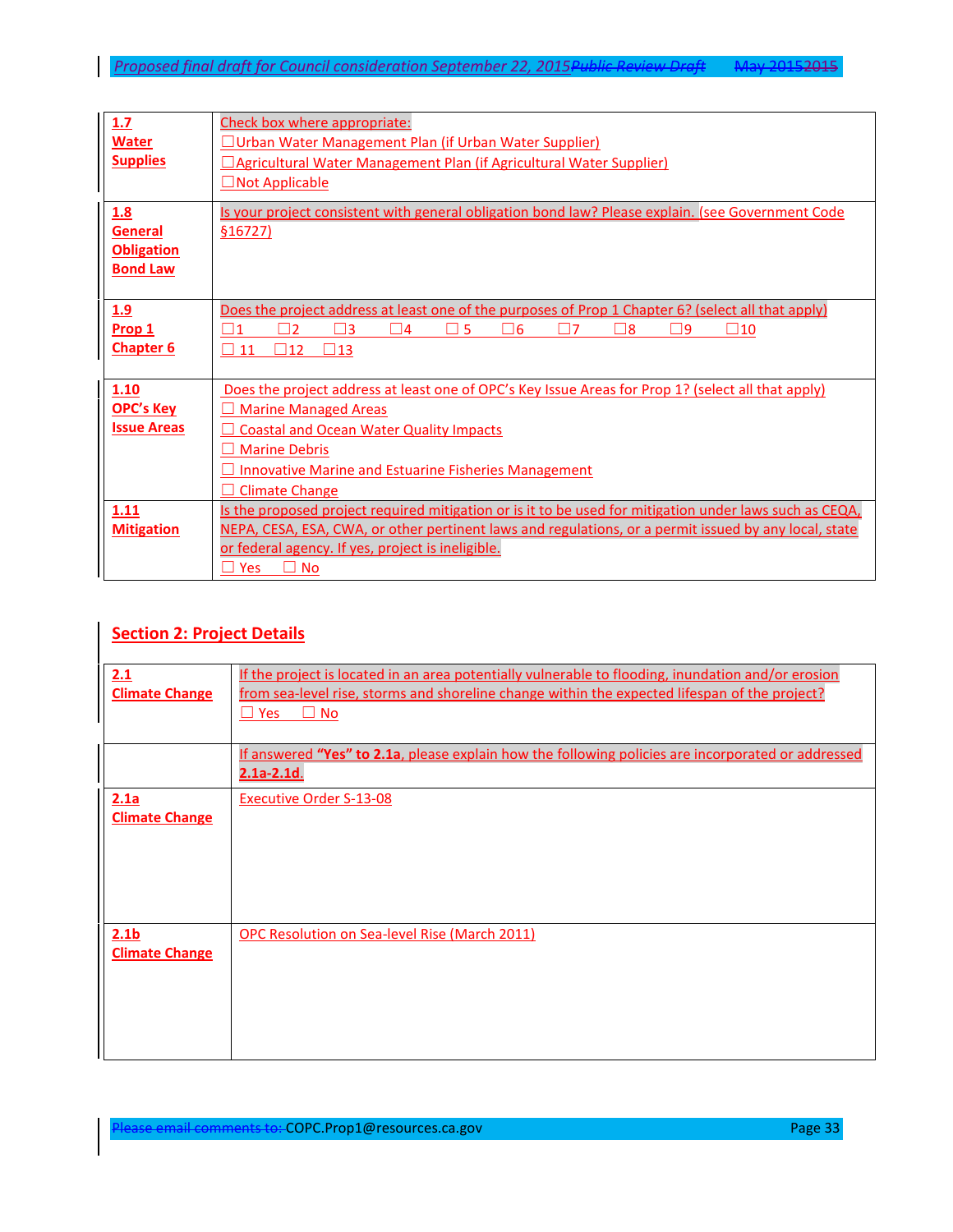| 2.1c<br><b>Climate Change</b>               | OPC Resolution on Implementation of Safeguarding California Plan (August 2014)                                                                                                                    |
|---------------------------------------------|---------------------------------------------------------------------------------------------------------------------------------------------------------------------------------------------------|
|                                             |                                                                                                                                                                                                   |
|                                             |                                                                                                                                                                                                   |
| 2.1 <sub>d</sub><br><b>Climate Change</b>   | State Sea-level Rise Guidance document (2013)                                                                                                                                                     |
|                                             |                                                                                                                                                                                                   |
| 2.2a<br><b>Project Location</b>             | Is the project located in a county that abuts the coast or San Francisco Bay or provides direct and<br>measurable environmental benefits to the Coastal Zone (PRC §30103)<br>$\Box$ Yes $\Box$ No |
|                                             | Please identify the project county, city, and other geographic information (Latitude/Longitude in<br>NaADd 83) if possible.                                                                       |
|                                             |                                                                                                                                                                                                   |
|                                             |                                                                                                                                                                                                   |
|                                             |                                                                                                                                                                                                   |
| 2.2 <sub>b</sub><br><b>Project Location</b> | Provide California State Senate District Number                                                                                                                                                   |
| <b>Districts</b>                            | Provide California State Assembly District Number                                                                                                                                                 |
|                                             |                                                                                                                                                                                                   |
| 2.2 <sub>b</sub><br><b>Project Area</b>     | Check box if land where project will occur (or will require access to enter) is owned by a private<br>entity, state, federal, or other. If yes on any box, provide name of land owner(s):         |
| <b>Ownership</b>                            | $Private \square Yes \square No$ If yes, name:                                                                                                                                                    |
|                                             | State $\Box$ Yes $\Box$ No If yes, name:                                                                                                                                                          |
|                                             | $Federal \Box Yes \Box No$ If yes, name:                                                                                                                                                          |
|                                             | Other $\Box$ Yes $\Box$ No If yes, name:                                                                                                                                                          |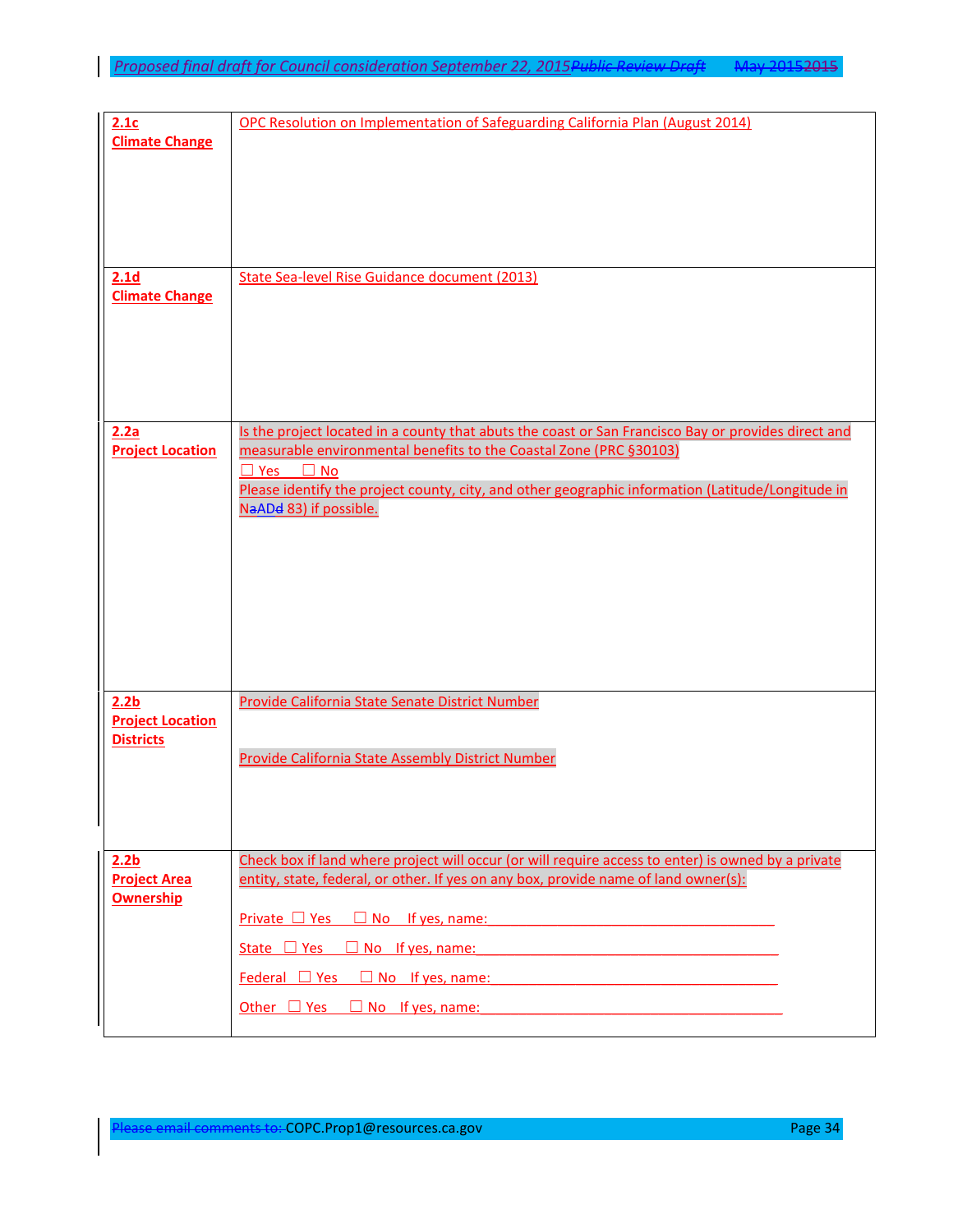| 2.3<br><b>Disadvantaged</b><br><b>Community</b>                   | Check box if project will occur in a Disadvantaged Community as defined in CWC § 79505.5(a). (see<br>DWR's map)<br>$\Box$ Yes $\Box$ No<br>Check box if project will benefit a Disadvantaged Community<br>$\Box$ Yes $\Box$ No<br>If yes, describe benefit(s): |
|-------------------------------------------------------------------|----------------------------------------------------------------------------------------------------------------------------------------------------------------------------------------------------------------------------------------------------------------|
|                                                                   |                                                                                                                                                                                                                                                                |
| 2.4                                                               | Please select and articulate the benefits your project will provide.                                                                                                                                                                                           |
| <b>Multiple</b>                                                   |                                                                                                                                                                                                                                                                |
| <b>Benefits</b>                                                   | Reduction of GHG emissions or improved carbon sequestration                                                                                                                                                                                                    |
|                                                                   | □ Improved resiliency and adaptation to climate change                                                                                                                                                                                                         |
|                                                                   | $\Box$ Reduced pollution into waters of the state                                                                                                                                                                                                              |
|                                                                   | More resilient fisheries                                                                                                                                                                                                                                       |
|                                                                   | Healthier marine or estuarine ecosystems                                                                                                                                                                                                                       |
|                                                                   | □ Watershed and coastal habitat restoration                                                                                                                                                                                                                    |
|                                                                   | □ Water quality improvement and protection                                                                                                                                                                                                                     |
|                                                                   |                                                                                                                                                                                                                                                                |
|                                                                   |                                                                                                                                                                                                                                                                |
|                                                                   |                                                                                                                                                                                                                                                                |
|                                                                   |                                                                                                                                                                                                                                                                |
|                                                                   |                                                                                                                                                                                                                                                                |
|                                                                   |                                                                                                                                                                                                                                                                |
|                                                                   |                                                                                                                                                                                                                                                                |
|                                                                   |                                                                                                                                                                                                                                                                |
|                                                                   |                                                                                                                                                                                                                                                                |
|                                                                   |                                                                                                                                                                                                                                                                |
|                                                                   |                                                                                                                                                                                                                                                                |
|                                                                   |                                                                                                                                                                                                                                                                |
|                                                                   |                                                                                                                                                                                                                                                                |
|                                                                   |                                                                                                                                                                                                                                                                |
|                                                                   |                                                                                                                                                                                                                                                                |
|                                                                   |                                                                                                                                                                                                                                                                |
| 2.5 Implement<br><b>Actions of the</b><br><b>California Water</b> | Check whether the project implements actions in the CWAP, and if yes, identify those actions:<br>$\Box$ Yes. If yes, identify actions:                                                                                                                         |
| <b>Action Plan</b>                                                |                                                                                                                                                                                                                                                                |
|                                                                   | <b>No</b>                                                                                                                                                                                                                                                      |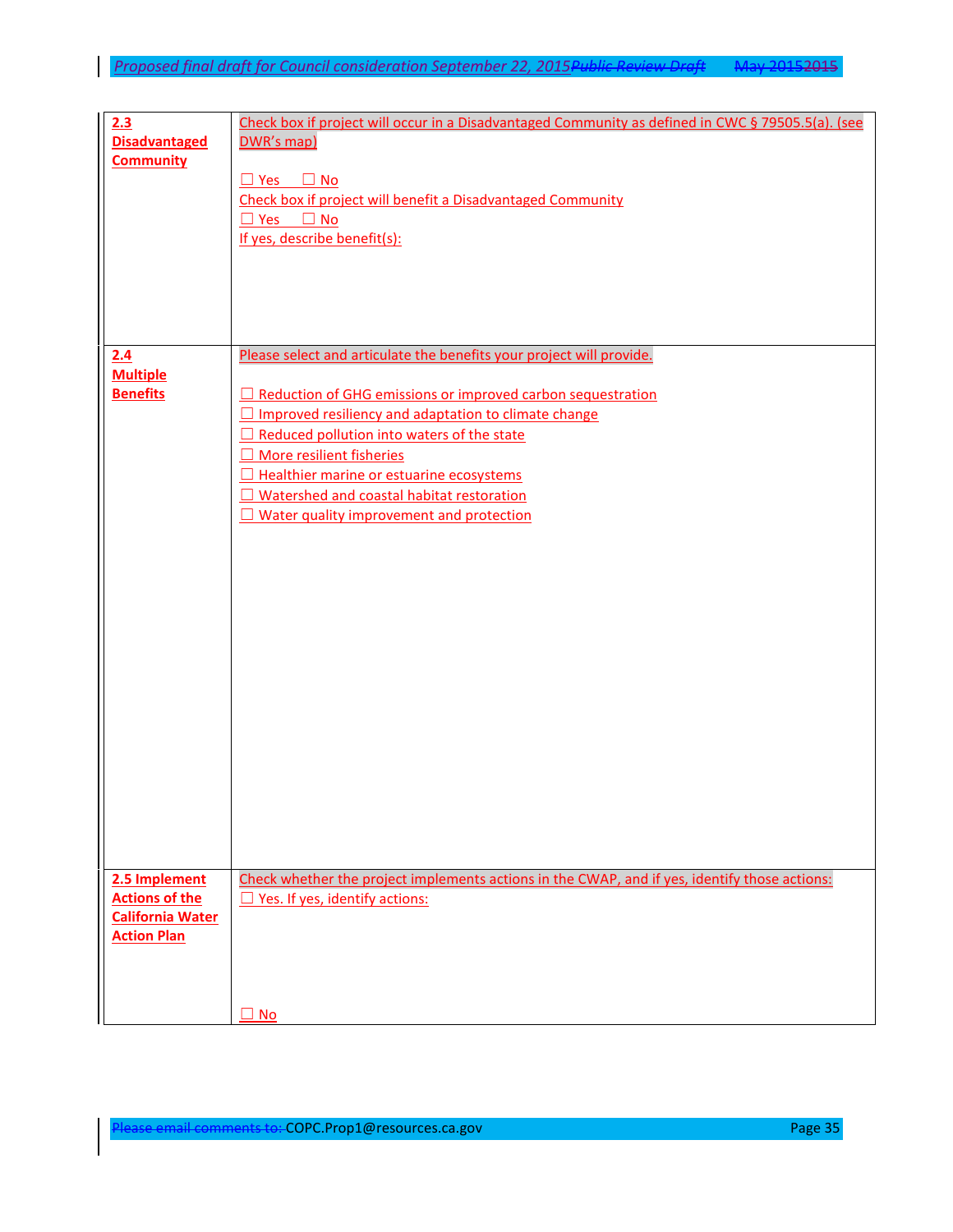| 2.6                      | Check whether the project removes or reduces stressors form the ocean and near coastal          |
|--------------------------|-------------------------------------------------------------------------------------------------|
| <b>Ocean and</b>         | environment:                                                                                    |
| <b>Coastal Stressors</b> |                                                                                                 |
|                          | □ Yes. If yes, identify stressors:                                                              |
|                          |                                                                                                 |
|                          |                                                                                                 |
|                          |                                                                                                 |
|                          |                                                                                                 |
|                          |                                                                                                 |
|                          |                                                                                                 |
|                          |                                                                                                 |
|                          |                                                                                                 |
|                          |                                                                                                 |
|                          |                                                                                                 |
|                          | $\Box$ No                                                                                       |
| 2.7                      | Check whether the project utilizes green infrastructure, natural systems, or systems that mimic |
| Green                    |                                                                                                 |
|                          | natural systems.                                                                                |
| <b>Infrastructure</b>    | $\Box$ Yes. If yes, identify the infrastructure or system(s):                                   |
|                          |                                                                                                 |
|                          |                                                                                                 |
|                          |                                                                                                 |
|                          |                                                                                                 |
|                          |                                                                                                 |
|                          |                                                                                                 |
|                          | $\square$ No                                                                                    |
|                          |                                                                                                 |
| 2.8 Technologies         | Check whether the project employs new, innovative or proven technologies or practices.          |
|                          | $\Box$ Yes. If yes, identify technologies or practices:                                         |
|                          |                                                                                                 |
|                          |                                                                                                 |
|                          |                                                                                                 |
|                          |                                                                                                 |
|                          |                                                                                                 |
|                          |                                                                                                 |
|                          | $\square$ No                                                                                    |
|                          |                                                                                                 |
| 2.9                      | Will the project deliver sustainable outcomes in the long-term?                                 |
| <b>Sustainable</b>       | $\Box$ Yes. If yes, identify the outcomes and provide a timeline for the outcomes.              |
| <b>Outcomes</b>          |                                                                                                 |
|                          |                                                                                                 |
|                          |                                                                                                 |
|                          |                                                                                                 |
|                          |                                                                                                 |
|                          |                                                                                                 |
|                          |                                                                                                 |
|                          |                                                                                                 |
|                          |                                                                                                 |
|                          |                                                                                                 |
|                          |                                                                                                 |
|                          | $\Box$ No                                                                                       |
| 2.10                     | Is the project ready to implement and the grantee will start and finish the project in a timely |
|                          |                                                                                                 |
| <b>Project</b>           | manner? Please explain.                                                                         |
| <b>Readiness</b>         |                                                                                                 |
|                          |                                                                                                 |
|                          |                                                                                                 |
|                          |                                                                                                 |
|                          |                                                                                                 |
|                          |                                                                                                 |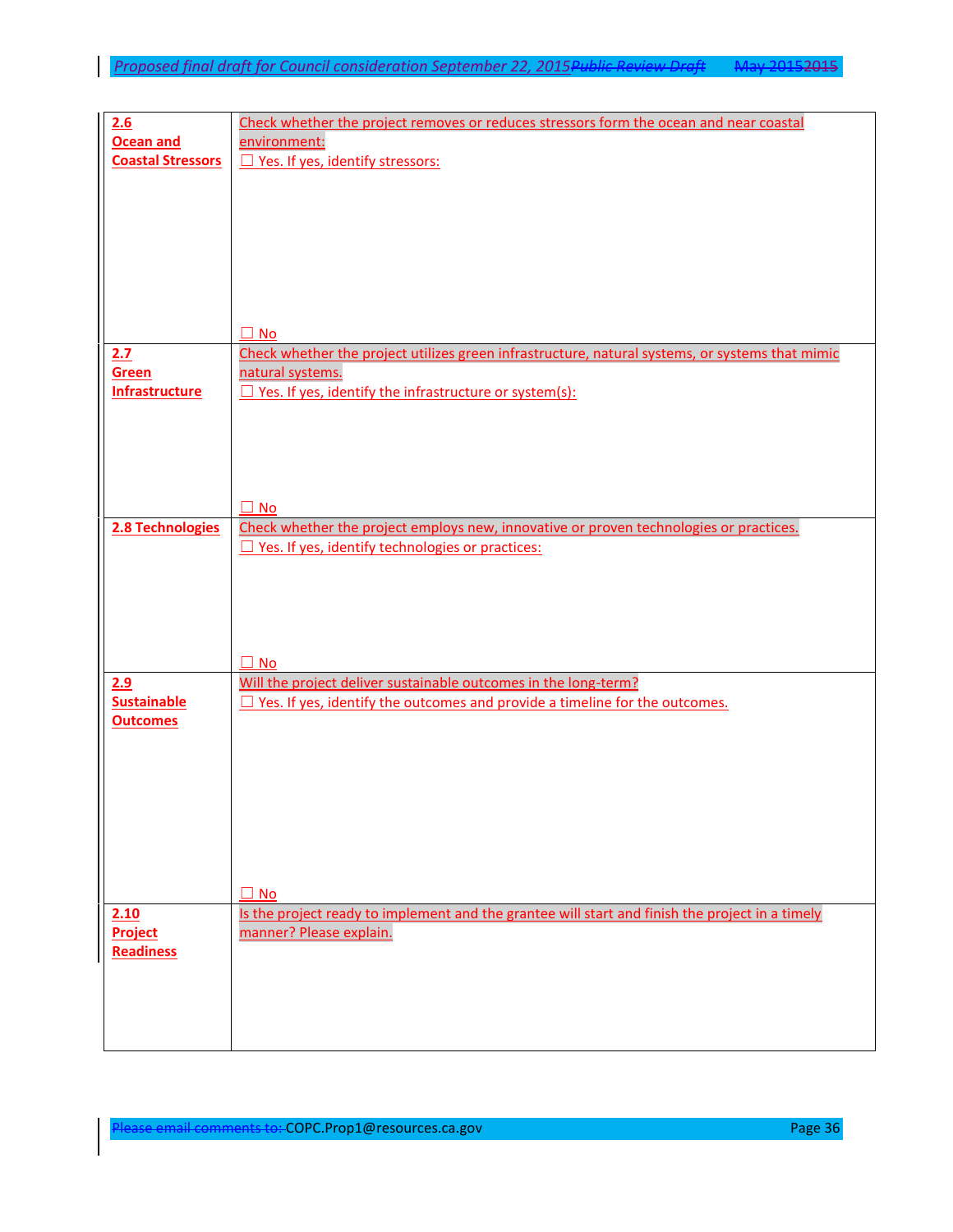| 2.11                                   | Will the project provide mapping and/or data that can enhance current understanding? Can the                    |
|----------------------------------------|-----------------------------------------------------------------------------------------------------------------|
| Data and<br><b>Mapping</b>             | maps and/or data be used on other projects in the area or other coastal regions?                                |
|                                        |                                                                                                                 |
|                                        |                                                                                                                 |
|                                        |                                                                                                                 |
| 2.12                                   | Will the project demonstrate solutions that can be implemented regionally and/or statewide?                     |
| <b>Greater</b>                         | $\Box$ Yes. If yes, please provide possible locations where this project will inform potential solutions.       |
| <b>Application</b>                     |                                                                                                                 |
|                                        |                                                                                                                 |
|                                        |                                                                                                                 |
|                                        |                                                                                                                 |
| 2.13                                   | $\Box$ No<br>Check whether a proposal has been submitted (or will be submitted) to another Proposition 1        |
| Other Prop 1                           | grant program for this project (i.e., that would fund the same project components applied for in                |
| <b>Funding</b><br><b>Opportunities</b> | this application.) The OPC intends to coordinate with other agencies funding projects under<br>Proposition 1.   |
|                                        | $\Box$ Yes. If yes, identify agencies and status of proposal:                                                   |
|                                        |                                                                                                                 |
|                                        |                                                                                                                 |
|                                        |                                                                                                                 |
|                                        |                                                                                                                 |
| 2.14                                   | $\Box$ No<br>Check whether the project will benefit a Marine Managed Area (PRC § 36700-36900).                  |
| <b>Marine</b>                          | $\Box$ Yes. If yes, identify which Marine Managed Area(s) and how the project will benefit an                   |
| <b>Managed Areas</b>                   | individual area or network:                                                                                     |
|                                        |                                                                                                                 |
|                                        |                                                                                                                 |
|                                        |                                                                                                                 |
| 2.15                                   | $\square$ No<br>Check whether the project will advance the resiliency of marine, estuarine, and diadromous fish |
| <b>Climate Ready</b>                   | populations and the human communities that depend upon them in the face of a changing                           |
| <b>Fisheries</b>                       | climate<br>$\Box$ Yes. If yes, identify the impact on fish populations and/or fisheries:                        |
|                                        |                                                                                                                 |
|                                        |                                                                                                                 |
|                                        |                                                                                                                 |
|                                        |                                                                                                                 |
|                                        |                                                                                                                 |
|                                        |                                                                                                                 |
|                                        |                                                                                                                 |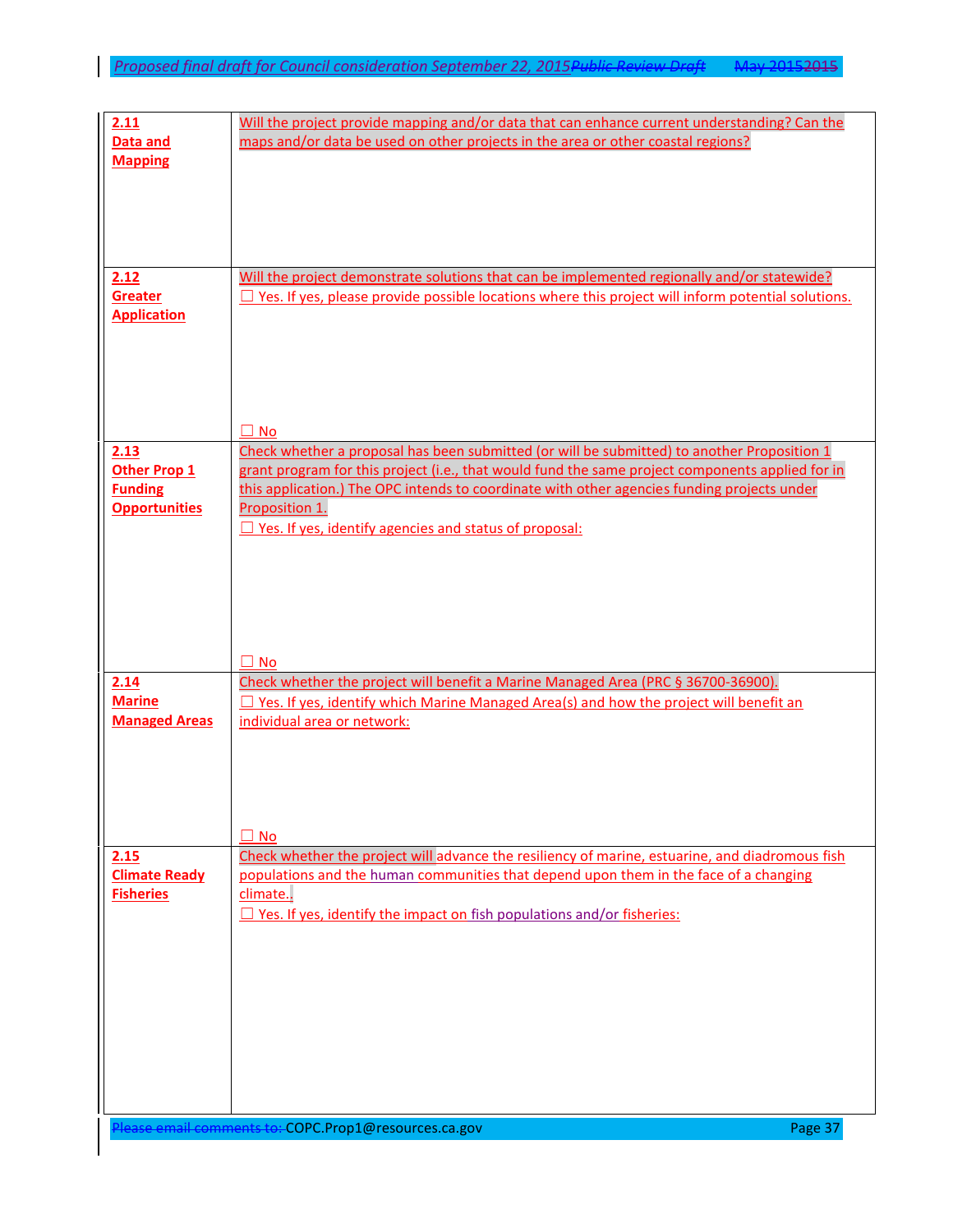| $\Box$ No |
|-----------|
|           |
|           |
|           |
|           |

# **Section 3. Project Budget and Schedule**

 $\overline{\phantom{a}}$ 

| 3.1                     | <b>Project Start Date:</b>                                                                       |
|-------------------------|--------------------------------------------------------------------------------------------------|
| <b>Project Timeline</b> |                                                                                                  |
|                         | <b>Project End Date:</b>                                                                         |
| 3.2                     | Provide the project amount requested from OPC.                                                   |
| Project                 |                                                                                                  |
| <b>Requested</b>        |                                                                                                  |
| <b>Amount</b>           |                                                                                                  |
| 3.3                     | Provide the total cost of the project.                                                           |
| <b>Total Project</b>    |                                                                                                  |
| <b>Cost</b>             |                                                                                                  |
|                         |                                                                                                  |
| 3.4                     | Please describe other sources of funding and their funding allotments dedicated for this project |
| <b>Sources of</b>       | including in-kind work.                                                                          |
| <b>Funding</b>          |                                                                                                  |
|                         |                                                                                                  |
|                         |                                                                                                  |
|                         |                                                                                                  |
|                         |                                                                                                  |
|                         |                                                                                                  |
|                         |                                                                                                  |
|                         |                                                                                                  |
|                         |                                                                                                  |

# **Section 4. CEQA Information**

Projects that receive funding shall comply with all applicable laws and regulations including the California Environmental Quality Act (CEQA).

Please email comments to: COPC.Prop1@resources.ca.gov Please and Page 38 Page 38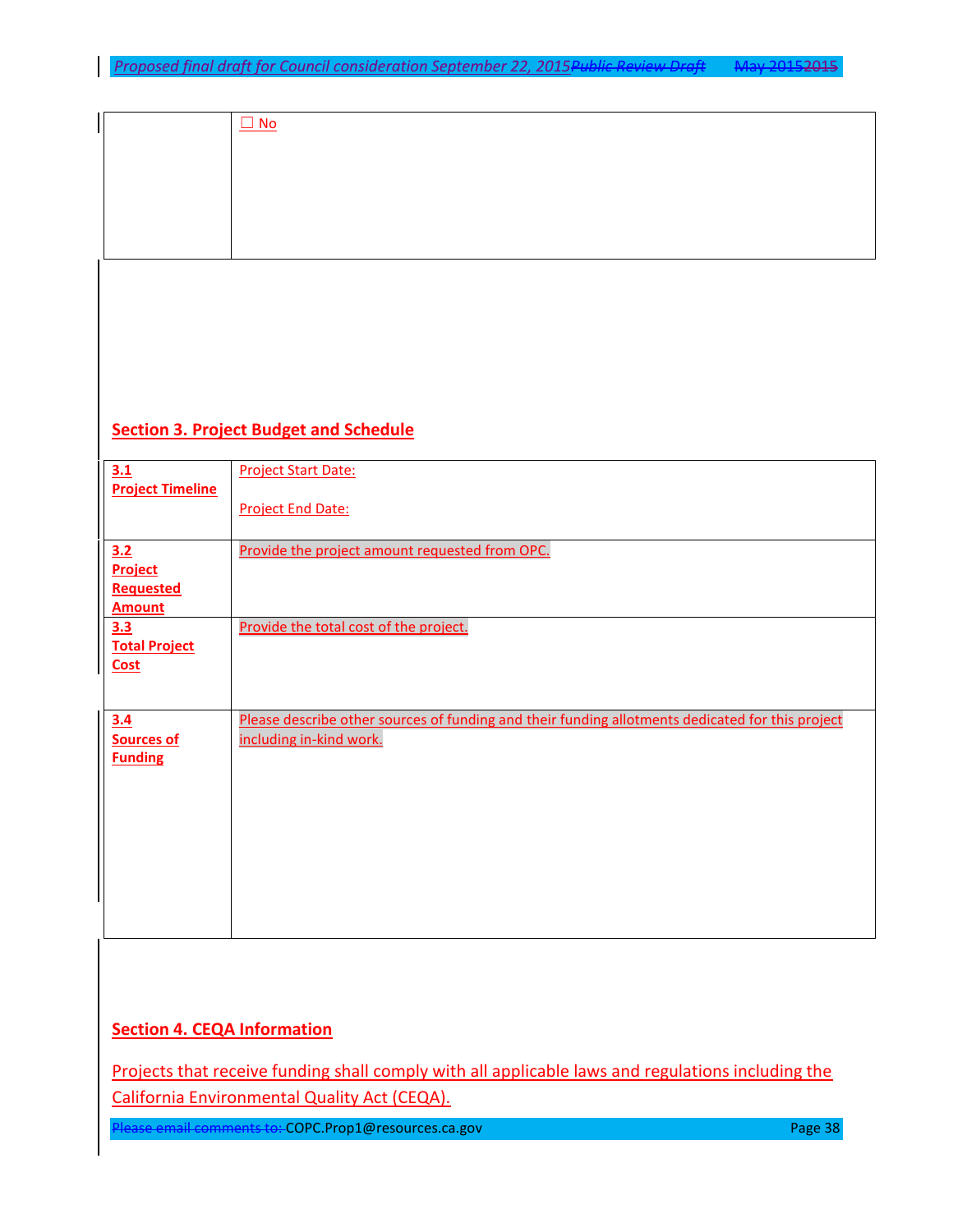| 4.1                    | If the project meets the definition of a "project" in PRC §21065 identify the Lead Agency and     |
|------------------------|---------------------------------------------------------------------------------------------------|
| <b>CEQA Compliance</b> | contact person and justification for why the lead agency was selected.                            |
|                        | Name:                                                                                             |
|                        |                                                                                                   |
|                        | Address:                                                                                          |
|                        |                                                                                                   |
|                        | <b>Phone Number and Email:</b>                                                                    |
|                        |                                                                                                   |
|                        | Justification:                                                                                    |
| 4.2                    | Check types of CEQA documentation to be prepared:                                                 |
| <b>CEQA</b>            | Initial Study                                                                                     |
| <b>Documentation</b>   |                                                                                                   |
|                        | $\Box$ Notice of Exemption                                                                        |
|                        | <b>Negative Declaration/Mitigated Negative Declaration</b>                                        |
|                        | $\Box$ Environmental Impact Report                                                                |
|                        | □ Not Applicable                                                                                  |
| 4.3                    | Briefly describe the status of the CEQA documents, expected date of completion, and Initial Study |
|                        |                                                                                                   |
| <b>CEQA Status</b>     | if applicable. Provide a cost estimate if requesting OPC funds relating to CEQA compliance. Note: |
|                        | only work done during the term of the project may be eligible for reimbursement.                  |
|                        |                                                                                                   |
|                        |                                                                                                   |
|                        |                                                                                                   |
|                        |                                                                                                   |
|                        |                                                                                                   |
|                        |                                                                                                   |
|                        |                                                                                                   |
|                        |                                                                                                   |
|                        |                                                                                                   |
| 4.4                    | If the CEQA document has been completed, provide the name of the document and the State           |
| <b>CEQA Document</b>   | Clearinghouse number if available. Submit a copy of the documentation:                            |
| <b>Name</b>            |                                                                                                   |
|                        | <b>Document Name:</b>                                                                             |
|                        |                                                                                                   |
|                        | <b>State Clearinghouse Number:</b>                                                                |
|                        |                                                                                                   |
|                        | $\Box$ Not Applicable                                                                             |
|                        |                                                                                                   |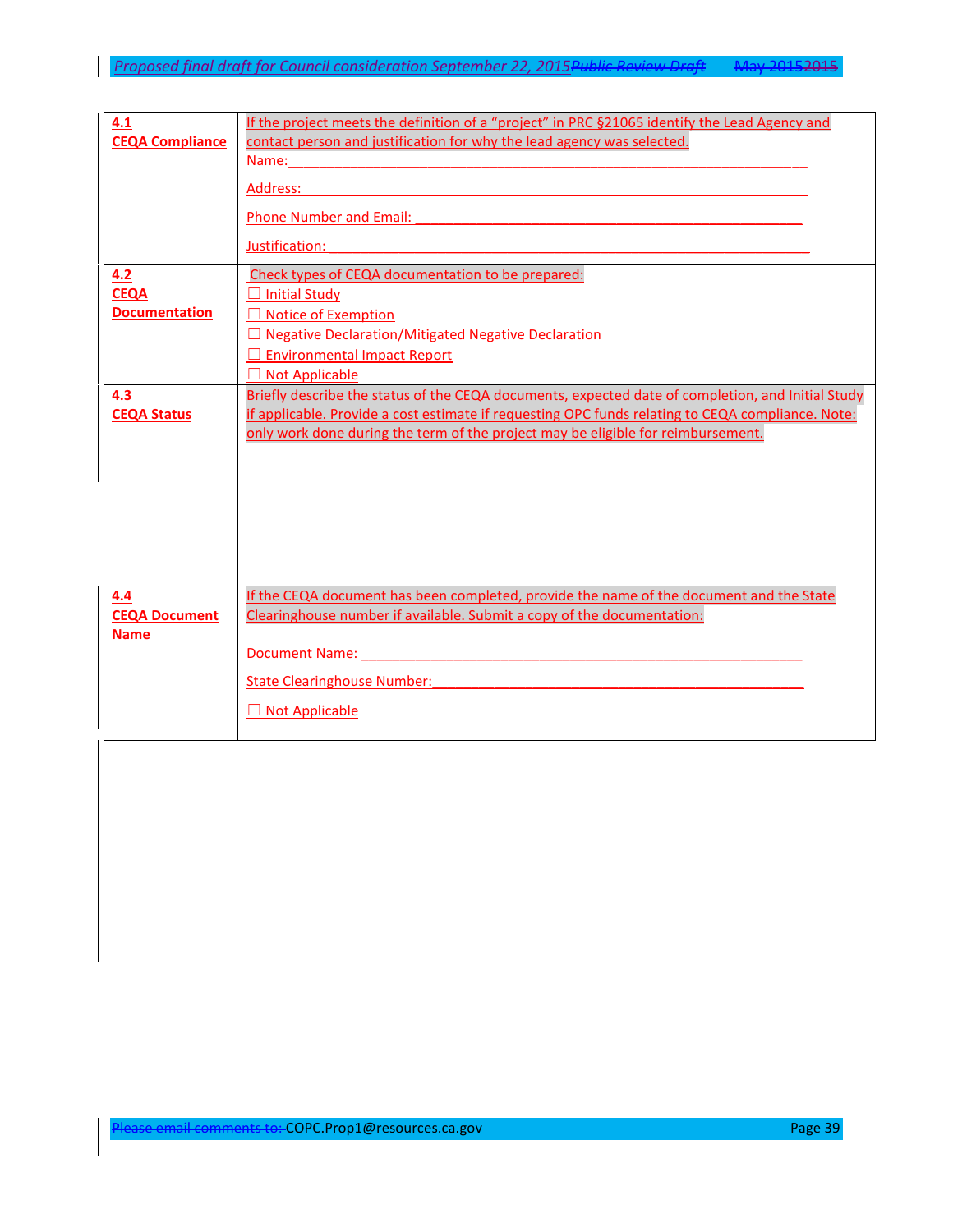# **Section 5. Project Description**

| 5.1            | Please provide a brief description of the project. Please include background, overview, |
|----------------|-----------------------------------------------------------------------------------------|
| Project        | implementation, management, and outcomes.                                               |
| <b>Summary</b> |                                                                                         |
|                |                                                                                         |
|                |                                                                                         |
|                |                                                                                         |
|                |                                                                                         |
|                |                                                                                         |
|                |                                                                                         |
|                |                                                                                         |
|                |                                                                                         |
|                |                                                                                         |
|                |                                                                                         |
|                |                                                                                         |
|                |                                                                                         |
|                |                                                                                         |
|                |                                                                                         |
|                |                                                                                         |
|                |                                                                                         |
|                |                                                                                         |
|                |                                                                                         |
|                |                                                                                         |
|                |                                                                                         |
|                |                                                                                         |
|                |                                                                                         |
|                |                                                                                         |
|                |                                                                                         |
|                |                                                                                         |
|                |                                                                                         |
|                |                                                                                         |
|                |                                                                                         |
|                |                                                                                         |
|                |                                                                                         |
|                |                                                                                         |
|                |                                                                                         |
|                |                                                                                         |
|                |                                                                                         |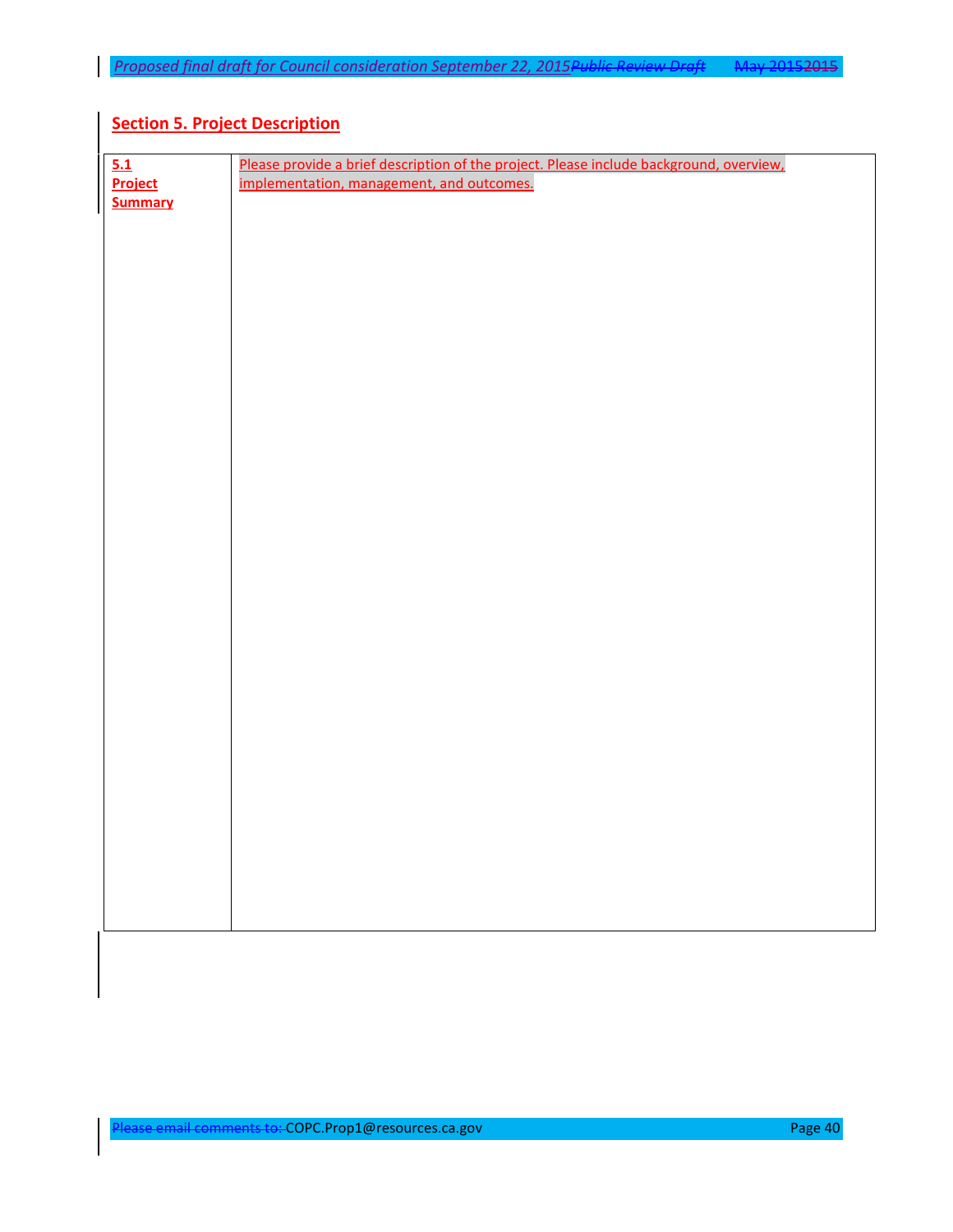# **Appendix F: State Auditing Requirements**

The list below details the documents or records that State Auditors may need to review in the event of a grant agreement being audited. Grant recipients should ensure that such records are maintained for each State funded project. For additional details including specific audit tasks performed during a bond audit, see the California Department of Finance Bond Accountability and Audits Guide and the Bond Audit Bulletins [\(www.dof.ca.gov/osae/prior\\_bond\\_audits/\)](http://www.dof.ca.gov/osae/prior_bond_audits/).

State Audit Document Requirements Internal Controls:

1. Organization chart (e.g. Grant recipient's overall organization chart and organization chart for the State funded project).

2. Written internal procedures and flowcharts for the following:

a. Receipts and deposits

b. Disbursements

c. State reimbursement requests

d. State funding expenditure tracking e. Guidelines, policies, and procedures on State funded project

3. Audit reports of the Grant recipient's internal control structure and financial statements within the last two years.

4. Prior audit reports on State funded projects.

State Funding:

1. Original grant agreement, any amendment(s) and budget modification documents.

2. A list of all bond-funded grants, loans or subventions received from the State.

3. A list of all other funding sources for each project.

Agreements:

1. All subcontractor and consultant contracts and related documents, if applicable.

2. Agreements between the grant recipient, member agencies, and project partners as related to the State funded project.

Invoices:

1. Invoices from vendors and subcontractors for expenditures submitted to the State for payments under the grant agreement.

2. Documentation linking subcontractor invoices to State reimbursement requests and related grant agreement budget line items.

3. Reimbursement requests submitted to the State for the grant agreement.

Cash Documents:

1. Receipts (copies of warrants) showing payments received from the State.

2. Deposit slips or bank statements showing deposit of the payments received from the State.

3. Cancelled checks or disbursement documents showing payments made to vendors, subcontractors, consultants, or agents under the grant agreement.

Accounting Records:

1. Ledgers showing receipts and cash disbursement entries for State funding.

Please email comments to: COPC.Prop1@resources.ca.gov Page 21 Page 41 Page 41